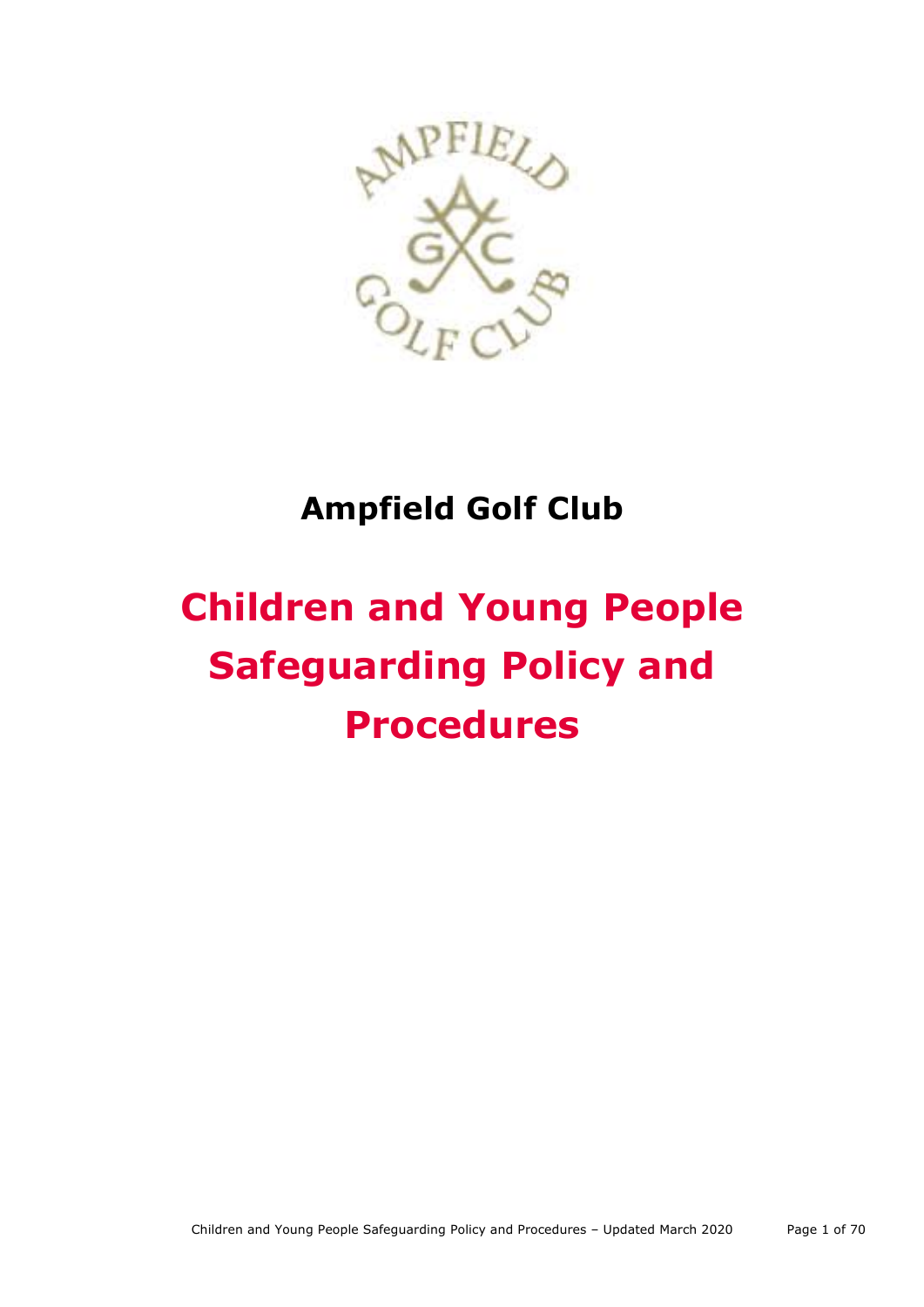## **Contents**

| Safeguarding Policy Statement                                  |                |
|----------------------------------------------------------------|----------------|
| Procedures:                                                    |                |
| 1. Recruitment and training                                    | $\overline{5}$ |
| 2. Complaints, concerns and allegations                        | 6              |
| 3. Flow Charts                                                 | 9              |
| 4. Emergencies and incidents                                   | 11             |
| 5. Supervision                                                 | 12             |
| 6. Good Practice Guidelines                                    | 12             |
| 7. Useful Contacts                                             | 16             |
| <b>Supporting Documents</b>                                    |                |
| 1. Volunteer/Staff Job Application form                        | <b>View</b>    |
| 2. Self-disclosure                                             | <b>View</b>    |
| 3. References                                                  | <b>View</b>    |
| 4. Code of Conduct for coaches and volunteers                  | <b>View</b>    |
| 5. Code of Conduct for Young Golfers                           | <b>View</b>    |
| 6. Code of Conduct for Parents/Carers                          | <b>View</b>    |
| 7. Managing Challenging Behaviour                              | <b>View</b>    |
| 8. Incident Report Form                                        | <b>View</b>    |
| 9. Accident Report Form                                        | <b>View</b>    |
| 10.Junior Profile and Parental Consent Forms                   | <b>View</b>    |
| 11. Photography Consent                                        | <b>View</b>    |
| 12. Parental Guidance                                          | <b>View</b>    |
| 13. Managing Young People on Away Trips                        | <b>View</b>    |
| 14. Social Media Guidance                                      | <b>View</b>    |
| 15. Whistleblowing Policy                                      | <b>View</b>    |
| 16. England Golf DBS Flowchart                                 | <b>View</b>    |
| 17. Categories of Child Abuse                                  | <b>View</b>    |
| 18. Club Welfare Officer Poster                                | View           |
| 19. Safeguarding Children and Young People - a short guide for | View           |
| club members                                                   |                |
| 20. Photography Policy                                         | <b>View</b>    |
| 21.Anti-Bullying Policy                                        | View           |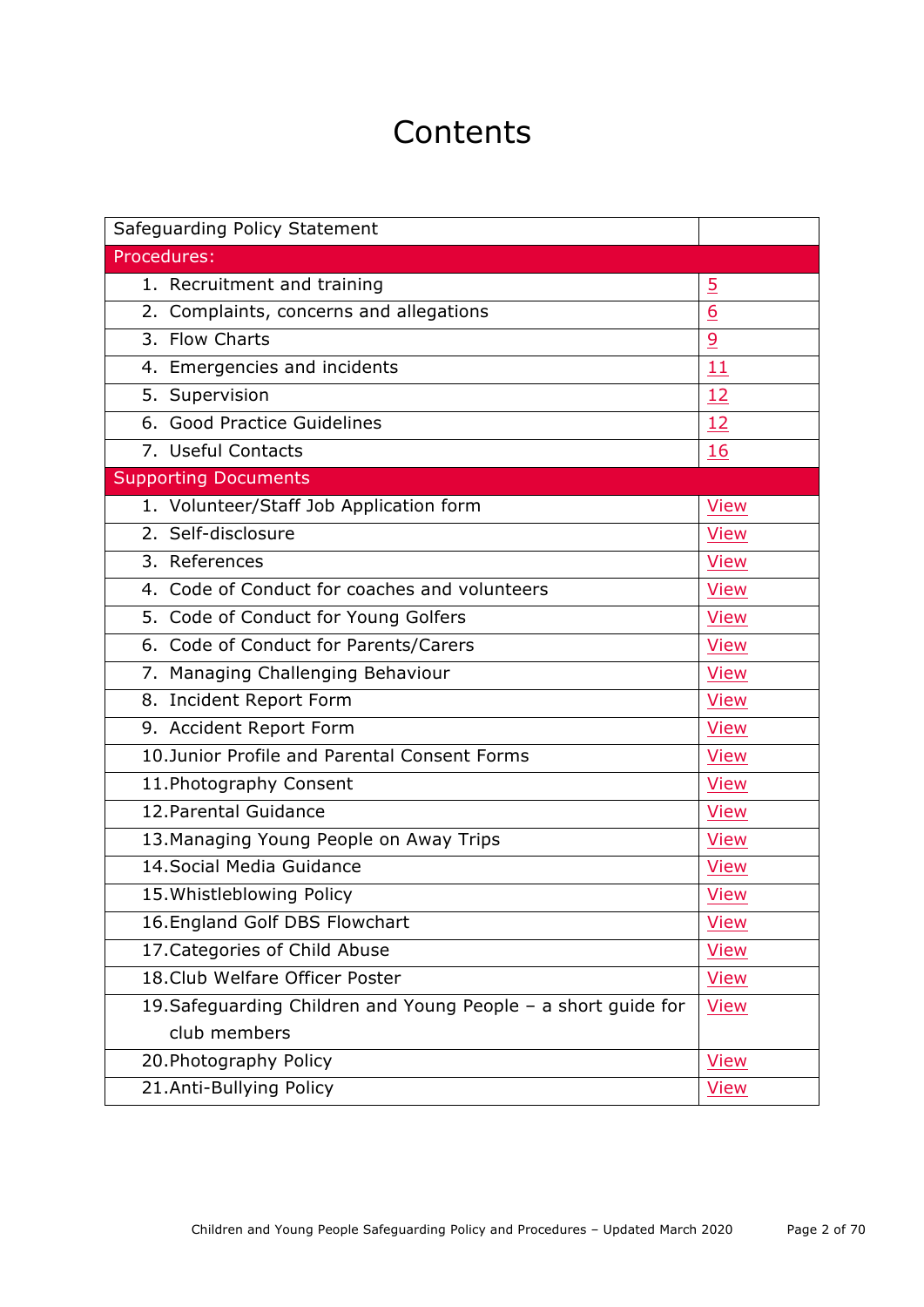## Children and Young People Safeguarding Policy

## **Introduction**

Everyone working with children and young people has a responsibility for keeping them safe, irrespective of their role, whether they are paid members of staff or volunteers.

England Golf is committed to ensure that the sport of golf is one within which all participants can thrive in a safe environment and that all children and young people have an enjoyable and positive experience when playing golf.

## Key principles

- The welfare of children is paramount.
- A child is defined by law in England and Wales as a person under the age of 18 years.
- All children, regardless of their Age, Race, Religion or Belief, Disability, Gender identity or Sexual Orientation, have the right to protection from abuse.
- All concerns and allegations of abuse and poor practice will be taken seriously and responded to swiftly and appropriately.
- All children have the right to be safe.
- All children have the right to be treated with dignity and respect.
- AMPFIELD GC will work with children, their parents/carers and external organisations to safeguard the welfare of children participating in golf.
- We recognise the authority of the statutory agencies and are committed to complying with Local Safeguarding Children Board Guidelines (LSCB), Working Together under the Children Act 2004, and any legislation and statutory guidance that supersedes these.
- AMPFIELD GC is committed to working in partnership with other key UK Golf Bodies to continually improve and to promote safeguarding initiatives across the sport.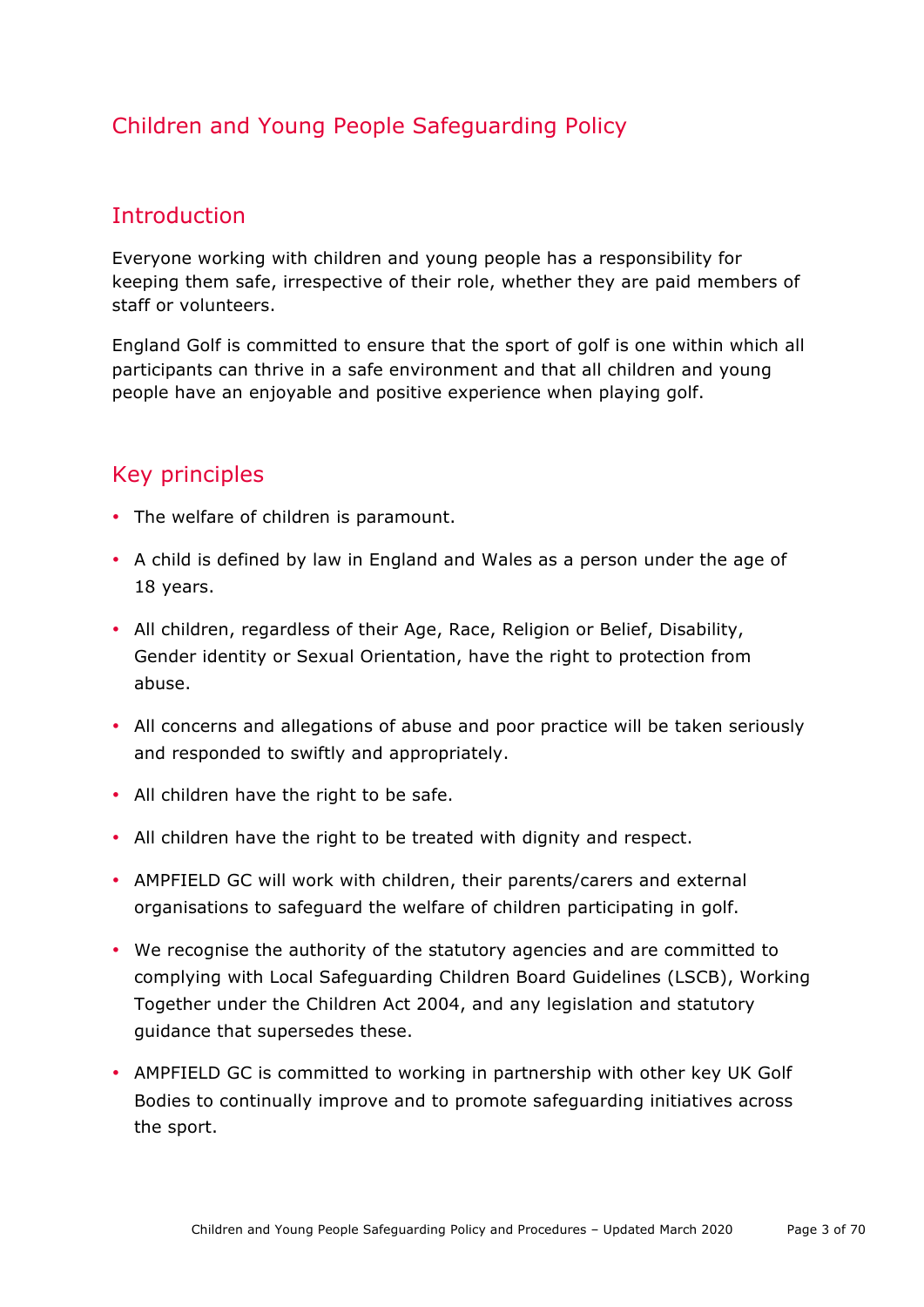• AMPFIELD GC owes a legal duty of care to children on their premises or engaged in their activities. That duty is to take reasonable care to ensure their reasonable safety and the duty is higher than it would be for adults.

## **Objectives**

AMPFIELD GC aims to:

- Provide a safe environment for children and young people participating in golfing activities and try to ensure that they enjoy the experience.
- Ensure robust systems are in place to manage any concerns or allegations.
- Support adults (staff, volunteers, PGA Professionals, coaches, members and visitors) to understand their roles and responsibilities with regard to their duty of care and protection of children.
- Provide appropriate level training, support and resources for staff, volunteers & coaches to make informed and confident responses to specific safeguarding issues and fulfill their role effectively.
- Ensure that children and their parents/carers are informed and consulted and, where appropriate, fully involved in decisions that affect them.
- Reassure parents and carers that all children and young people will receive the best care possible whilst participating in club activities and communicate Policy and Procedure to them through website/letter/consents.

## Responsibilities and implementation

AMPFIELD GC will seek to promote the principles of safeguarding children by:

- Reviewing their policy and procedures every three years or whenever there is a major change in legislation. Guidance from England Golf will be sought as part of the review process.
- Conducting a risk assessment of club activities with regard to safeguarding and take appropriate action to address the identified issues within suitable timescales.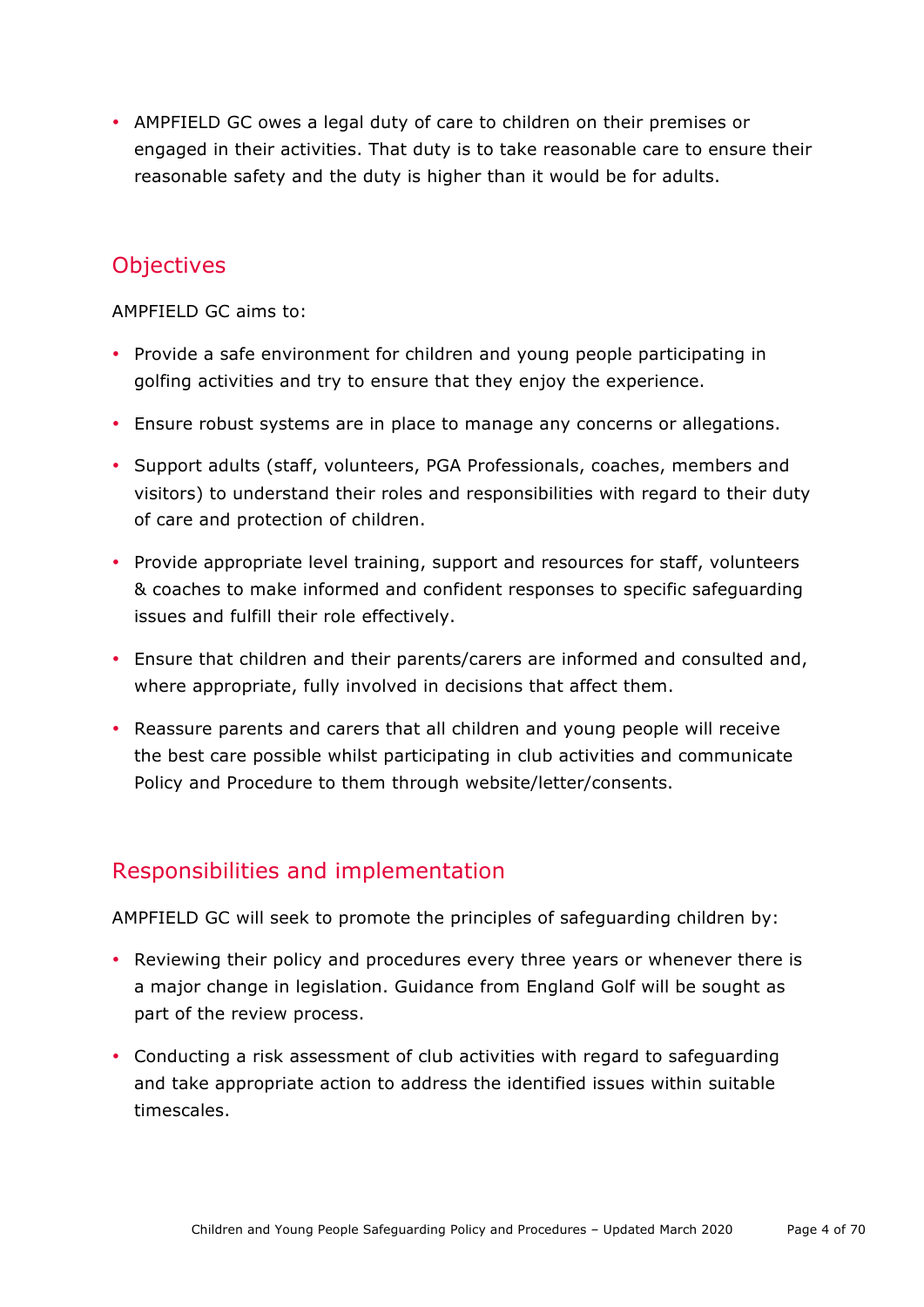- Using appropriate recruitment procedures to assess the suitability of volunteers and staff working with children and young people in line with guidance from England Golf.
- Following National Governing Body (NGB) procedures to report concerns and allegations about the behaviour of adults and ensuring that all staff, volunteers, parents and children are aware of these procedures.
- Directing staff, volunteers & coaches to appropriate safeguarding training and learning opportunities, where this is appropriate to their role.

## 1. Recruitment and training

AMPFIELD GC will endeavour to ensure that all volunteers and staff working with children and young people are appropriate and suitable to do so, and that they have all the information they require to undertake their job effectively and appropriately.

Each role which involves an element of responsibility with regard to children, particularly those involving the regular supervision of children, whether voluntary or paid, should be assessed by the recruiting body to establish which qualifications, checks and other requirements are necessary. These will include the following:

- An application form **(Appendix 1)**
- A self-disclosure form **(Appendix 2)**
- References from 2 people **(Appendix 3)**
- A signed Code of Conduct **(Appendix 4)**
- A Disclosure & Barring Service (DBS) check on people involved in 'regulated activity' with children **(Guidance on Regulated Activity & DBS- Appendix 16)**

Details of the requirements and the qualifications and checks of individuals will be recorded by the Club Welfare Officer/Secretary/Manager who will also hold copies of the necessary Safeguarding and Protecting Children (SPC) certificates. The nominated person will possess all relevant and appropriate contact details of all staff / volunteers and other relevant bodies.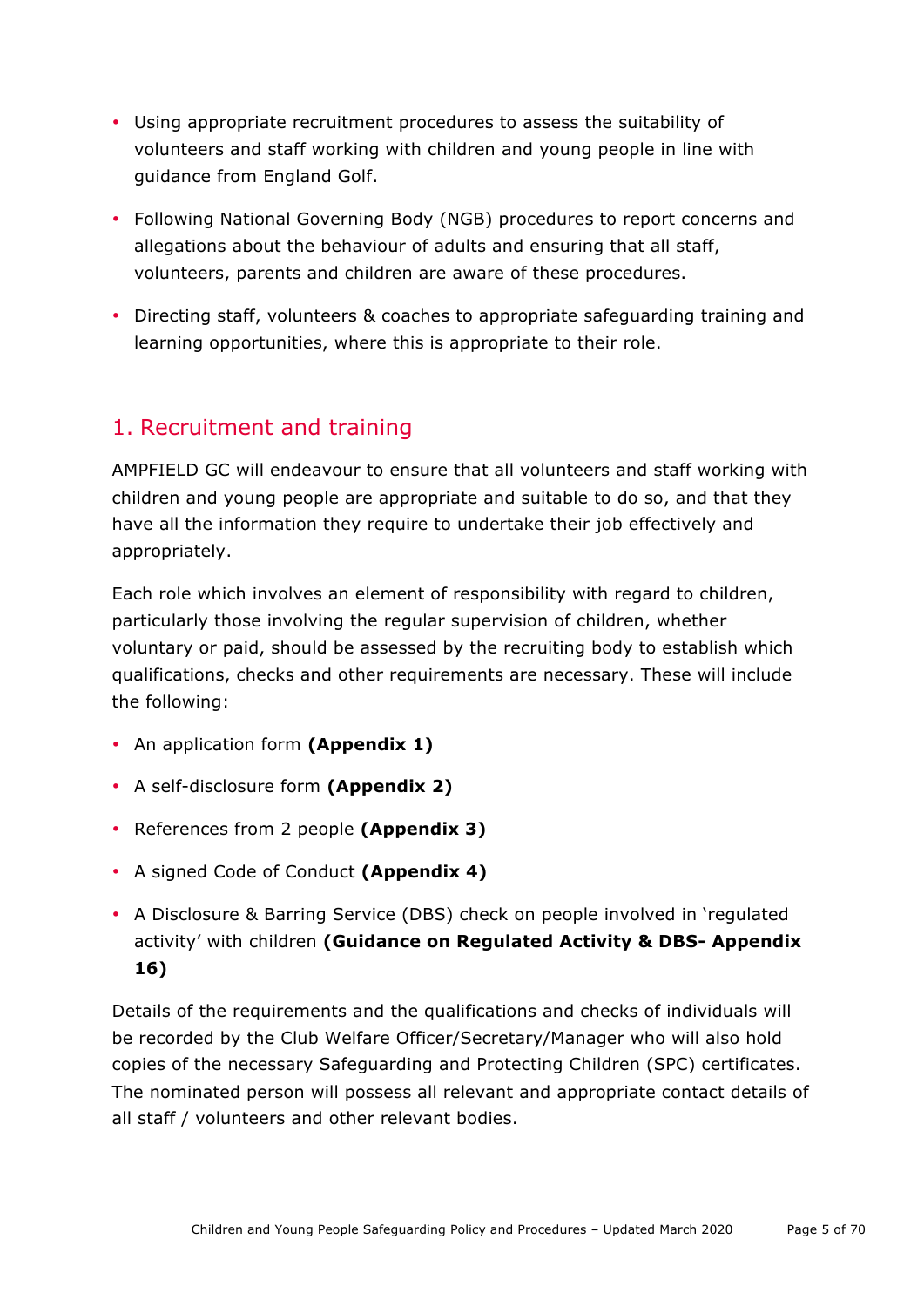All staff, volunteers & coaches will be offered access to appropriate child protection training. AMPFIELD GC recommends attendance at the UK Coaching Safeguarding and Protecting Children (SPC) workshop and will ensure that all volunteers and staff who have significant contact with children attend. An online UK Coaching refresher course should be completed and repeated every three years for those involved in "Regulated Activity."

All staff, volunteers & coaches working with children and young people will be asked to read and become familiar with the AMPFIELD GC Safeguarding Policy and Procedures.

All staff, volunteers & coaches involved with children and young people will be asked to read the AMPFIELD GC Code of Conduct relevant to their role, and sign to indicate their understanding and agreement to act in accordance with the code. The code is linked to the AMPFIELD GC's Disciplinary Procedures. **(Codes of Conduct-Appendix 4,5,6)**

AMPFIELD GC are committed to the fact that every child and participant in golf should be afforded the right to thrive through being involved in sporting activity for life, in an enjoyable, safe environment, and be protected from harm. AMPFIELD GC acknowledge the additional vulnerability of some groups of children (e.g. disabled, looked after children, those with communication differences). AMPFIELD GC will ensure that the environment is appropriate for the child, and tailored to their needs so that they have a positive experience of their sport without risk of harm.

## 2. Complaints, concerns and allegations

- **2.1** If a player, parent/carer, member of staff or volunteer has a concern about the welfare of a child, or the conduct of another child/young person or an adult (whether they are a parent, coach, member, or otherwise), these concerns should be brought to the attention of the Club Welfare Officer without delay. The person reporting the concern is not required to decide whether abuse has occurred, but simply has a duty to pass their concerns and any relevant information to the Welfare Officer. Please refer to Flowcharts 1 & 2 for further details (see below).
- **2.2** All concerns will be treated in confidence. Details should only be shared on a "need to know" basis with those who can help with the management of the concern.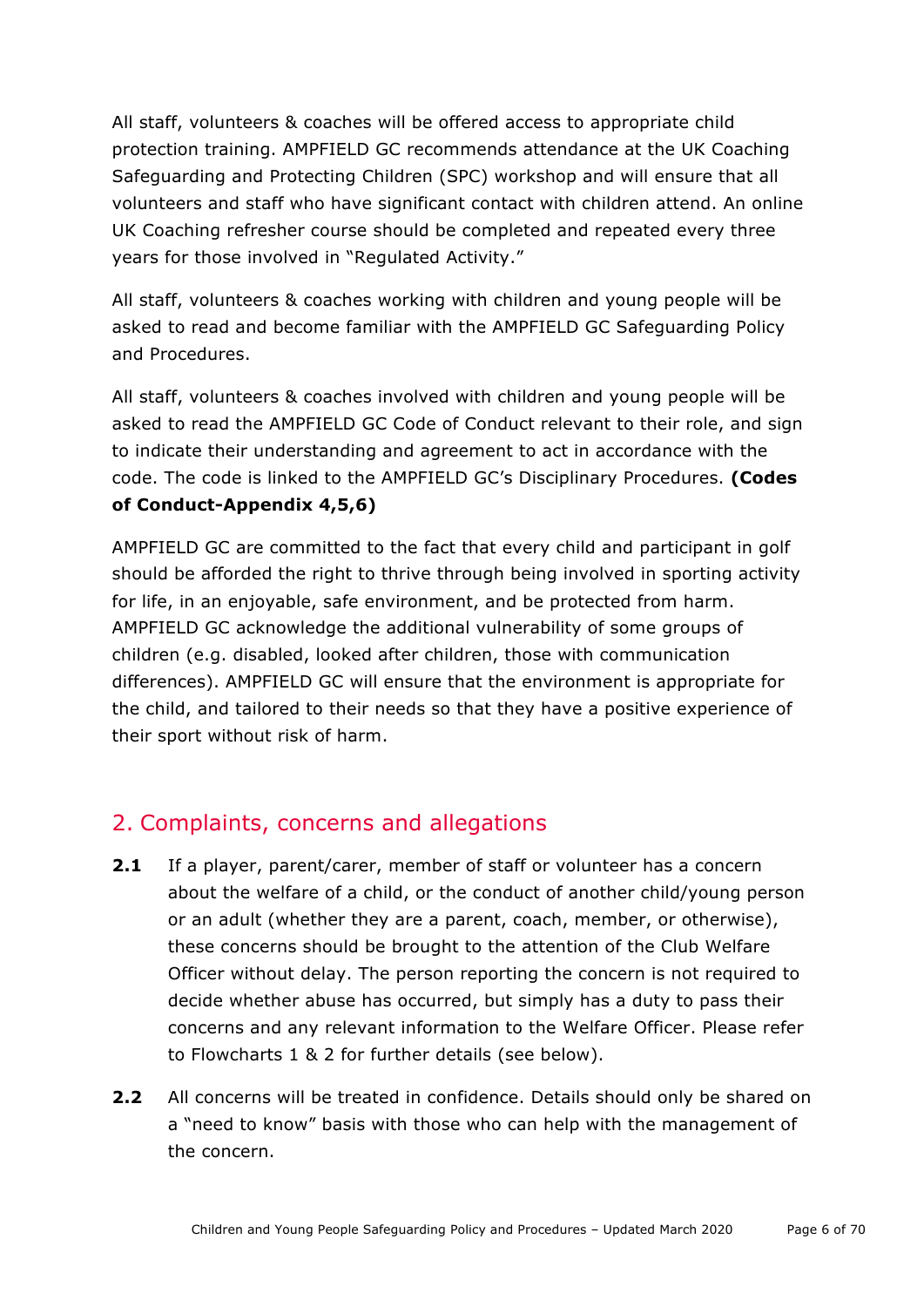- **2.3** Concerns will be recorded on an Incident Report Form and sent to the England Golf Lead Safeguarding Officer and retained confidentially within the club. The England Golf Lead Safeguarding Officer can assist with completion of this form if required, tel: 01526 351824. **(Incident Report Form-Appendix 8)**
- **2.4** AMPFIELD GC will work with England Golf and other external agencies to take appropriate action where concerns relate to potential abuse or serious poor practice. The AMPFIELD GC disciplinary procedures will be applied and followed where possible.
- **2.5** In the event of a child making a disclosure of any type of abuse, the following guidance is given:
	- Reassure them that they have done the right thing to share the information
	- Listen carefully
	- Do not make promises that cannot be kept, such as promising not to tell anyone else
	- Do not seek to actively question the child or lead them in any way to disclose more information than they are comfortably able to: this may compromise any future action. Only ask questions to clarify your understanding where needed e.g. can you tell me what you mean by the word XXXXXXX?
	- Record what the child has said as soon as possible on an incident report form.
	- You should explain to children, young people and families at the outset, openly and honestly, what and how information will, or could be shared and why, and seek their agreement.
	- Parents or Carers should be informed if the allegation does not involve them.
- **2.6** The NSPCC Helpline is available to discuss concerns regarding poor practice and abuse in confidence with members of the public who need support. Those with concerns are encouraged to use this service. The Helpline number is 0808 800 5000.
- **2.7** Safeguarding children and young people requires everyone to be committed to the highest possible standards of openness, integrity and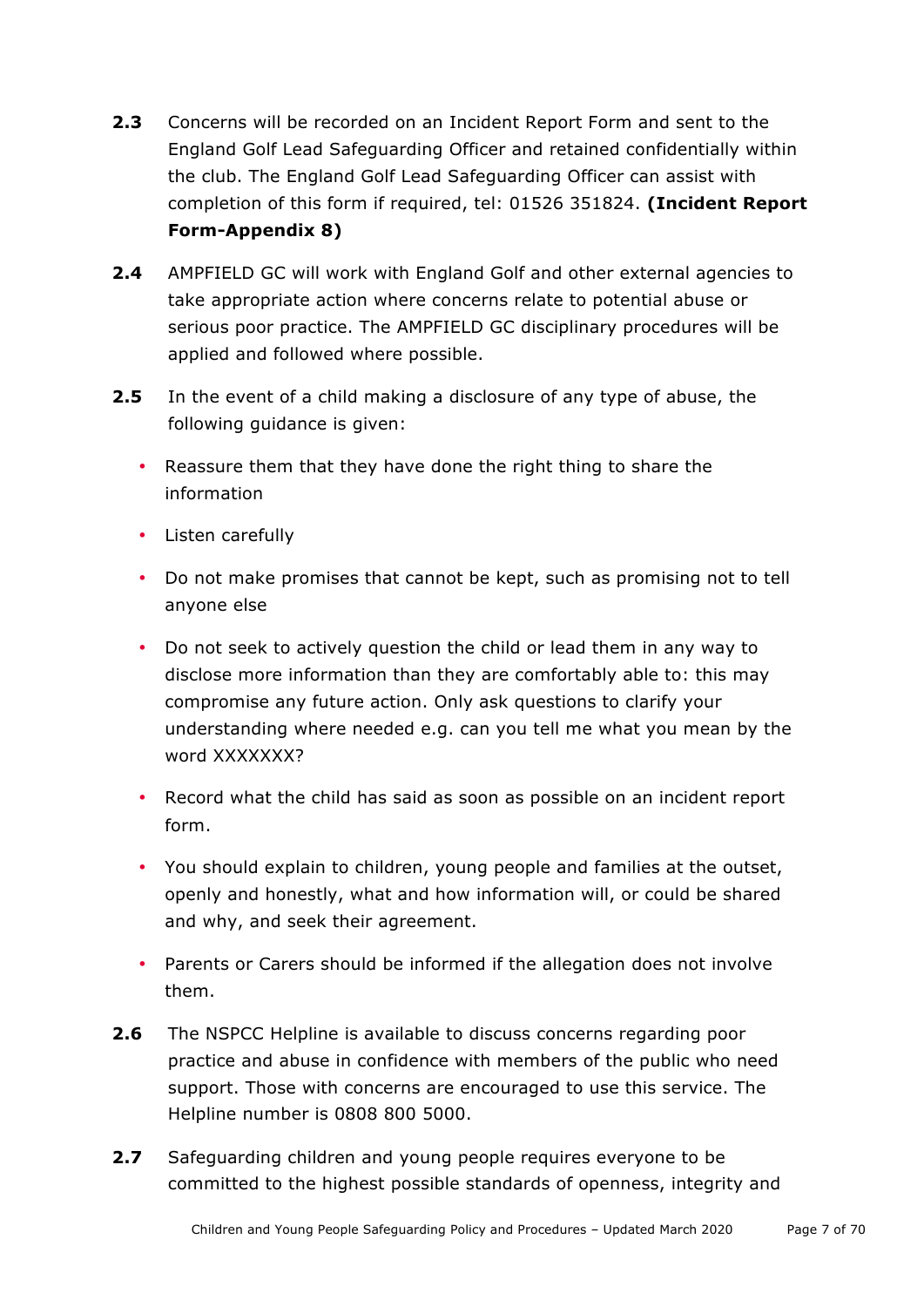accountability. AMPFIELD GC supports an environment where staff, volunteers, parents/carers and the public are encouraged to raise safeguarding and child protection concerns. Anyone who reported a legitimate concern to the organisation (even if their concerns subsequently appear to be unfounded) will be supported. All concerns will be taken seriously. **(Whistleblowing Policy-Appendix 15)**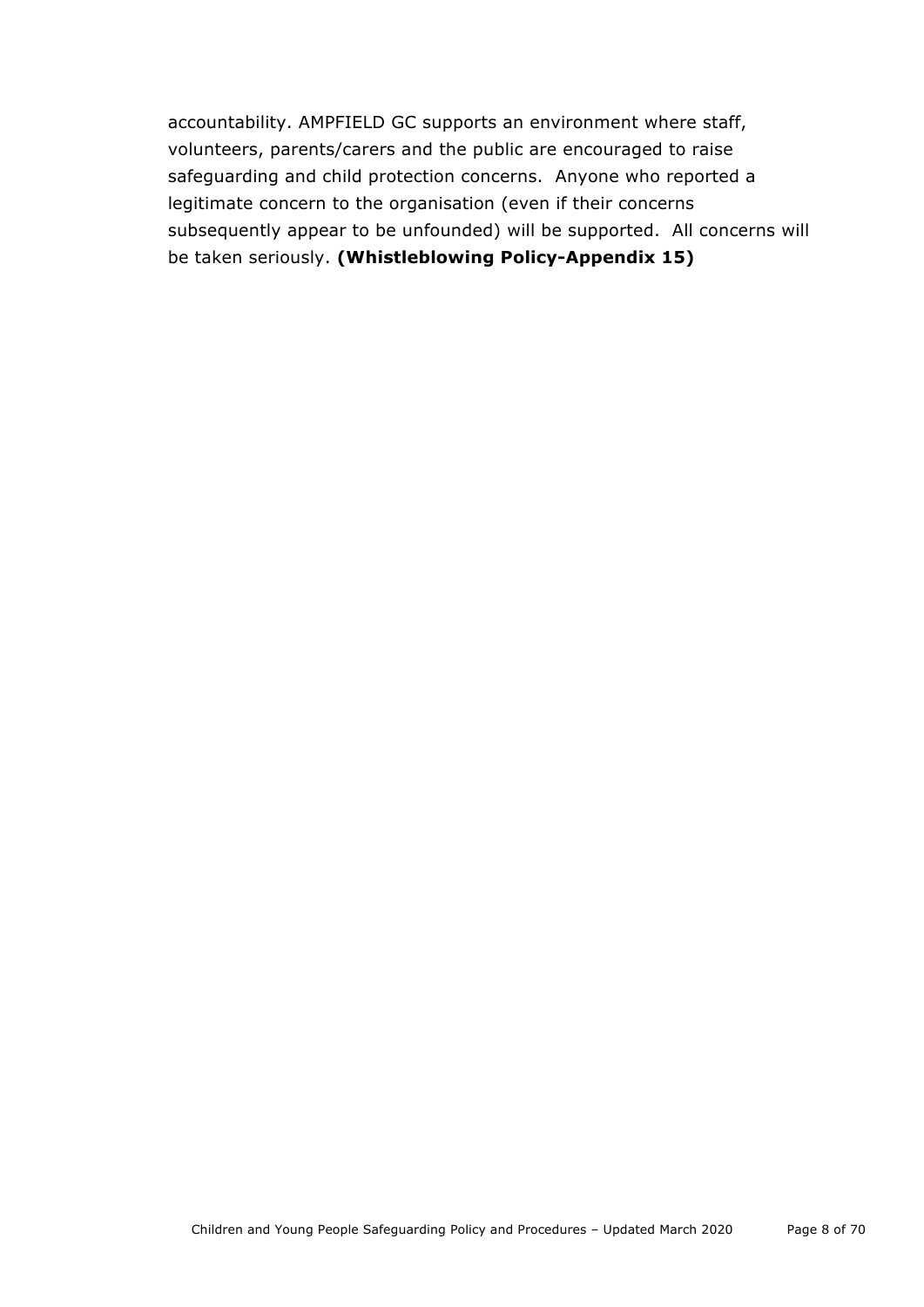## 3. FLOWCHART 1

## **What to do if you are worried about what is happening to a child outside of the Club (but the concern is identified through the child's involvement in golf)**



\* If for any reason a Club Welfare Officer is not in post or is unavailable a principle of least delay is important. Please contact the England Golf Lead Safeguarding Officer 01526 351824 safeguarding@englandgolf.org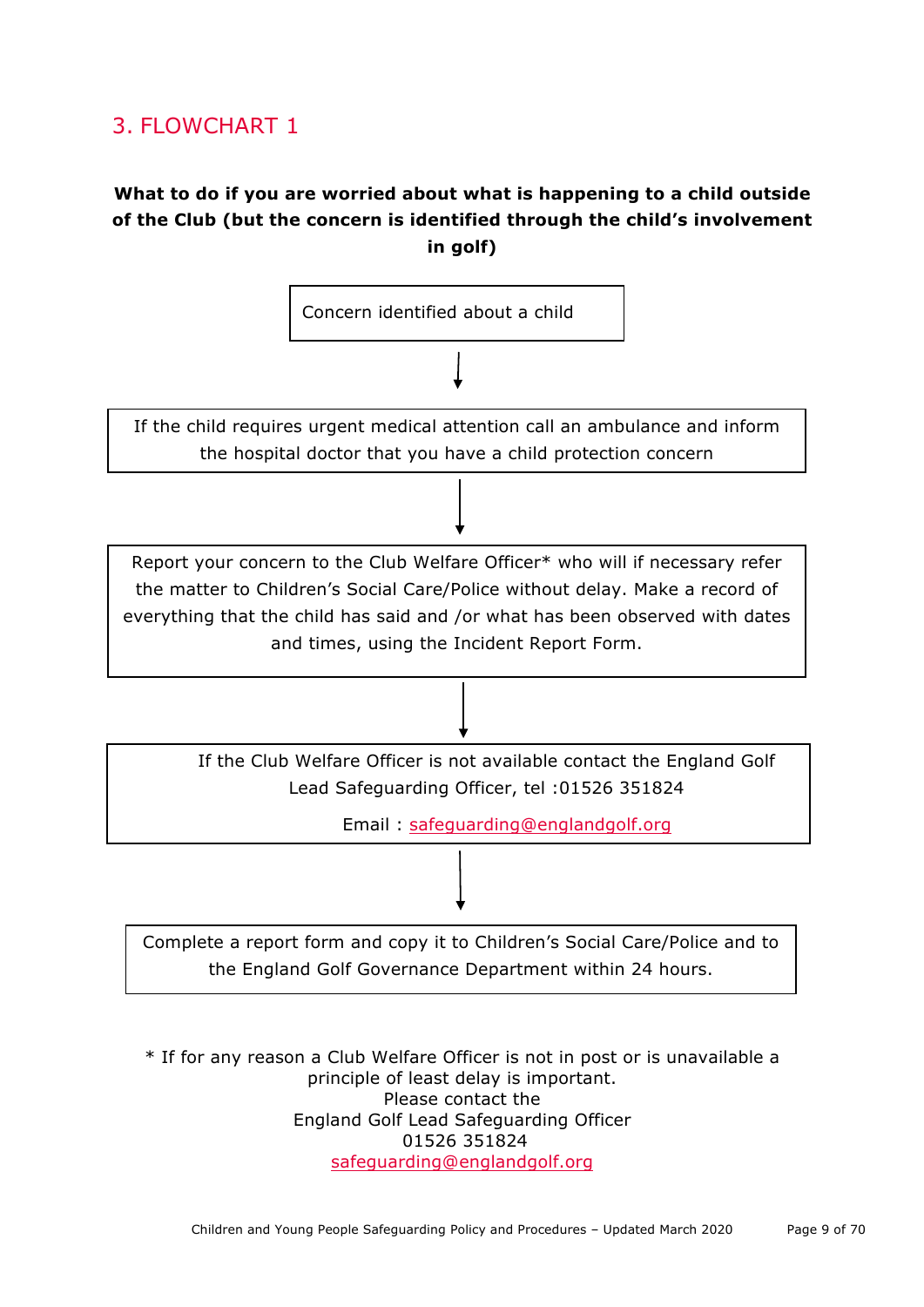## FLOW CHART 2

## **What to do if you are worried about the behaviour of any member, parent/carer, volunteer, staff, Professional, coach or official in golf or affiliated organisations**

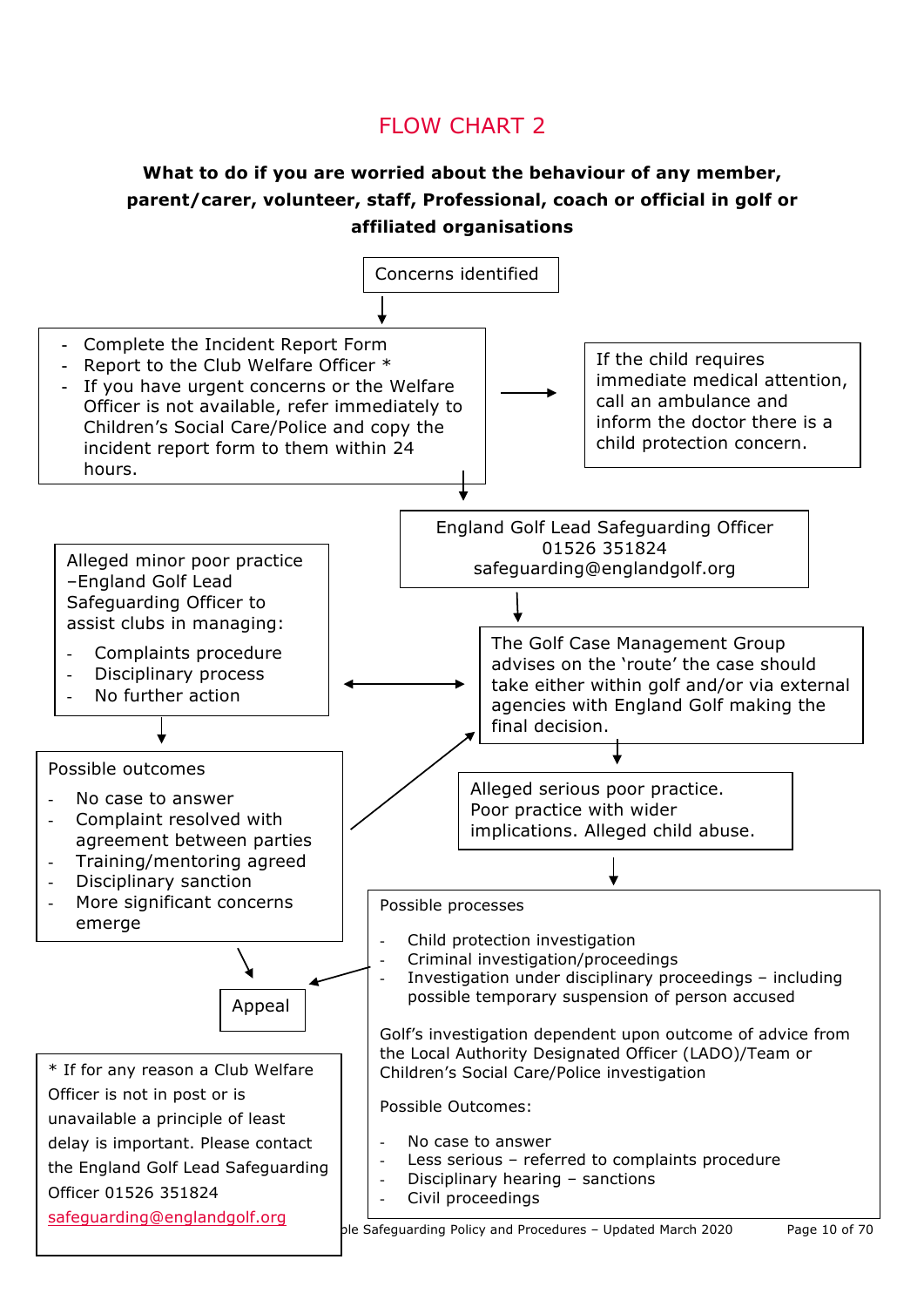## 4. Emergencies and incidents

- **4.1** Parental Consent Forms will be obtained and retained by AMPFIELD GC for all children who are participating in events or activities, or attending coaching organised by the club. These forms will be treated in confidence and only shared with those who require the information they contain to perform their role effectively. **(Junior Profile and Parental Consent Forms-Appendix 10)**
- **4.2** In the event of a child requiring medical attention:
	- The parents will be contacted immediately.
	- In the event of failure to contact parents, the alternative emergency contacts will be used.
	- The consent form will be consulted to establish whether parents have given their consent for a club representative to act in loco parentis.
	- An adult club representative will accompany the child to seek medical attention, if appropriate, ensuring that they take the consent form with them.
	- A record of the action taken will be made and retained by a club representative.
- **4.3** Where a parent is late in collecting their child the following procedure will apply:
	- Attempt to contact the parent/carer using the contact details on the Parental Consent Form
	- Attempt to contact the first, then the second emergency contact nominated on the Consent Form
	- Wait with the young person(s) at the venue with, wherever possible, other staff/volunteers or parents.
	- If no one is reachable, contact the Club's Welfare Officer for advice.
	- If all attempts to make contact fail, consideration should be given to contacting the police for their advice.
	- Staff, volunteers and coaches should try to avoid:
	- Taking the child home or to another location without consent.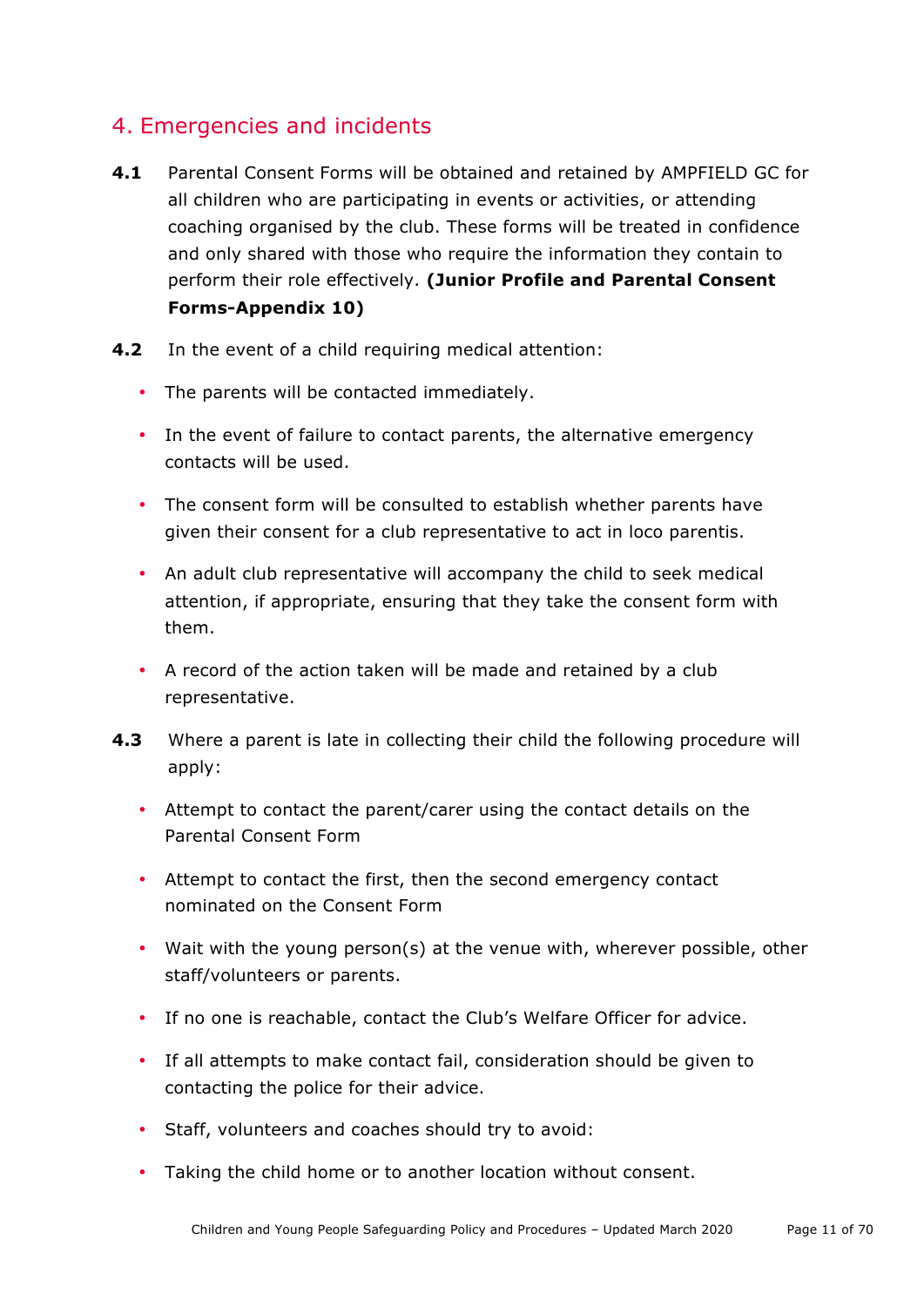- Asking the child to wait in a vehicle or the club with them alone.
- Sending the child home with another person without permission.

## 5. Supervision

- **5.1** During coaching sessions, coaches should conduct a risk assessment to inform decision making about appropriate supervision levels. Regardless of the recommended ratio of adults to participants, it is recommended that a minimum of two adults should be present. This ensures at least basic cover in the event of something impacting on the availability of one of the adults during the activity.
- **5.2** Parents may be encouraged to stay for coaching/competitions & other events where their children are of an age where greater levels of parental supervision are required.
- **5.3** Wherever possible adults will avoid changing or showering at the same time as children but parents will be made aware that with limited changing room space there will be occasions when adults and children may need to share the facilities.
- **5.4** Parents should be aware that if children are left at a venue unsupervised, other than to attend specific coaching sessions, competitions, or other organised events, the club cannot accept supervisory responsibility.
- **5.5** Special arrangements will be made for away trips. Parents will receive full information about arrangements for any such trip and will be required to provide their consent for their child's participation. **(Managing Young People on Away Trips-Appendix 13)**

## 6. Good practice Guidelines

#### **6.1 Behaviour of adults and children**

**6.1.1** Adults who work with children are placed in a position of trust in relation to children, and therefore it is important they behave appropriately and provide a strong positive role model for children, both to protect children and those working with children from false allegations of poor practice.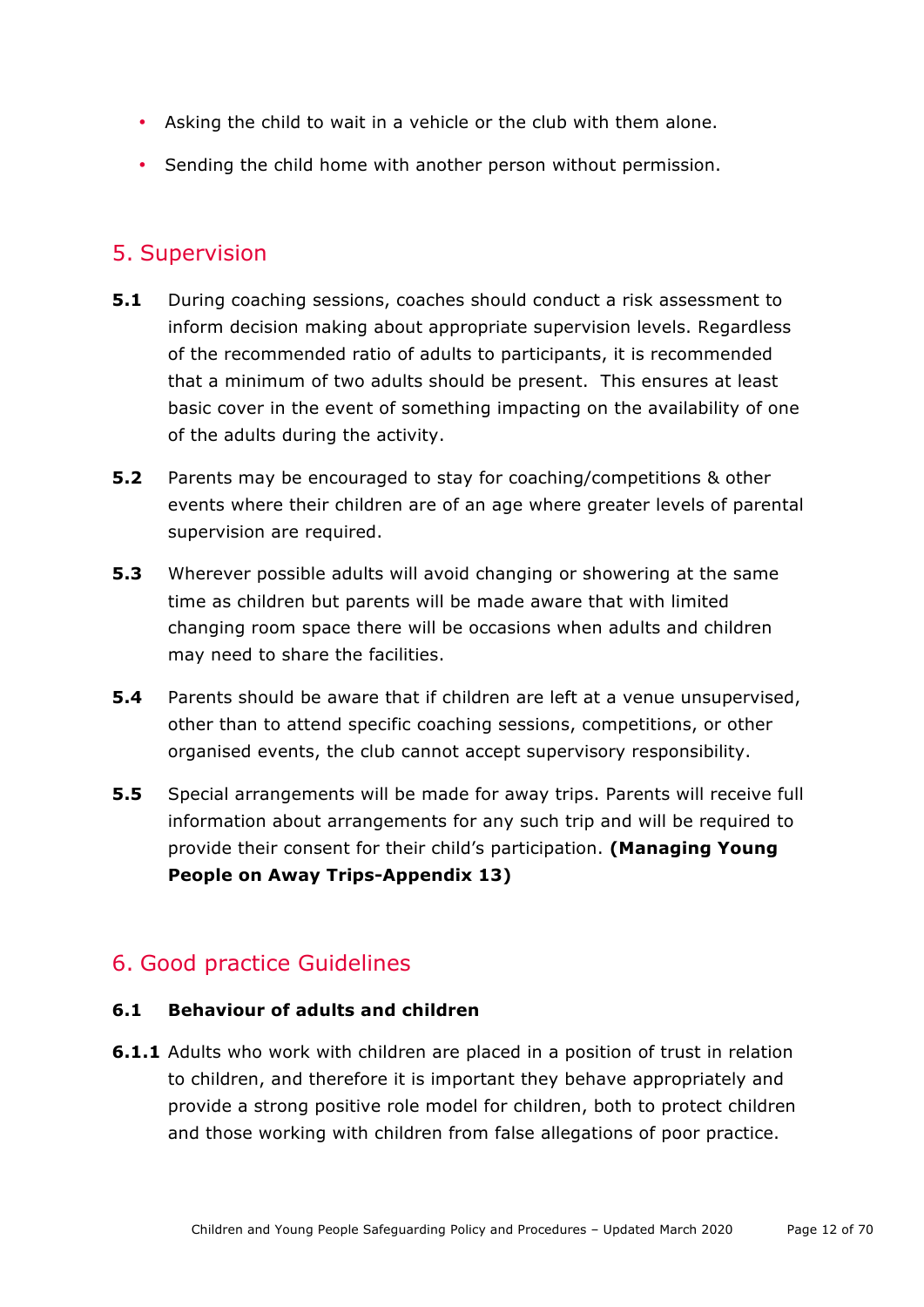Codes of conduct will be issued to junior members & adults working with them to promote good practice.

- **6.1.2** AMPFIELD GC requires that all staff and volunteers working with children and young people adhere to the standards set out in the Code of Conduct relevant to their role. Similarly, children are expected to follow their own Code of Conduct to ensure the enjoyment of all participants and assist the club in ensuring their welfare is safeguarded.
- **6.1.3** AMPFIELD GC requires that all staff and volunteers working with children adhere to the guidelines on Managing Challenging Behaviour. **(Managing Challenging Behaviour-Appendix 7).**
- **6.1.4** Parents and carers should also work together with the club to ensure that the welfare of all children is safeguarded. A sheet on "Parental Guidance" is provided to assist them in understanding how they can best assist the club **(Parental Guidance-Appendix 12)**

## **6.2 Adults and Children playing golf together**

One of the reasons for the popularity of golf is that the game is not restricted by ability, age or gender. Responsible interaction between adults and children helps bring mutual respect and understanding and will be encouraged as part of club activities. Adults should always be aware however that age related differences do exist and conduct themselves in a manner that both recognises this and prioritises the welfare of any children involved.

#### **6.3 Physical Contact**

Physical contact with children by coaches or volunteers should always be intended to meet the needs of the child and the sport, not the adult. That is, to develop golf technique, to protect the child from injury, to provide first aid or treat an injury. It should always take place in an open environment, and should not, as a general principle, be made gratuitously or unnecessarily.

#### **6.4 Transport**

**6.4.1** The club believes it is primarily the responsibility of parents/carers to transport their child/children to and from events. It is not the responsibility of club volunteers or coaches to transport children and young people to and from events, activities, tournaments or matches.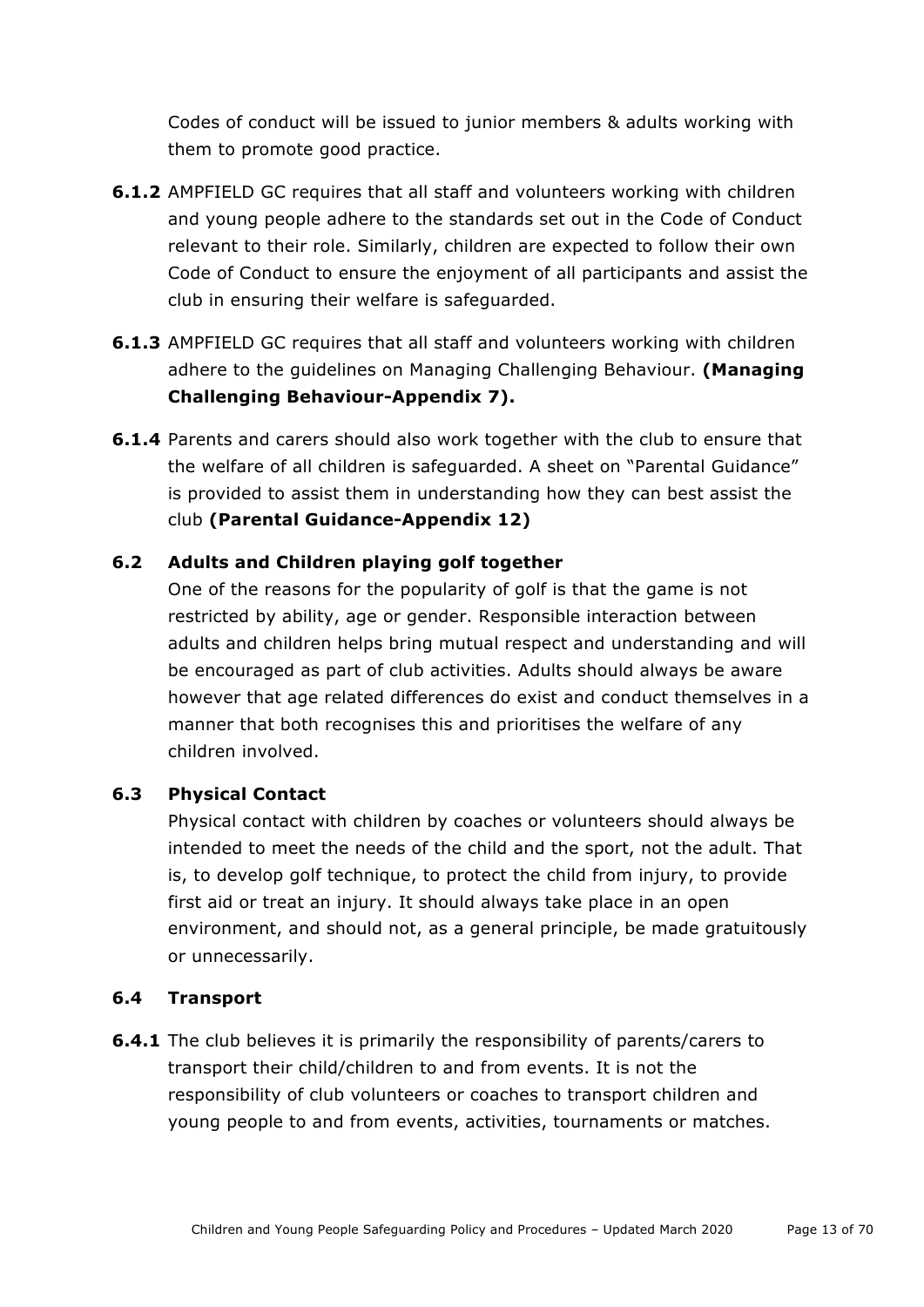- **6.4.2** The club may make arrangements for transport in exceptional circumstances, such as team events. Where this is the case, the written permission of the parents of the relevant children will be sought. The drivers used will be checked for their suitability to transport and supervise children (see Section 1 Recruitment and Training) and their insurance arrangements verified.
- **6.4.3** Children and young people are often involved in competition. When taking young people away from their home club, consideration and planning needs to be paramount to ensure the duty of care for the young people within the team is fulfilled.

#### **6.5 Photography/ Videoing**

- **6.5.1** Permission will be sought from parents prior to the publication or use of any video or photographic images of their child, for instance in newspapers, websites or for coaching purposes. The personal details of the child will not be used in any promotional material. **(Photography Consent-Appendix 11)**
- **6.5.2** Any press/official photographers attending events will be required to seek permission from the club before taking photographs and also permission of parents to use the images. **(Photography Policy – Appendix 20)**

#### **6.6 Social Media**

Social media provides unique opportunities for the club to engage and develop relationships with people in a creative and dynamic forum where users are active participants. It is important that all staff, volunteers, coaches, officials/referees, board members, or anyone working on behalf of the club are aware of the club Social Media policy **(Social Media Guidance–Appendix 14)**

#### **6.7 Anti-Bullying Procedures**

- **6.7.1** We believe that every effort must be made to eradicate bullying in all its forms. Bullying can be difficult to define and can take many forms which can be categorised as;
	- Physical hitting, kicking, theft
	- Verbal homophobic or racist remarks, threats, name calling
	- Emotional isolating an individual from activities or a group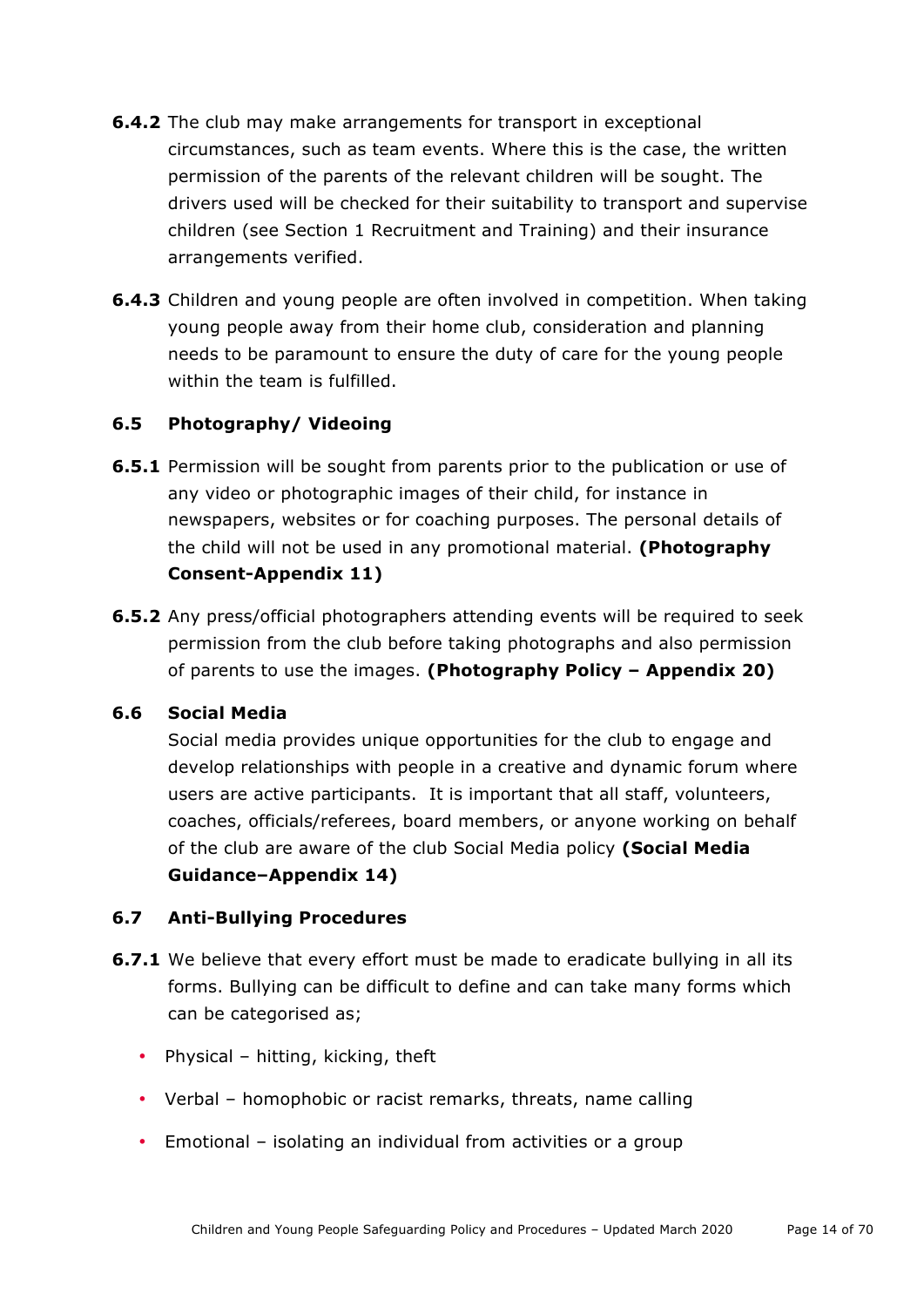All forms of bullying include;

- Deliberate hostility & aggression towards an individual(s)
- A victim who is weaker and less powerful than the bully or bullies
- An outcome which is always painful & distressing for the victim

Bullying behaviour may also include;

- Other forms of violence
- Sarcasm, spreading rumours, persistent teasing
- Tormenting, ridiculing, humiliation
- Racial taunts, graffiti, gestures
- Unwanted physical contact or abusive or offensive comments of a sexual nature.

The Club and its Staff, Volunteers & Coaches will not tolerate bullying in any of its forms during club matches, competitions, coaching or at any other time while at the club. **(Anti-Bullying Policy -Appendix 21)**

#### **6.7.2** We will:

- Provide a point of contact where those being bullied can report their concerns in confidence – The Club Welfare Officer.
- Take the problem seriously.
- Investigate any and all incidents and accusations of bullying.
- Talk to bullies and their victims separately along with their parents/carers.
- Impose sanctions where appropriate
- Keep a written record of all incidents referred to England Golf and the action taken.
- Have discussions about bullying and why it matters.

#### **6.8 Confidentiality**

**6.8.1** Details of all juniors will be kept on file in the office and will not be shared with a third party without parent/carer consent.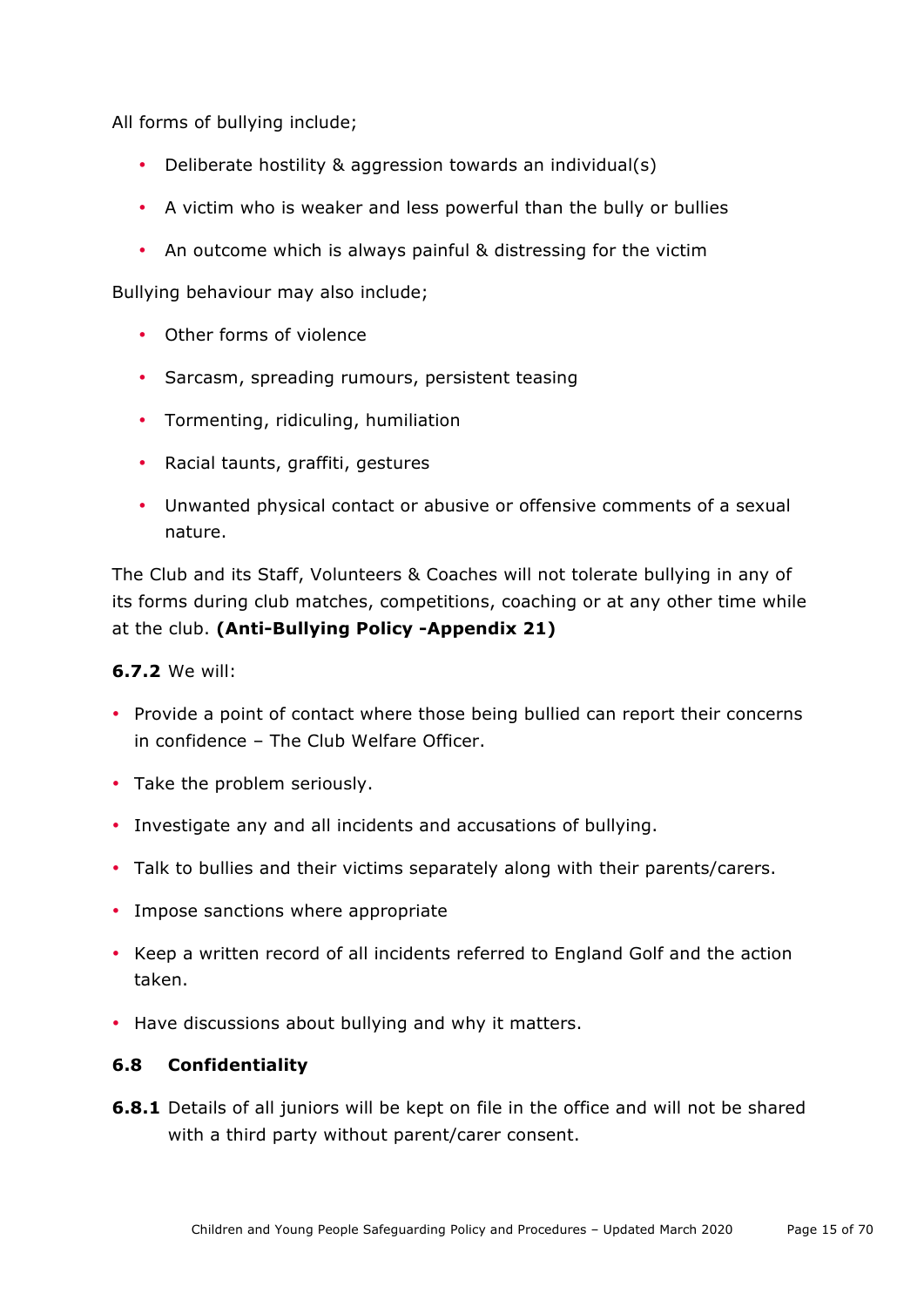**6.8.2** All concerns/allegations will be dealt with confidentially by the club and information will only be shared on a need to know basis, either internally or externally depending on the nature/seriousness of the concern/allegation.

#### **6.9 Changing rooms**

The changing rooms are used by all members & visitors. Juniors will only be supervised if needed at club organised events. Parents will be made aware that adults use the changing rooms throughout the day for changing & showering. Where a parent/carer does not consent to their child accessing the changing rooms, it is their responsibility to either supervise the child while in the changing rooms or ensure that they do not use them.

## 7. Useful Contacts

| <b>Golf Contacts</b>                             |                                                                                                                       |                                                       |
|--------------------------------------------------|-----------------------------------------------------------------------------------------------------------------------|-------------------------------------------------------|
| Name                                             | Address                                                                                                               | Number                                                |
| Club Welfare Officer -<br>Paul Hazell            | Ampfield Golf Club<br>Winchester Rd,<br>Romsey SO51 9BQ                                                               | Tel: 01794 368480<br>Email:<br>ampfieldpar3@gmail.com |
| <b>England Golf Lead</b><br>Safeguarding Officer | <b>England Golf</b><br><b>National Golf Centre</b><br>The Broadway<br>Woodhall Spa<br>Lincolnshire<br><b>LN10 6PU</b> | 01526 351824<br>safeguarding@englandgolf.org          |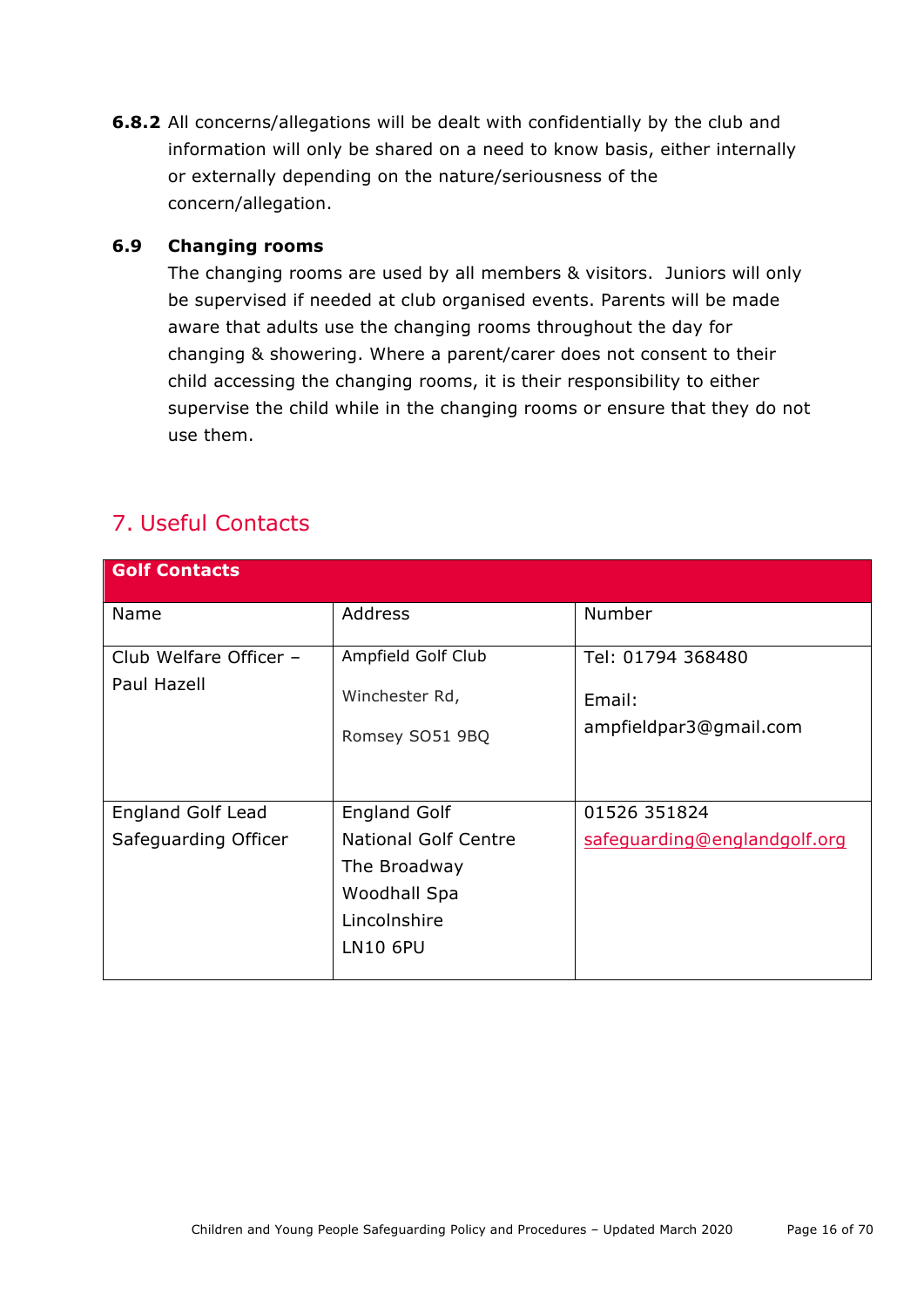| <b>Local Contacts</b>                      |                                 |                                                      |
|--------------------------------------------|---------------------------------|------------------------------------------------------|
| Local Children's Social Care               | 0330 555 1384                   | OUT OF HOURS 0300 555                                |
| (including out of office hours<br>contact) | Email:                          | 1373                                                 |
| NB. In an emergency, the                   | childrens.services@hants.gov.uk | After 5pm or at the                                  |
| Samaritans will hold the Duty              |                                 | weekends please contact<br>The Emergency Social Work |
| Officer's contact number                   |                                 | Duty Team                                            |
| Local Authority Designated                 |                                 |                                                      |
| Officer (LADO)                             |                                 |                                                      |
| Samaritans                                 |                                 | 08457 90 90 90                                       |
| Local Police child protection              | <b>Call 101</b>                 |                                                      |
| teams                                      |                                 |                                                      |
| In an emergency contact 999                |                                 |                                                      |
| <b>NSPCC Freephone</b>                     |                                 | 0808 800 5000                                        |
| 24 hour Helpline                           |                                 |                                                      |
| NSPCC Whistleblowing                       |                                 | 0808 028 0285                                        |
| Helpline for Professionals                 |                                 |                                                      |

| <b>National Contacts</b>        |                        |                    |
|---------------------------------|------------------------|--------------------|
| The NSPCC                       | <b>National Centre</b> | Tel: 0808 800 5000 |
|                                 | 42 Curtain Road        | help@nspcc.org.uk  |
|                                 | London                 |                    |
|                                 | EC2A 3NH               |                    |
|                                 |                        |                    |
| Childline UK                    | Freepost 1111          | Tel: 0800 1111     |
|                                 | London N1 0BR          |                    |
|                                 |                        |                    |
| NI Childline                    | 74 Duke Street         | Tel: 028 90 327773 |
|                                 | Londonderry            |                    |
|                                 |                        |                    |
| NSPCC Child Protection in Sport | 3 Gilmour Close        | Tel: 0116 234 7278 |
| Unit                            | <b>Beaumont Leys</b>   | cpsu@nspcc.org.uk  |
|                                 | Leicester              |                    |
|                                 | LE4 1EZ                |                    |
|                                 |                        |                    |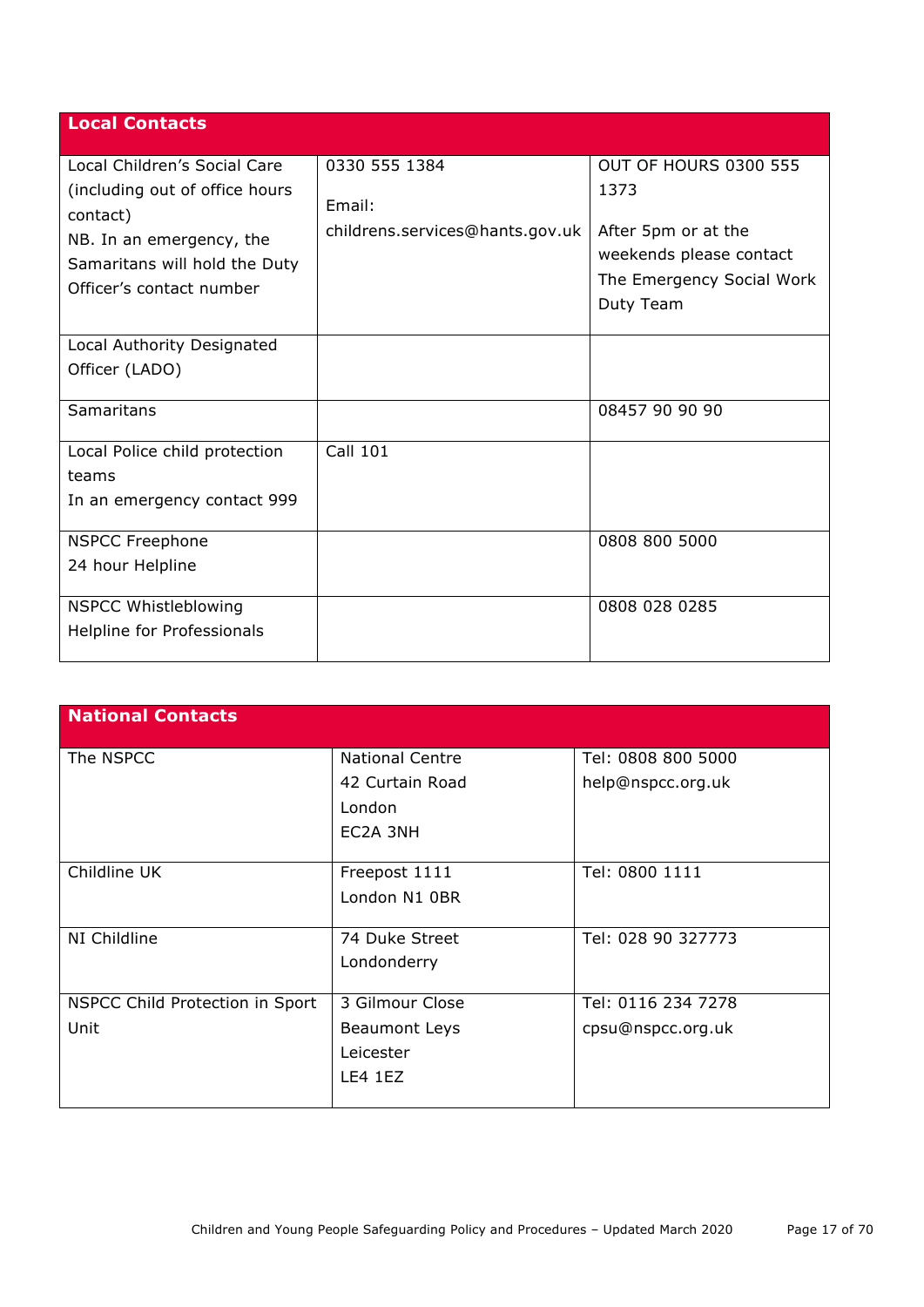Volunteer / Staff Job Application Form – AMPFIELD GC

| <b>Position Applied for:</b>                                                                        |  |
|-----------------------------------------------------------------------------------------------------|--|
| <b>Personal Details</b>                                                                             |  |
| Title: Mr/Mrs/Miss/Dr/Other (please specify) ___________________________________                    |  |
|                                                                                                     |  |
|                                                                                                     |  |
|                                                                                                     |  |
|                                                                                                     |  |
|                                                                                                     |  |
|                                                                                                     |  |
|                                                                                                     |  |
|                                                                                                     |  |
|                                                                                                     |  |
|                                                                                                     |  |
|                                                                                                     |  |
|                                                                                                     |  |
|                                                                                                     |  |
|                                                                                                     |  |
|                                                                                                     |  |
| Relevant Experience including any previous experience of working with<br>children and young people: |  |
|                                                                                                     |  |
|                                                                                                     |  |
|                                                                                                     |  |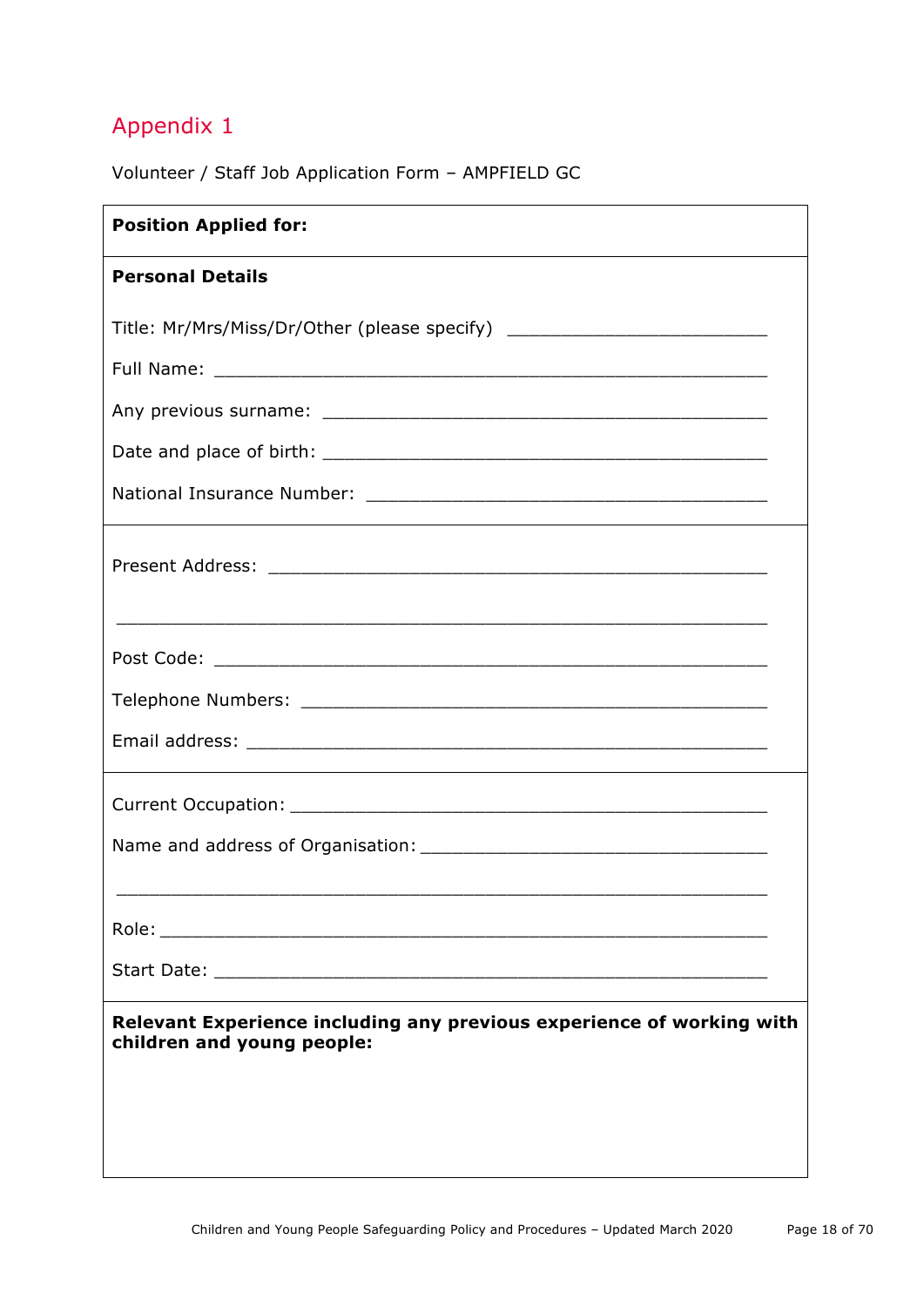#### **Reasons for applying:**

#### **References:**

Please provide the names and addresses of two people who know you well (one personal, one professional – current or previous employer, who are not related to you) whom we can contact to obtain a reference:

| Name:                    | Name:                    |
|--------------------------|--------------------------|
| <b>Address:</b>          | <b>Address:</b>          |
|                          |                          |
|                          |                          |
| <b>Telephone Number:</b> | <b>Telephone Number:</b> |

#### **Data Protection Notification:**

Information you have provided in completing this form will be used to process your application. AMPFIELD GC will keep the information you have supplied confidential and will not divulge it to third parties, except where required by law, or where we have retained the services of a third party representative to act on yout/our behalf.

#### **Authorisation:**

I have read the Data Protection notification and understand and agree to the use of my personal data in accordance with the Data Protection Act 2018, GDPR and all relevant data protection legislation.

| Signed:             | Date:                                                                           |  |
|---------------------|---------------------------------------------------------------------------------|--|
| <b>Declaration:</b> | I confirm that the information I have provided is correct and that any false or |  |
|                     | misleading information may lead to the termination of my appointment.           |  |
| Signed:             | <b>Date:</b>                                                                    |  |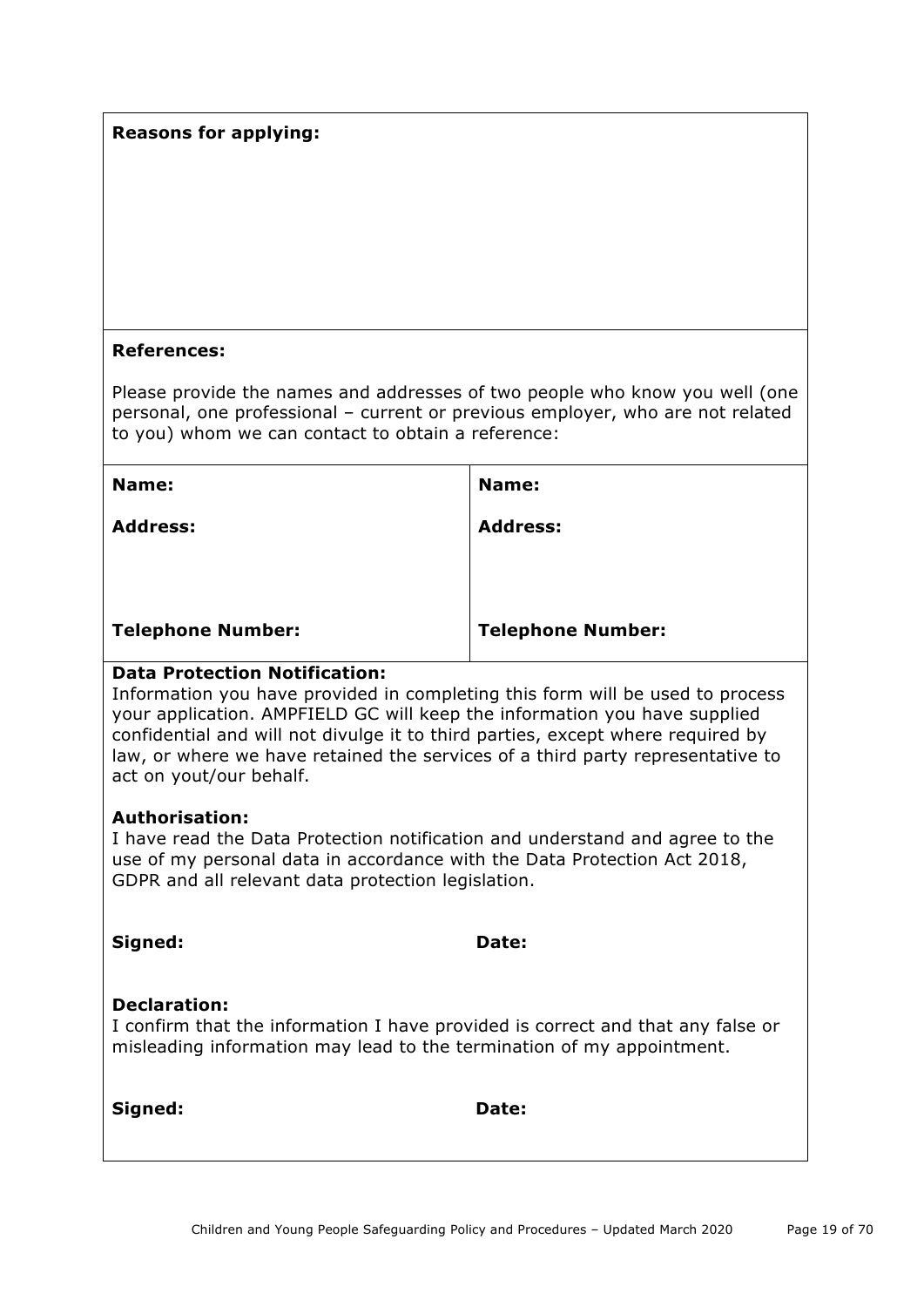## **Self-Disclosure Form – AMPFIELD GC**

To be completed at the same time as the application form:

Private and Confidential

For roles involving contact with children (under 18 year olds).

All information will be treated as confidential and managed in accordance with relevant data protection legislation and guidance. You have a right of access to information held on you under the Data Protection Act 2018.

#### **Part One**

| For completion by the organisation: |                                                                 |                                                                 |
|-------------------------------------|-----------------------------------------------------------------|-----------------------------------------------------------------|
| Name:                               |                                                                 |                                                                 |
|                                     |                                                                 |                                                                 |
|                                     |                                                                 |                                                                 |
| <b>Address and</b>                  |                                                                 |                                                                 |
| <b>Postcode:</b>                    |                                                                 |                                                                 |
|                                     |                                                                 |                                                                 |
|                                     |                                                                 |                                                                 |
|                                     |                                                                 |                                                                 |
| <b>Telephone/Mobile No:</b>         |                                                                 |                                                                 |
|                                     |                                                                 |                                                                 |
| <b>Date of Birth:</b>               |                                                                 |                                                                 |
|                                     |                                                                 |                                                                 |
| Gender:                             |                                                                 | / Female                                                        |
|                                     | <b>Male</b>                                                     |                                                                 |
|                                     |                                                                 |                                                                 |
| Identification (tick box below):    |                                                                 |                                                                 |
|                                     |                                                                 | I confirm that I have seen identification documents relating to |
|                                     | this person, and I confirm to the best of my ability that these |                                                                 |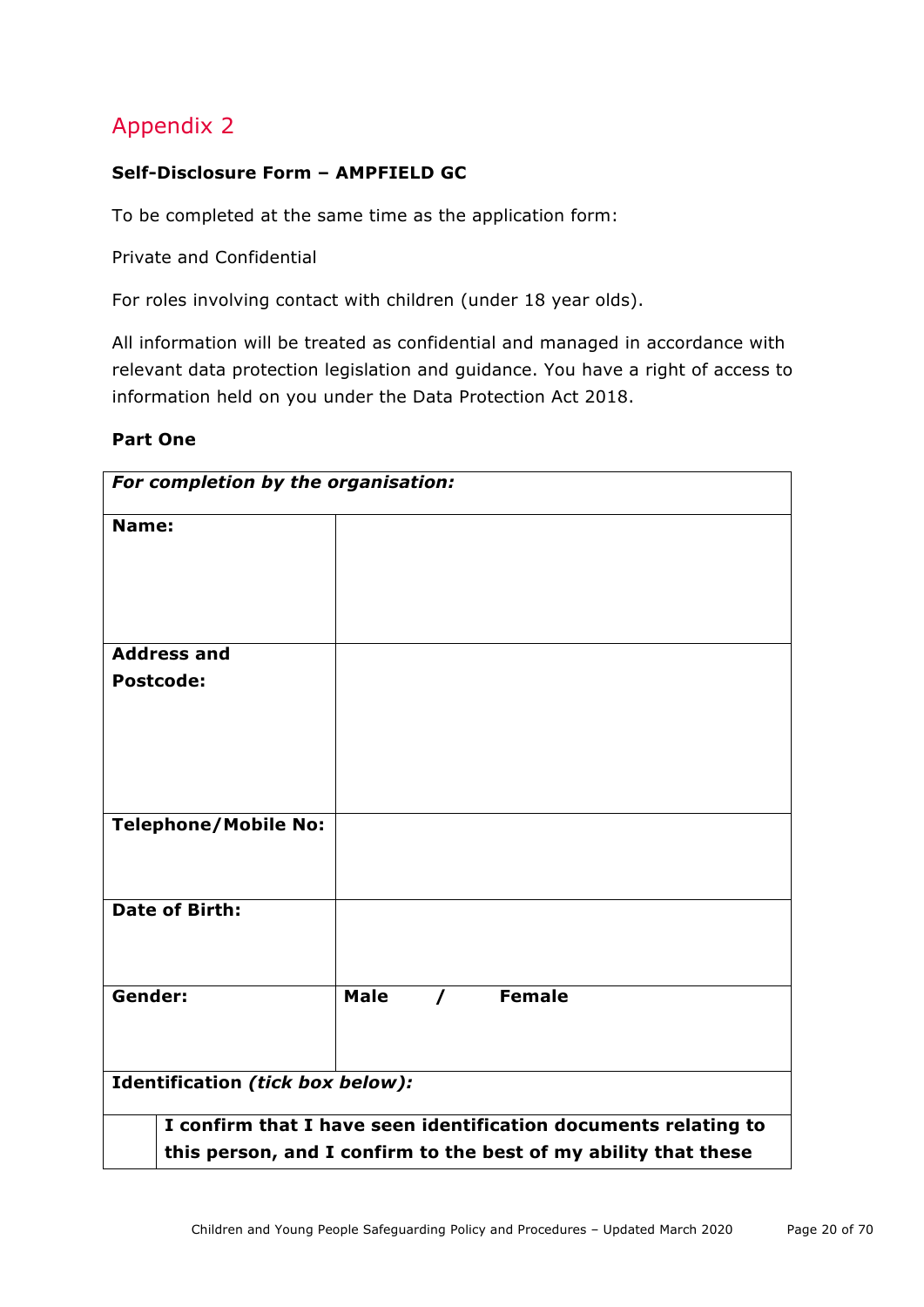|               | are accurate.                          |  |
|---------------|----------------------------------------|--|
|               |                                        |  |
| <b>Either</b> |                                        |  |
|               | <b>UK Passport Number and Issuing</b>  |  |
| <b>Office</b> |                                        |  |
|               | <b>UK Driving Licence Number (with</b> |  |
| picture)      |                                        |  |
| <b>Plus</b>   |                                        |  |
|               | <b>National Insurance Card or</b>      |  |
|               | current Work Permit Number             |  |
|               | <b>Signature of authorised</b>         |  |
|               | <b>Employing Officer:</b>              |  |
|               |                                        |  |
|               |                                        |  |
|               | <b>Print name:</b>                     |  |
|               |                                        |  |
|               |                                        |  |
|               |                                        |  |
| Date:         |                                        |  |
|               |                                        |  |
|               |                                        |  |

## **Part Two**

**NOTE:** If the role you have applied for involves frequent or regular contact with or responsibility for children you will also be required to provide a valid DBS (Disclosure and Barring Service) certificate which will provide details of criminal convictions; this may also include a Barring List check depending on the nature of the role (see organisational guidance about eligibility for DBS checks).

*For completion by the individual (named in Part one):*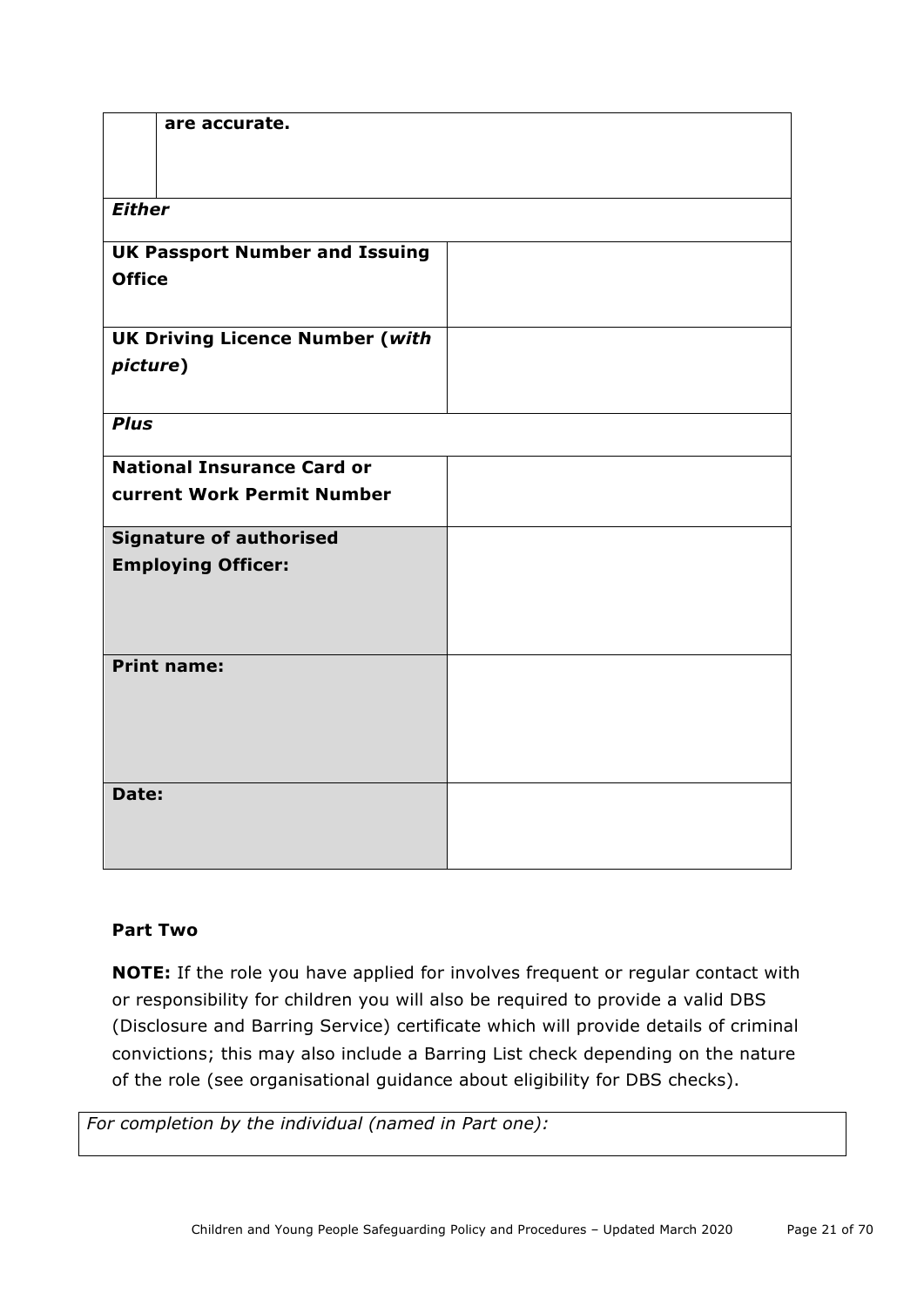| Have you ever been known to any Children's Services<br>department as being a risk or potential risk to children?                                                                                                                                                                                 | <b>YES</b><br><b>NO</b><br>(if Yes, please provide<br>further information<br>below): |
|--------------------------------------------------------------------------------------------------------------------------------------------------------------------------------------------------------------------------------------------------------------------------------------------------|--------------------------------------------------------------------------------------|
|                                                                                                                                                                                                                                                                                                  |                                                                                      |
| Have you been the subject of any disciplinary investigation<br>and/or sanction by any organisation due to concerns about<br>your behaviour towards children?                                                                                                                                     | <b>YES</b><br><b>NO</b><br>(if Yes, please provide<br>further information)           |
| Confirmation of Declaration (tick box below)                                                                                                                                                                                                                                                     |                                                                                      |
| I agree that the information provided here may be processed in connection with<br>recruitment purposes and I understand that an offer of employment may be<br>withdrawn or dismissal may result if information is not disclosed by me and<br>subsequently come to the organisation's attention.  |                                                                                      |
| In accordance with the organisation's procedures if required I agree to provide a<br>valid DBS certificate and consent to the organisation clarifying any information<br>provided on the disclosure with the agencies providing it.                                                              |                                                                                      |
| I agree to inform the organisation within 24 hours if I am subsequently<br>investigated by any agency or organisation in relation to concerns about my<br>behaviour towards children or young people.                                                                                            |                                                                                      |
| I understand that the information contained on this form, the results of the DBS<br>check and information supplied by third parties may be supplied by the<br>organisation to other persons or organisations in circumstances where this is<br>considered necessary to safeguard other children. |                                                                                      |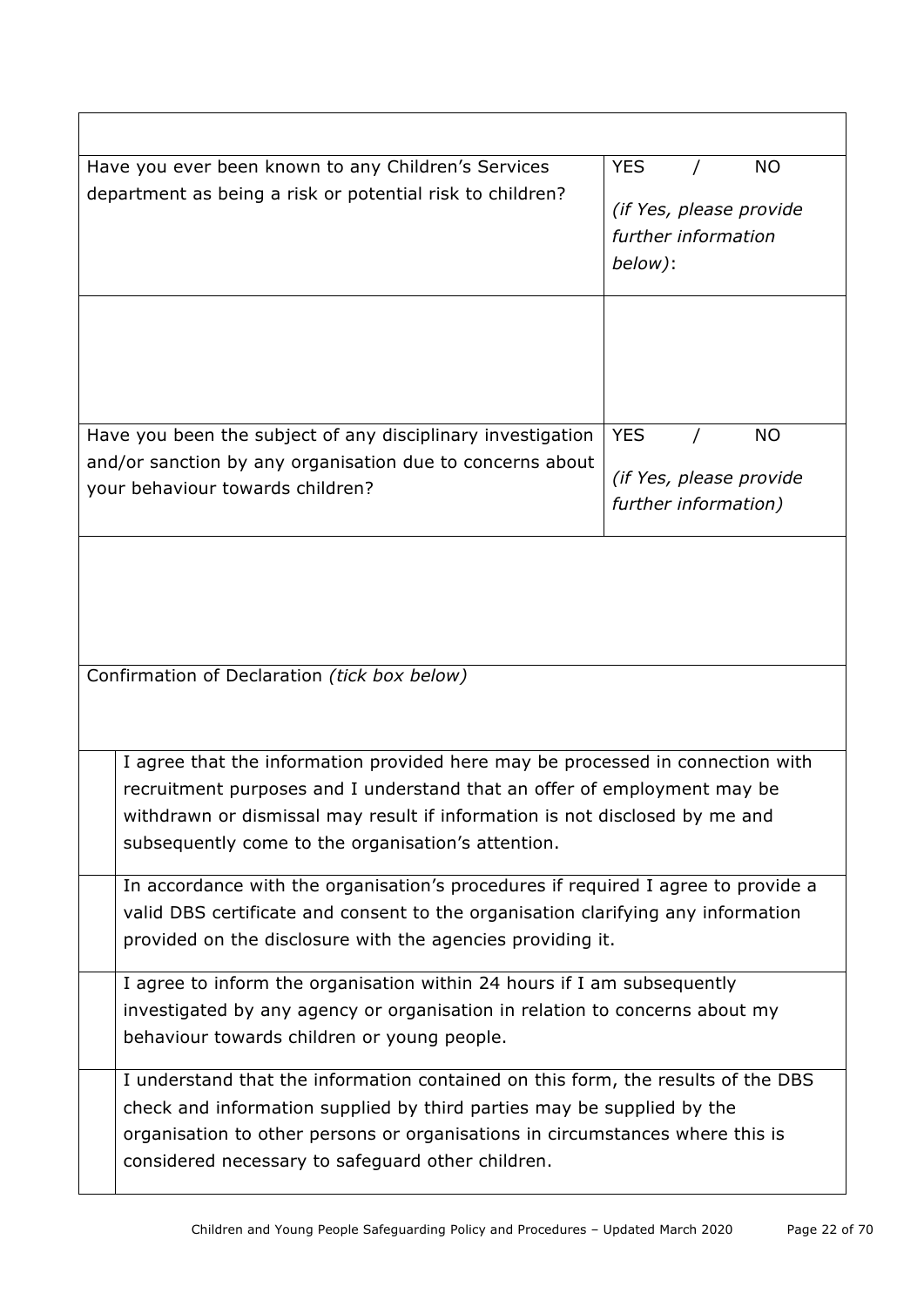| Signature:  |  |
|-------------|--|
| Print name: |  |
| Date:       |  |

|--|--|--|--|

**I have seen and checked the above responses, if any of the boxes above are ticked YES, I have referred this form to England Golf Governance Department for a risk assessment and advice.**

Signed: **date: date: date: date:**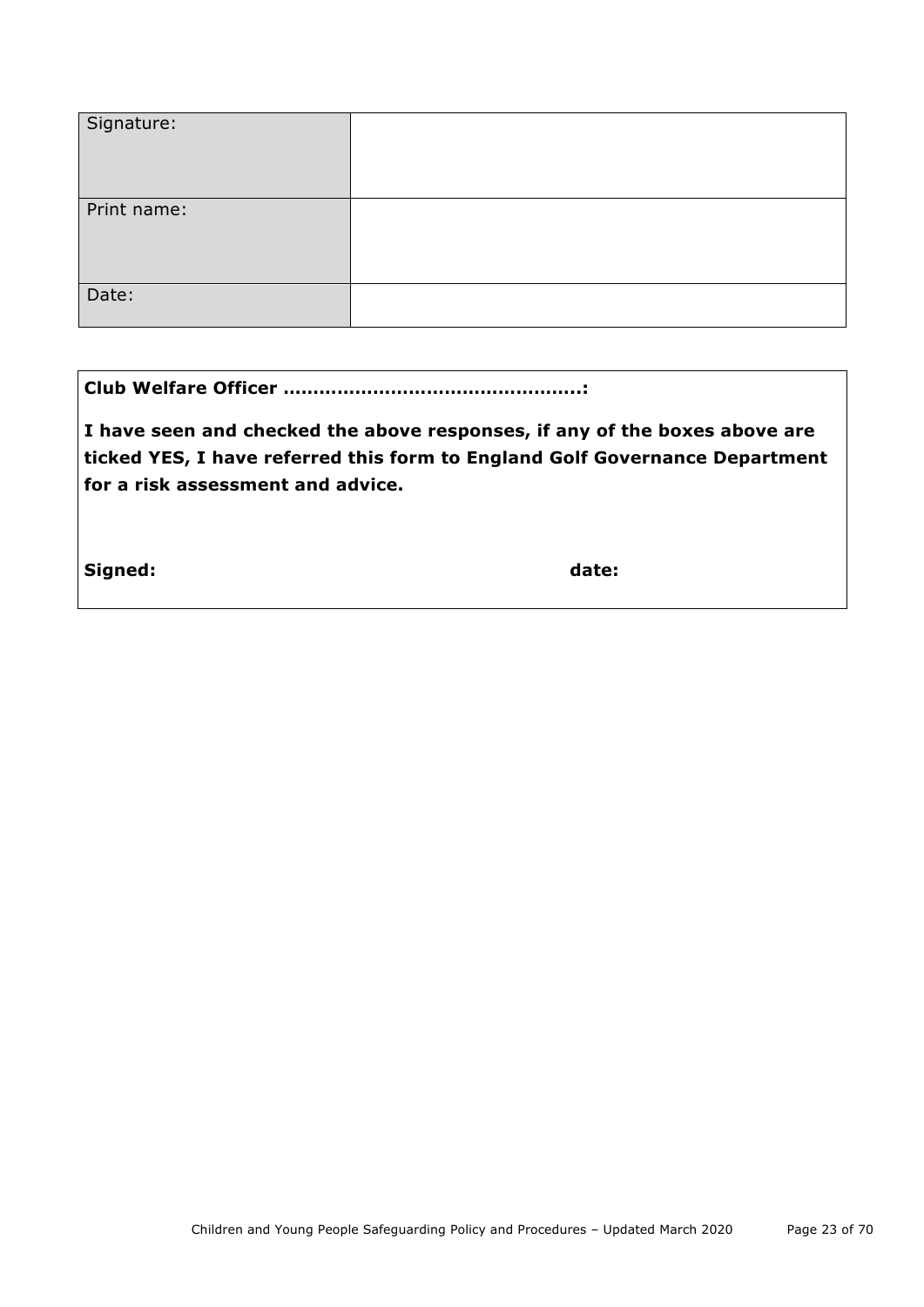Reference form - AMPFIELD GC

Reference form

#### (Name)

has expressed an interest in becoming a club member of staff, volunteer / coach\* (\*delete as appropriate) and has given your name as a referee.

As this post involves substantial access to children and as an organisation committed to safeguarding children, it is important that if you have any reason to be concerned about this applicant that you do not complete the following form, but please contact me on:

Telephone:

Name:

Organisation:

Any information disclosed in this reference will be treated in confidence and in accordance with relevant legislation and guidance, and will only be shared with the person conducting the assessment of a candidate's suitability for a post, if he or she is offered the position in question.

- How long have you known the person?
- In what capacity?
- What attributes does this person have which would make him/her suited to a role working with children?
- How would you describe his/her personality?

Signed:

Date: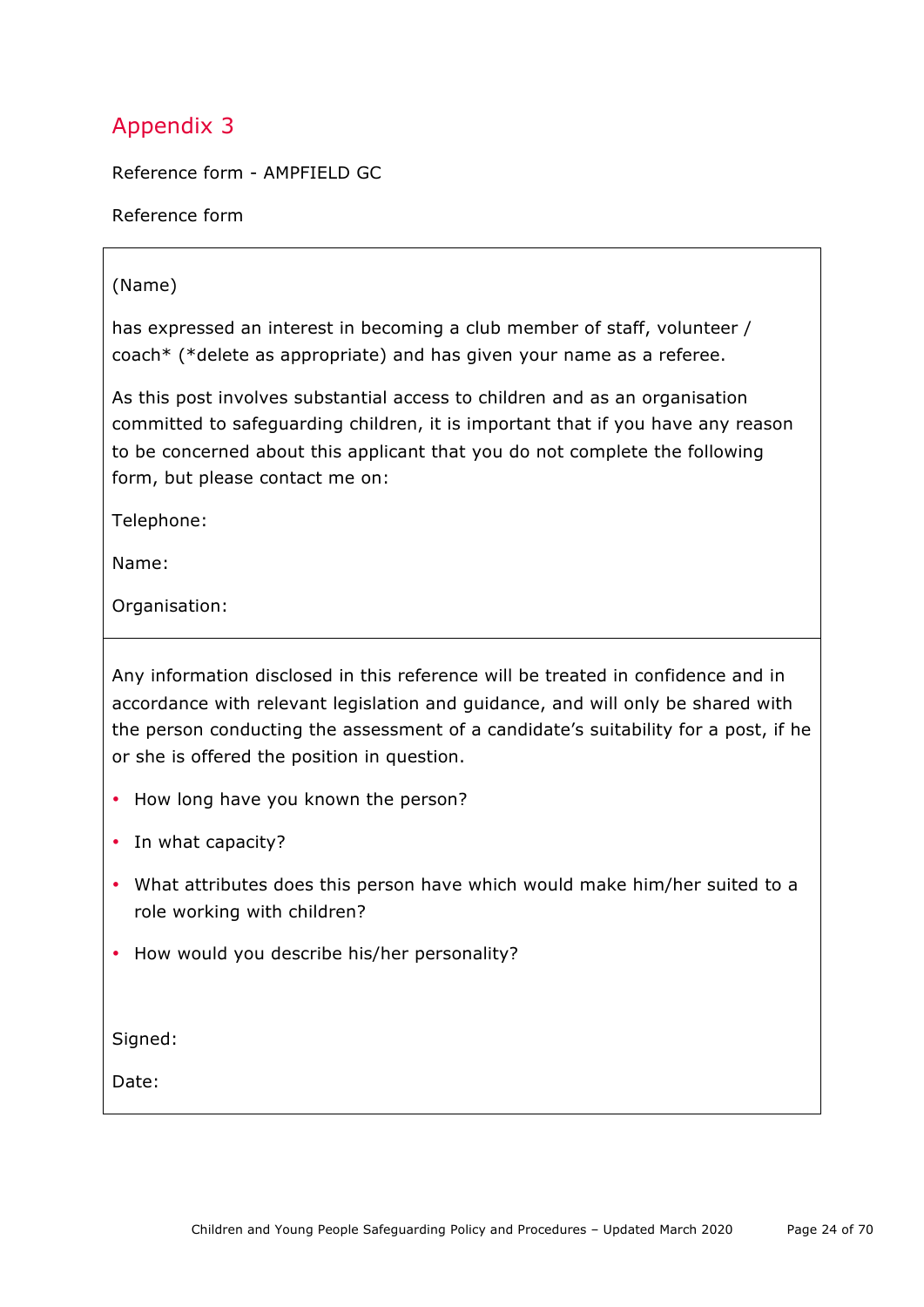## **AMPFIELD GC**

#### **Code of Conduct for staff, coaches & volunteers**

- Respect the rights, dignity and worth of every person within the context of golf
- Treat everyone equally and do not discriminate on the grounds of age, gender, race, religion or belief, sexual orientation or disability
- If you see any form of discrimination, do not condone it or allow it to go unchallenged
- Place the well-being and safety of the young person above the development of performance
- Develop an appropriate working relationship with young people, based on mutual trust and respect
- Ensure that physical contact is appropriate and necessary and is carried out within recommended guidelines with the young person's full consent and approval
- Always work in an open environment (e.g. avoid private or unobserved situations and encourage an open environment)
- Do not engage in any form of sexually related contact with a young player. This is strictly forbidden as is sexual innuendo, flirting or inappropriate gestures and terms
- You should not have regular contact outside your club role with the juniors and should not engage in regular communication through text, email or social network sites
- Know and understand the AMPFIELD GC Child Safeguarding Policies and Procedures
- Respect young people's opinions when making decisions about their participation in golf
- Inform players and parents of the requirements of golf
- Be aware of and report any conflict of interest as soon as it becomes apparent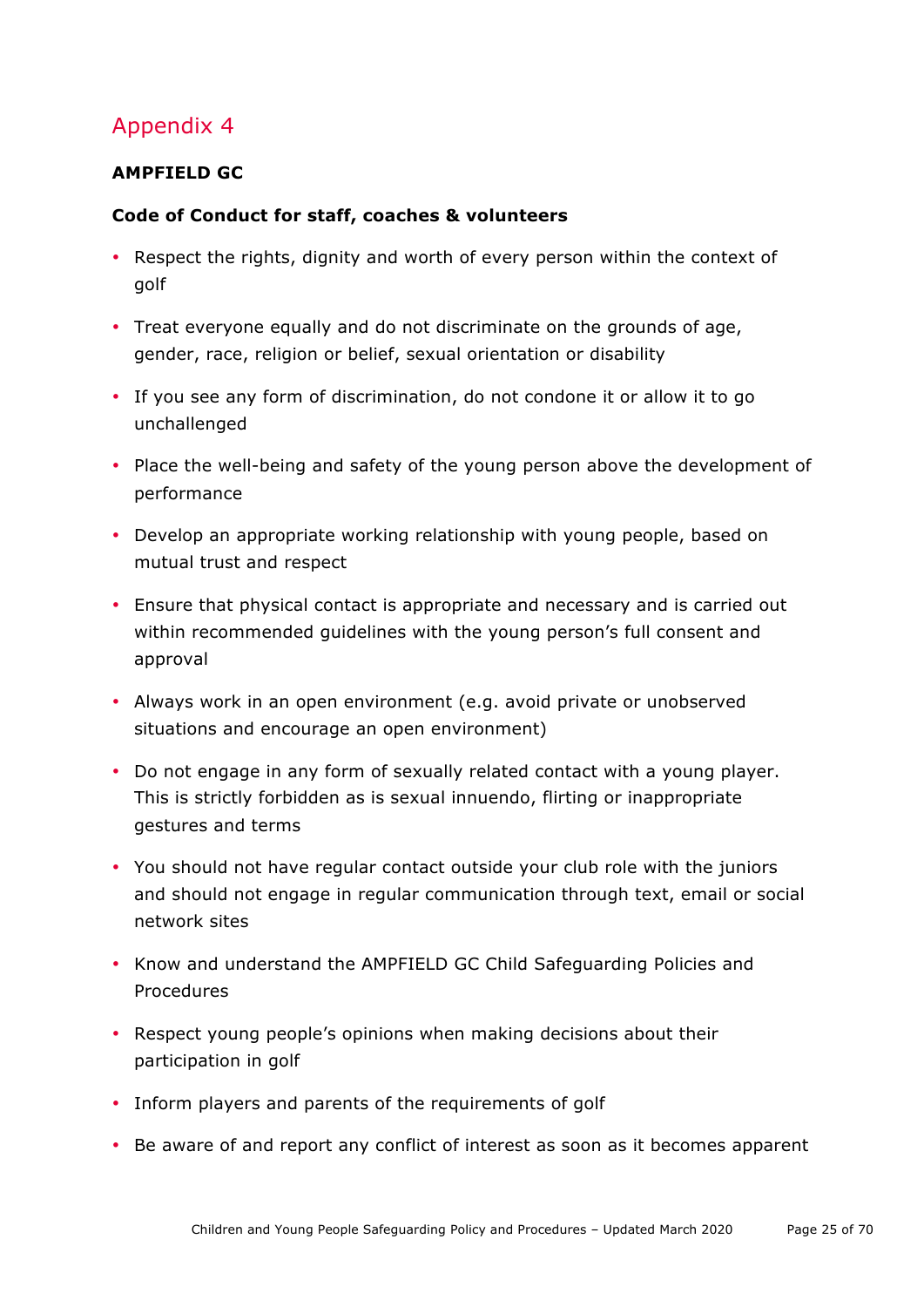- Display high standards of language, manner, punctuality, preparation and presentation
- Do not smoke, drink or use recreational drugs while actively working with young people in the club. This reflects a negative image and could compromise the safety of the young people
- Do not give young people alcohol when they are under the care of the club
- Hold relevant qualifications and insurance cover. All Staff, Volunteers & Coaches who work regularly with children must have current DBS clearance, approved by England Golf Governance Department
- Ensure the activities are appropriate for the age, maturity, experience and ability of the individual
- Promote the positive aspects of golf e.g. fair play
- Display high standards of behaviour and appearance
- Follow Club Procedures & good practice guidelines
- Ensure that you attend appropriate training to keep up to date with your role and the welfare of young people
- Report any concerns you may have in relation to a child or the behaviour of an adult, following reporting procedures laid down by AMPFIELD GC

| Signed:            | Date: |
|--------------------|-------|
| <b>PRINT NAME:</b> |       |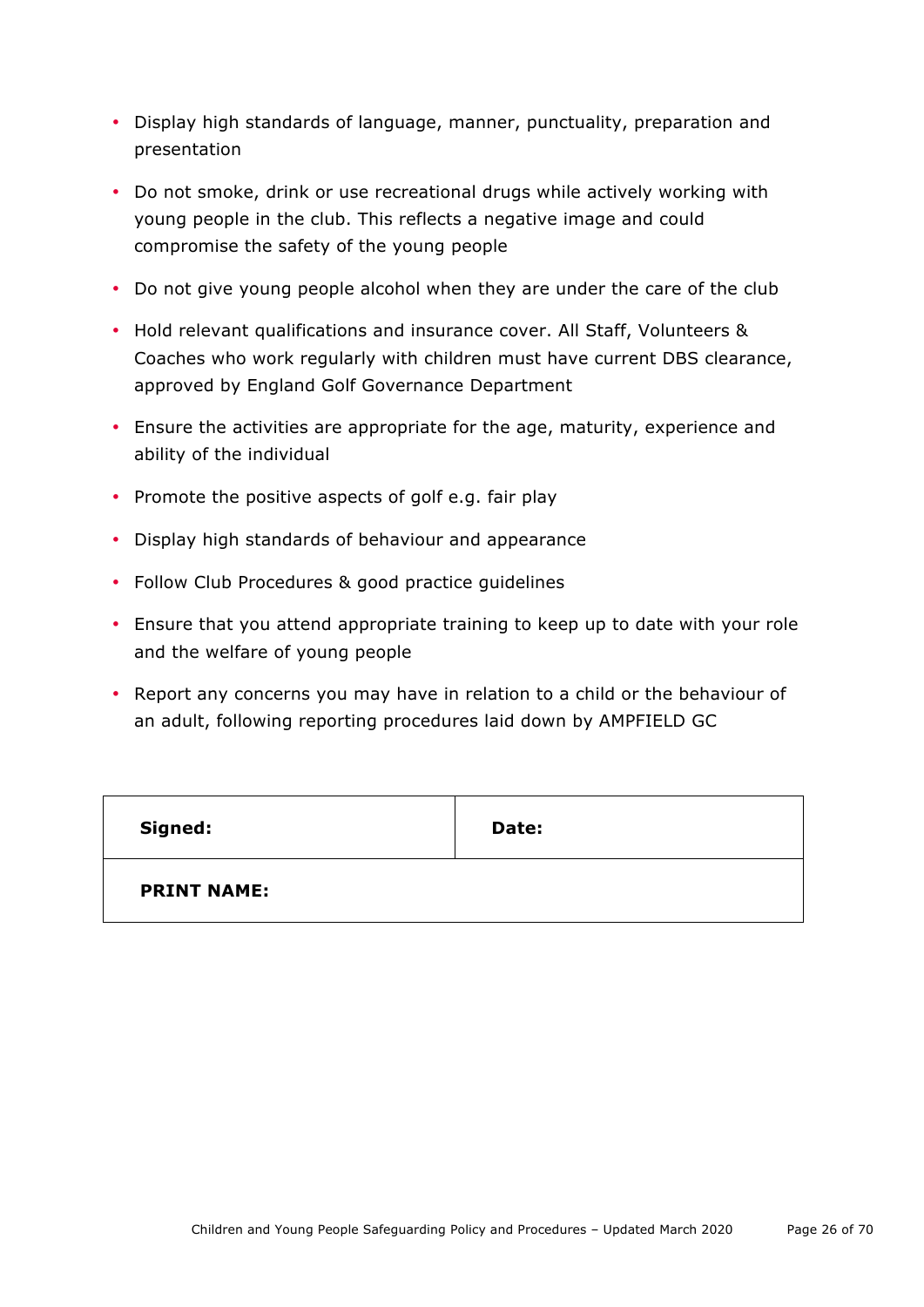## **AMPFIELD GC**

#### **Code of Conduct for Young Golfers**

As a young golfer taking part in a AMPFIELD GC activity, you should:

- Help create and maintain an environment free of fear and harassment
- Demonstrate fair play and apply golf's standards both on and off the course
- Understand that you have the right to be treated as an individual
- Respect the advice that you receive
- Treat others as you would wish to be treated yourself
- Respect other people and their differences
- Look out for yourself and for the welfare of others
- Speak out (to your parents or a club representative) if you consider that you or others have been poorly treated
- Be organised and on time
- Tell someone in authority if you are leaving the venue
- Accept that these guidelines are in place for the well-being of all concerned
- Treat organisers and coaches with respect
- Observe instructions or restrictions requested by the adults looking after you

You should not take part in any irresponsible, abusive, inappropriate or illegal behaviour which includes:

- Smoking
- Using foul language
- Publicly using critical or disrespectful descriptions of others either in person or through text, email or social network sites
- Consuming alcohol, illegal performance-enhancing drugs or stimulants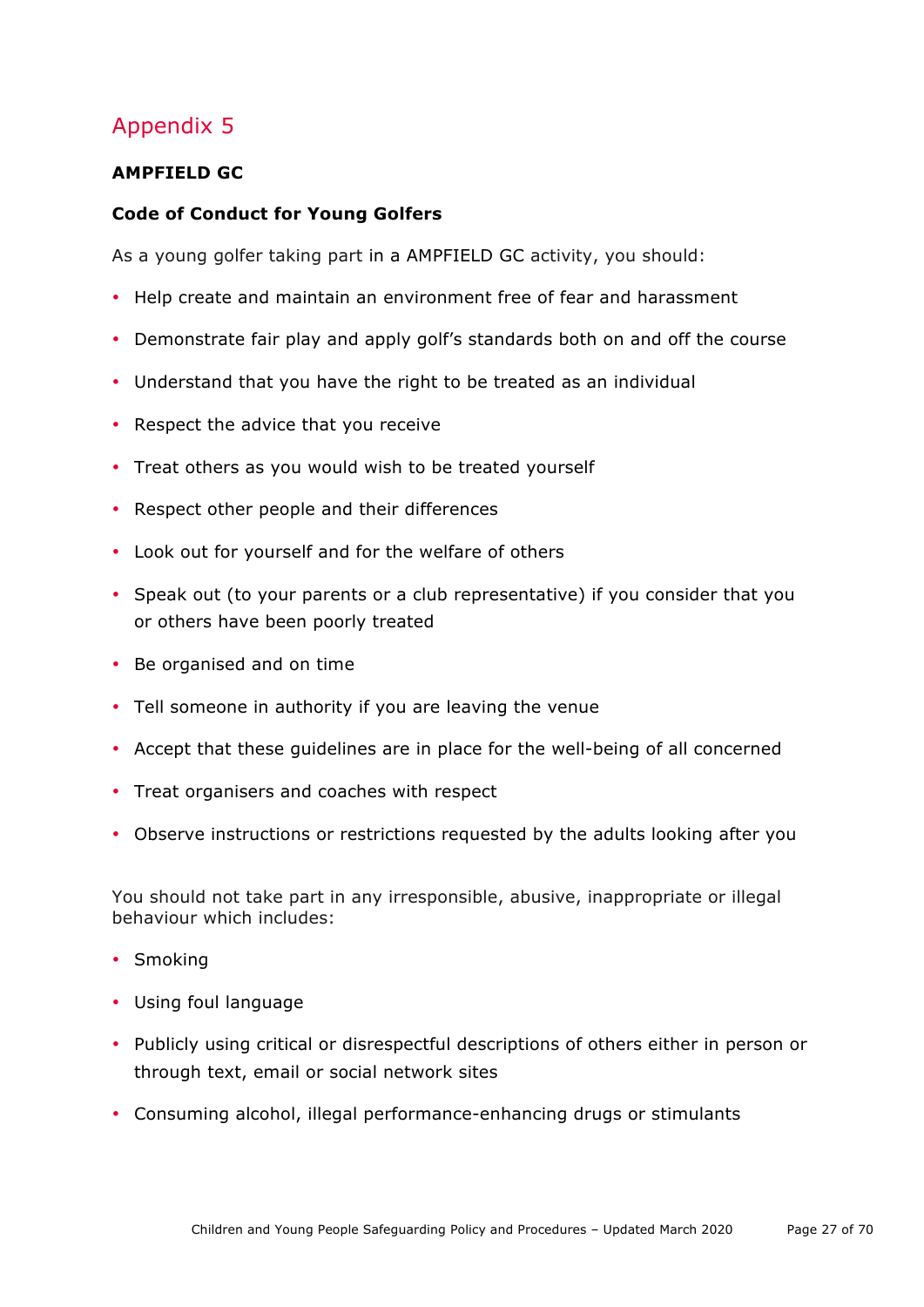| Child Signature        | <b>Print Name</b> |
|------------------------|-------------------|
| Parent/Carer Signature | Print Name        |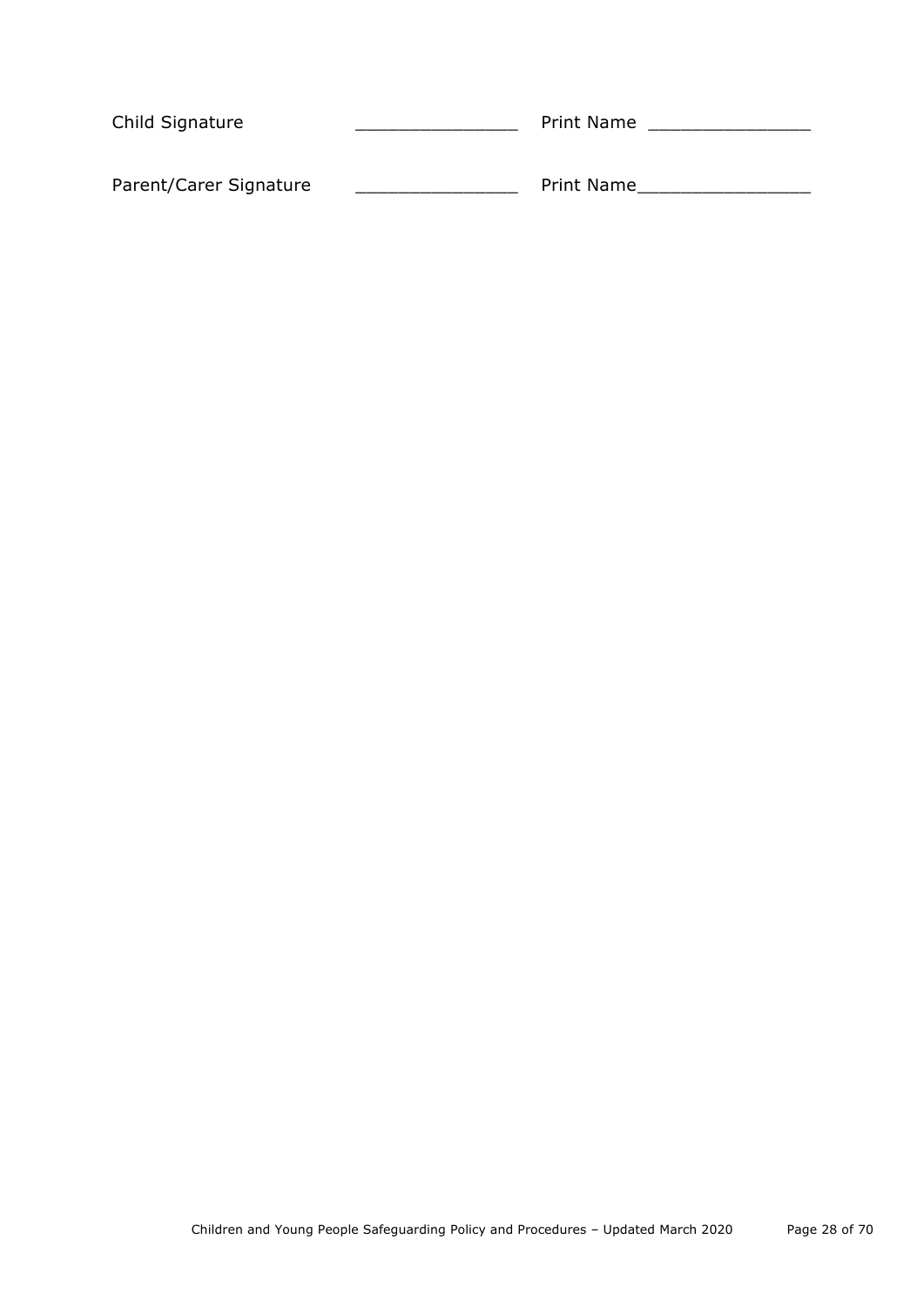## **AMPFIELD GC**

Code of Conduct for Parents/Carers of Young Golfers

As parents you are expected to:

- Positively reinforce your child and show an interest in their chosen activity
- Do not place your child under pressure or push them in to activities they do not want to do
- Be realistic and supportive
- Promote your child's participation in playing sport for fun
- Complete and return the Player Profile Form and Consents pertaining to your child's participation in activities at AMPFIELD GC
- Report and update AMPFIELD GC with any changes relevant to your child's health and wellbeing
- Deliver and collect your child punctually before and after coaching sessions/competitions
- Ensure your child has clothing and kit appropriate to the weather conditions
- Ensure you child has appropriate equipment, plus adequate food and drink
- Ensure that you child understands the rules of Golf
- Teach your child that they can only do their best
- Ensure that your child understands their Code of Conduct
- Behave responsibly at AMPFIELD GC and on the golf course; do not embarrass your child
- Show appreciation and support the coaches, volunteers and staff at AMPFIELD GC
- Accept the decision and judgement of the officials during events and competition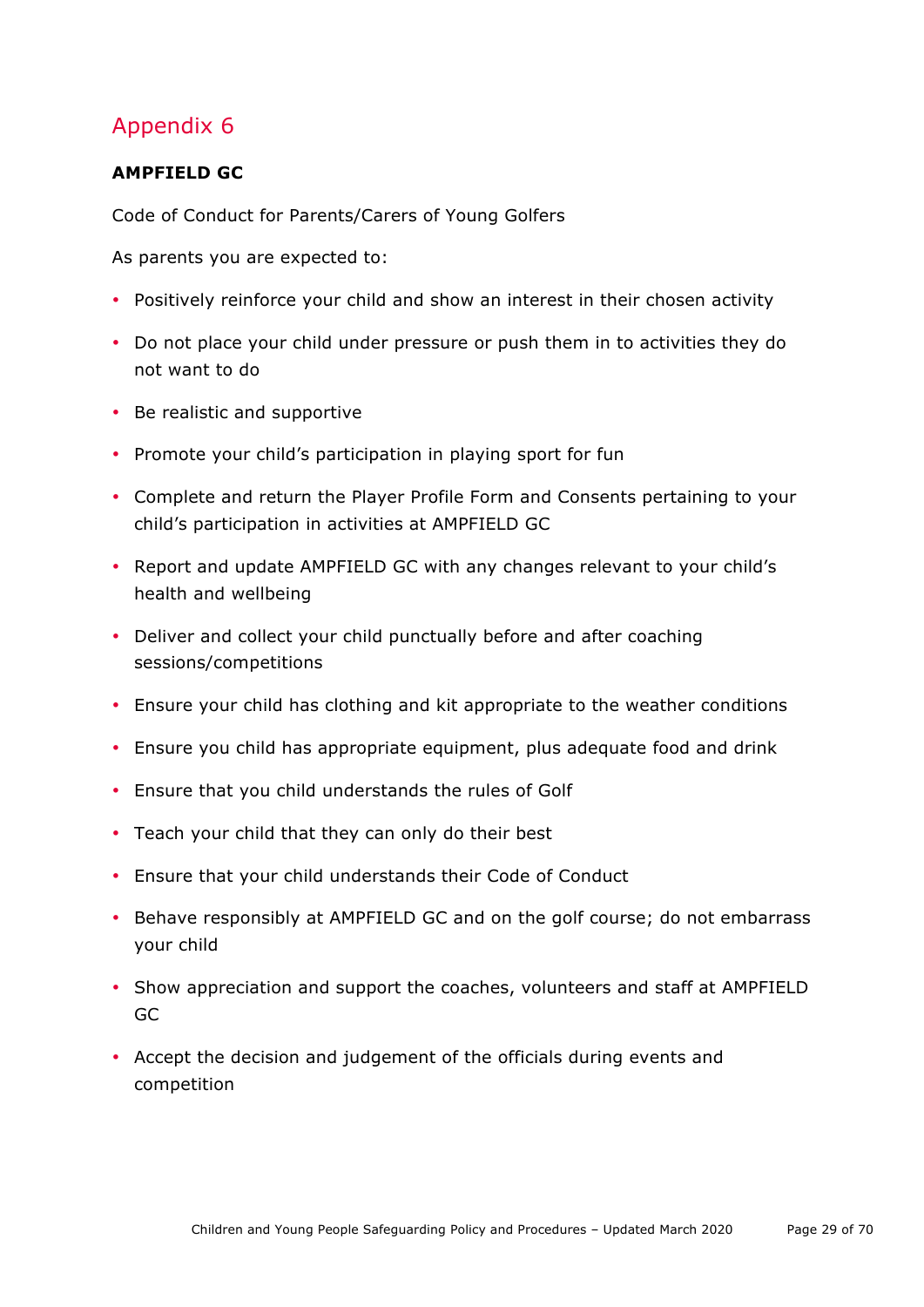As a parents/carer you have the right to:

- Be assured that your child is safeguarded during their participation in the sport
- Be informed of problems or concerns relating to your child
- Be informed if your child is injured
- Have consent sought for issues such as trips and photography
- Contribute to the decisions of the club
- Have any concerns about any aspect of your child's welfare listened to and responded to

Any breaches of this code of conduct will be dealt with immediately by ……………………………. at AMPFIELD GC. Persistent concerns or breaches may result in you being asked not to attend games if your attendance is considered detrimental to the welfare of young participants.

The ultimate action should a parent/carer continue to breach the code of conduct may be AMPFIELD GC regrettably asking your child to leave the session, event or club.

| Signed:     | Date: |
|-------------|-------|
| PRINT NAME: |       |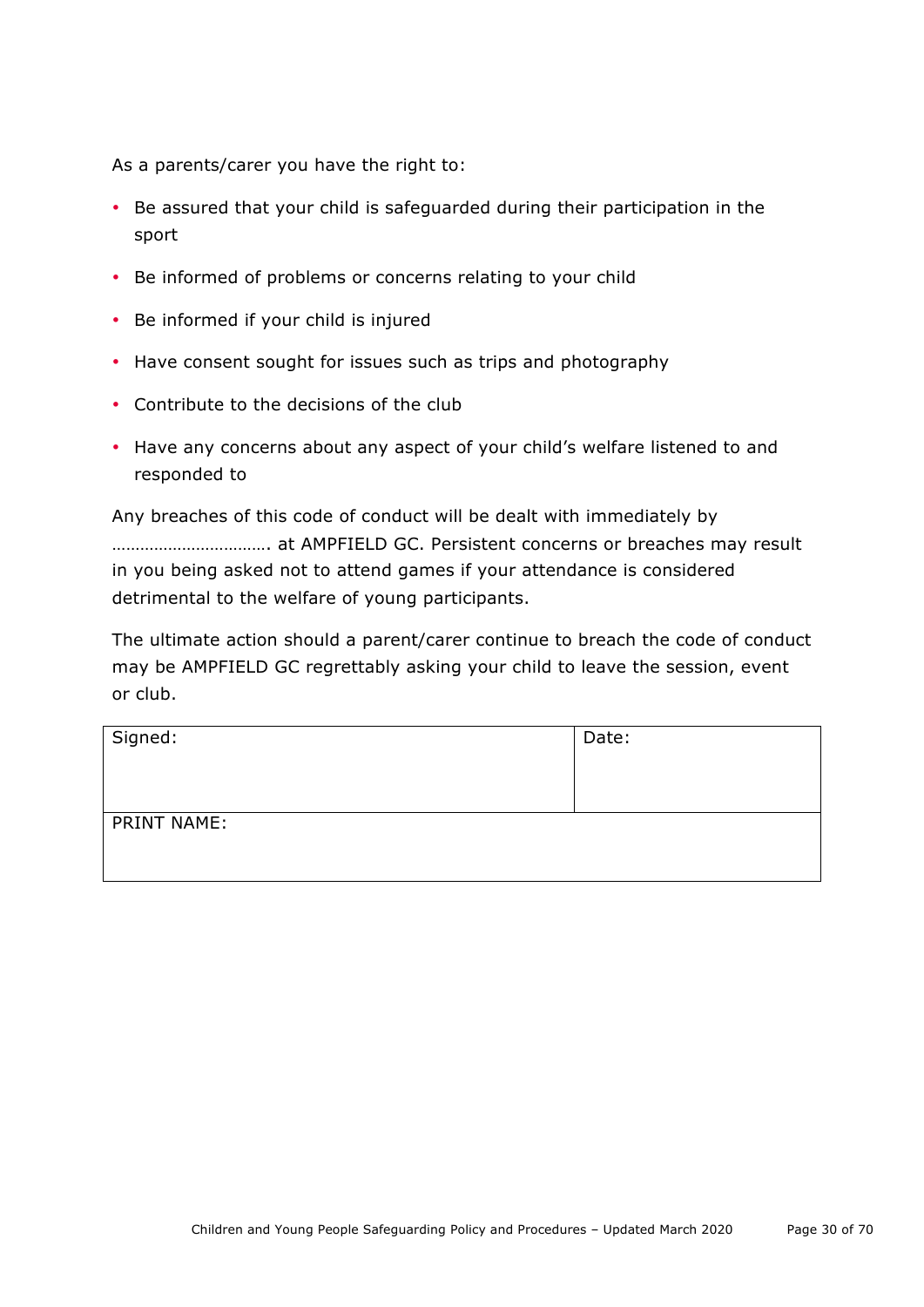## **AMPFIELD GC**

## **Managing Challenging Behaviour**

Staff/volunteers who deliver sports activities to children may, on occasions, be required to deal with a child's challenging behaviour.

These guidelines aim to promote good practice and are based on the following principles:

- The welfare of the child is the paramount consideration.
- Children must never be subject to any form of treatment that is harmful, abusive, humiliating or degrading.
- The specific needs a child may have (e.g. communication, behaviour management, comprehension and so on) should be discussed with their parent/carer and where appropriate the child, before activities start. Where appropriate it may be helpful to record the details of any agreed plan or approach and provide copies to all parties.
- Every child should be supported to participate. Consideration to exclude a child from activities should apply only as a last resort and after all efforts to address any challenge have been exhausted, in exceptional circumstances where the safety of that child or of other children cannot be maintained.

## **Planning Activities**

Planning for activities should include consideration of whether any child involved may need additional support or supervision to participate safely. This should address:

- Assessment of additional risk associated with the child's behaviour
- Appropriate supervision ratios and whether numbers of adults should be increased
- Information sharing for all/volunteers on managing any challenging behaviour to ensure a consistent approach
- Specialist expertise or support that may be needed from carers or outside agencies. This is particularly relevant where it is identified that a child may need a level of physical intervention to participate safely (see below).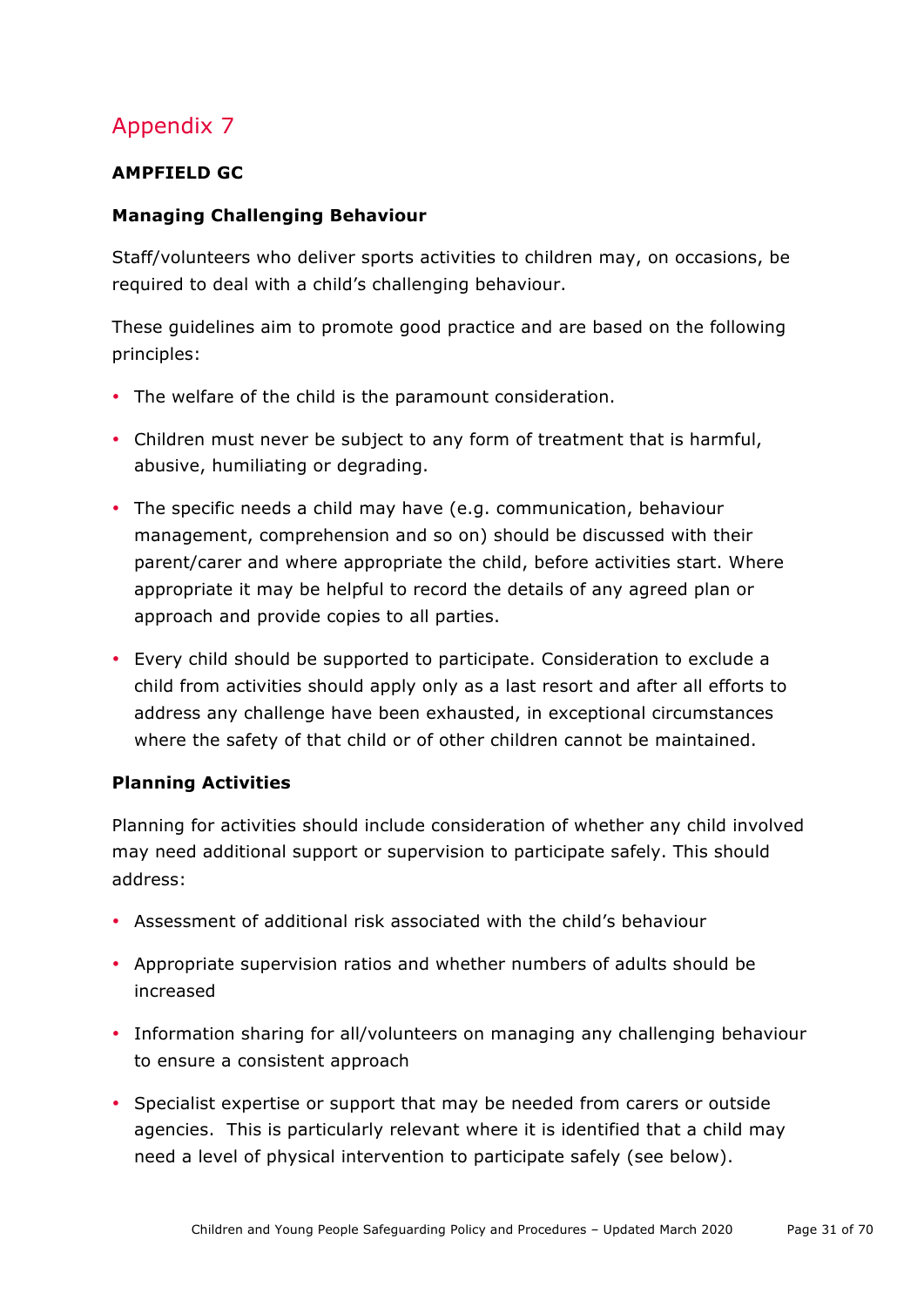## **Agreeing Acceptable and Unacceptable Behaviours**

Staff, volunteers, children, young people and parents/carers should be involved in developing an agreement about:

- what constitutes acceptable and unacceptable behaviour (code of conduct)
- the range of sanctions which may be applied in response to unacceptable behaviour.

This can be done at the start of the season, in advance of a trip away from home or as part of a welcome session at a residential camp. It should involve the views of children and young people to encourage better buy in and understanding.

Where challenges are anticipated in light, for example of a child's impairment or other medical condition, a clear plan/agreement should be established and written down.

Ensure that parents/carers understand the expectations on their children and ask them to reinforce this ahead of any trip or activity.

#### **Managing Challenging Behaviour**

In responding to challenging behaviour the response should always be:

- Proportionate to the actions you are managing.
- Imposed as soon as is practicable.
- Fully explained to the child and their parents/carers.

In dealing with children who display negative or challenging behaviours, staff and volunteers might consider the following options:

- Time out from the activity, group or individual work.
- Reparation the act or process of making amends.
- Restitution the act of giving something back.
- Behavioural reinforcement rewards for good behaviour, consequences for negative behaviour.
- De-escalation of the situation talking with the child and distracting them from challenging behaviour.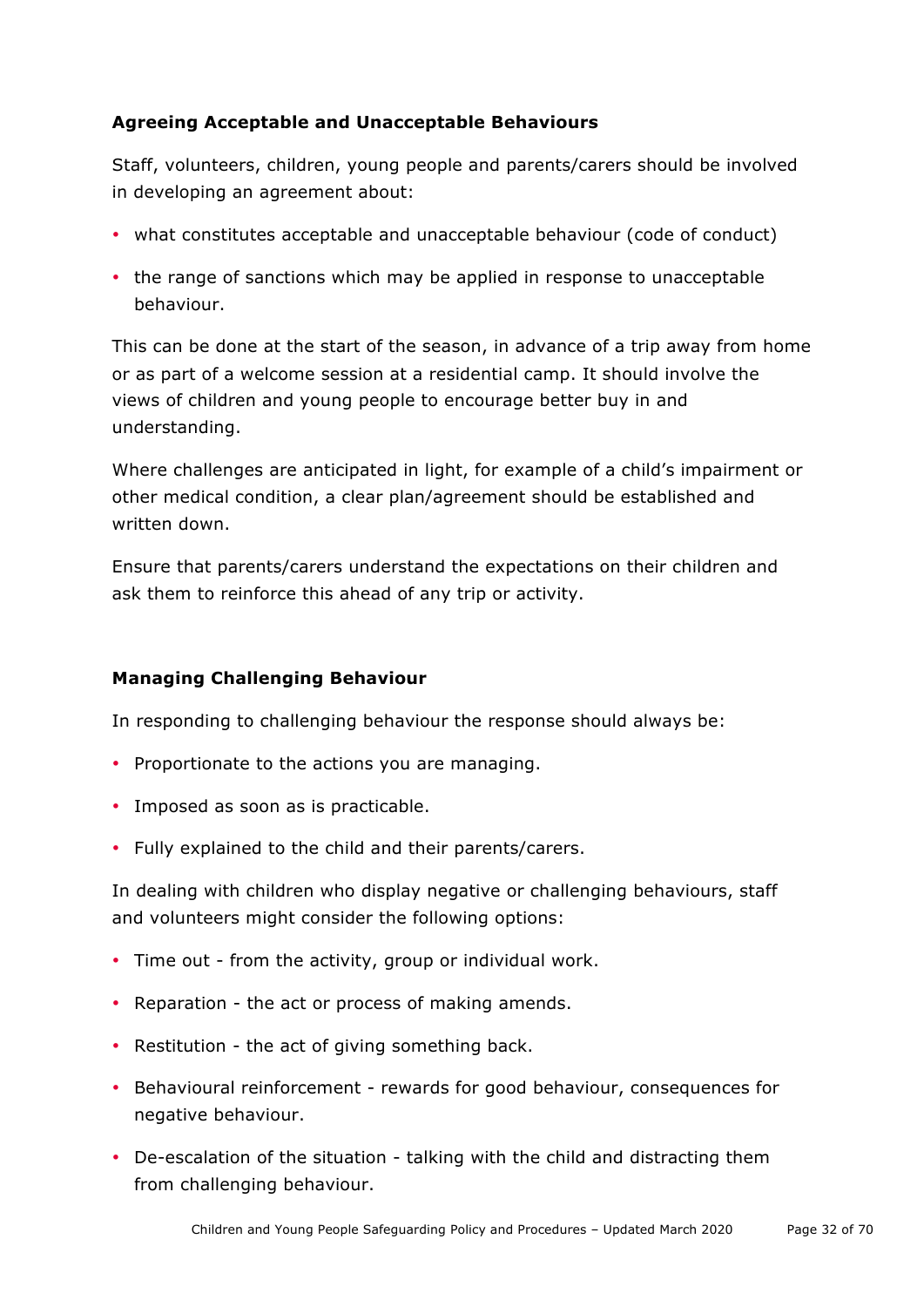- Increased supervision by staff/volunteers.
- Use of individual 'contracts' or agreements for the child's future or continued participation.
- Sanctions or consequences e.g. missing an outing or match
- Seeking additional/specialist support through working in partnership with other agencies.
- Temporary or permanent exclusion.

The following should never be permitted as a means of managing a child's behaviour:

- Physical punishment or the threat of such.
- Refusal to speak to or interact with the child.
- Being deprived of food, water, access to changing facilities or toilets or other essential facilities.
- Verbal intimidation, ridicule or humiliation.

Staff/volunteers should consider the risks associated with employing physical intervention compared with the risks of not employing physical intervention.

The use of physical intervention should always:

- Be avoided unless it is absolutely necessary to prevent a child injuring themselves or others, or causing serious damage to property.
- Aim to achieve an outcome that is in the best interests of the child whose behaviour is of immediate concern.
- Form part of a broader approach to the management of challenging behaviour.
- Be the result of conscious decision-making and not a reaction to an adult's frustration.
- Employ the minimum force needed to avert injury to a person or serious damage to property - applied for the shortest period of time.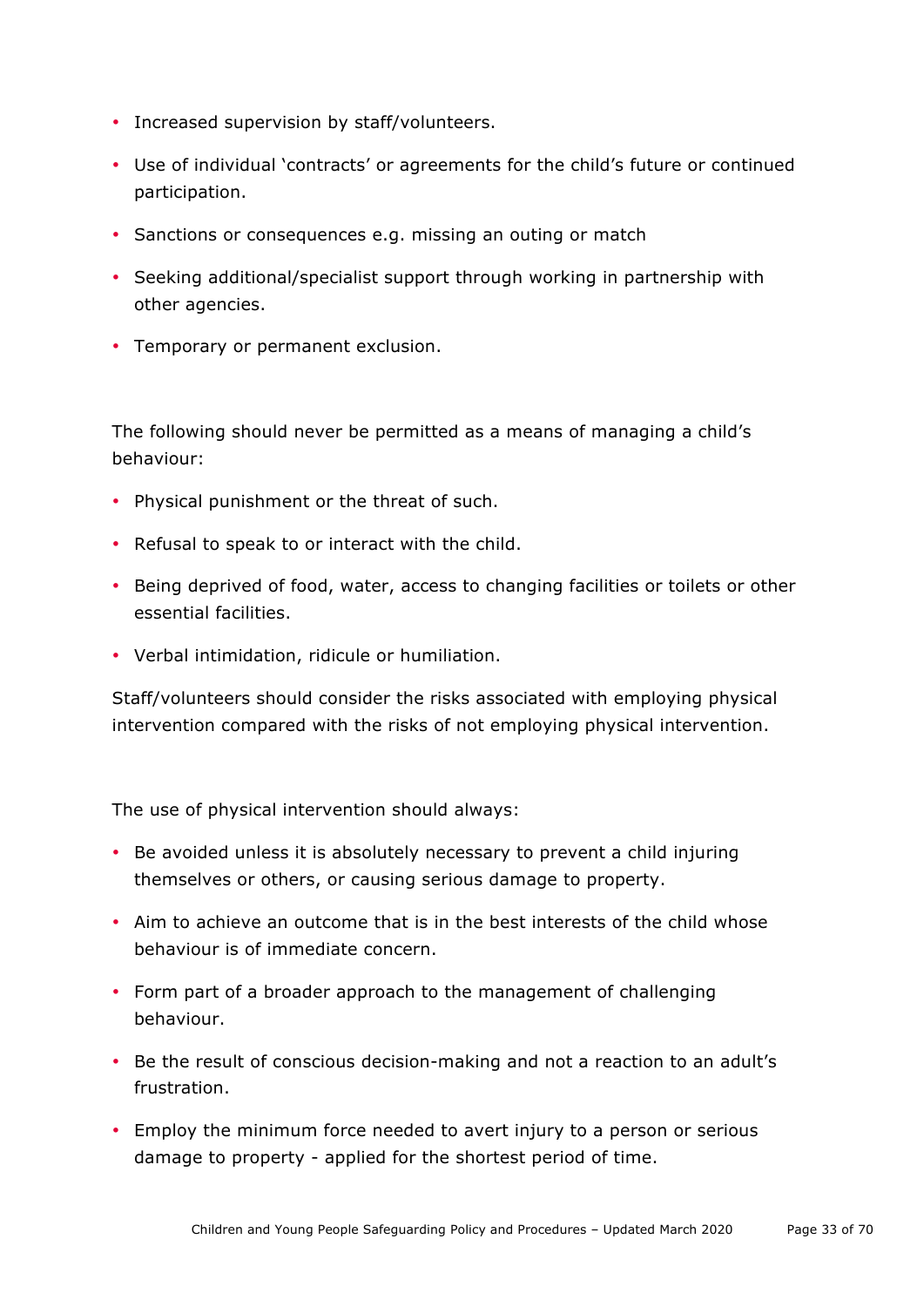- Used only after all other strategies have been exhausted.
- Be recorded as soon as possible using the appropriate organisational reporting form and procedure.

Parents should always be informed following an incident where a coach/volunteer has had to physically intervene with their particular child.

Physical intervention must not:

- Involve contact with buttocks, genitals and breasts.
- Be used as a form of punishment.
- Involve inflicting pain.

#### **Views of the child**

A timely de-brief for staff/volunteers, the child and parents should always take place in a calm environment following an incident where physical intervention has been used. Even children who haven't directly been involved in the situation may need to talk about what they have witnessed.

There should also be a discussion with the child and parents about the child's needs and continued safe participation in the group or activity.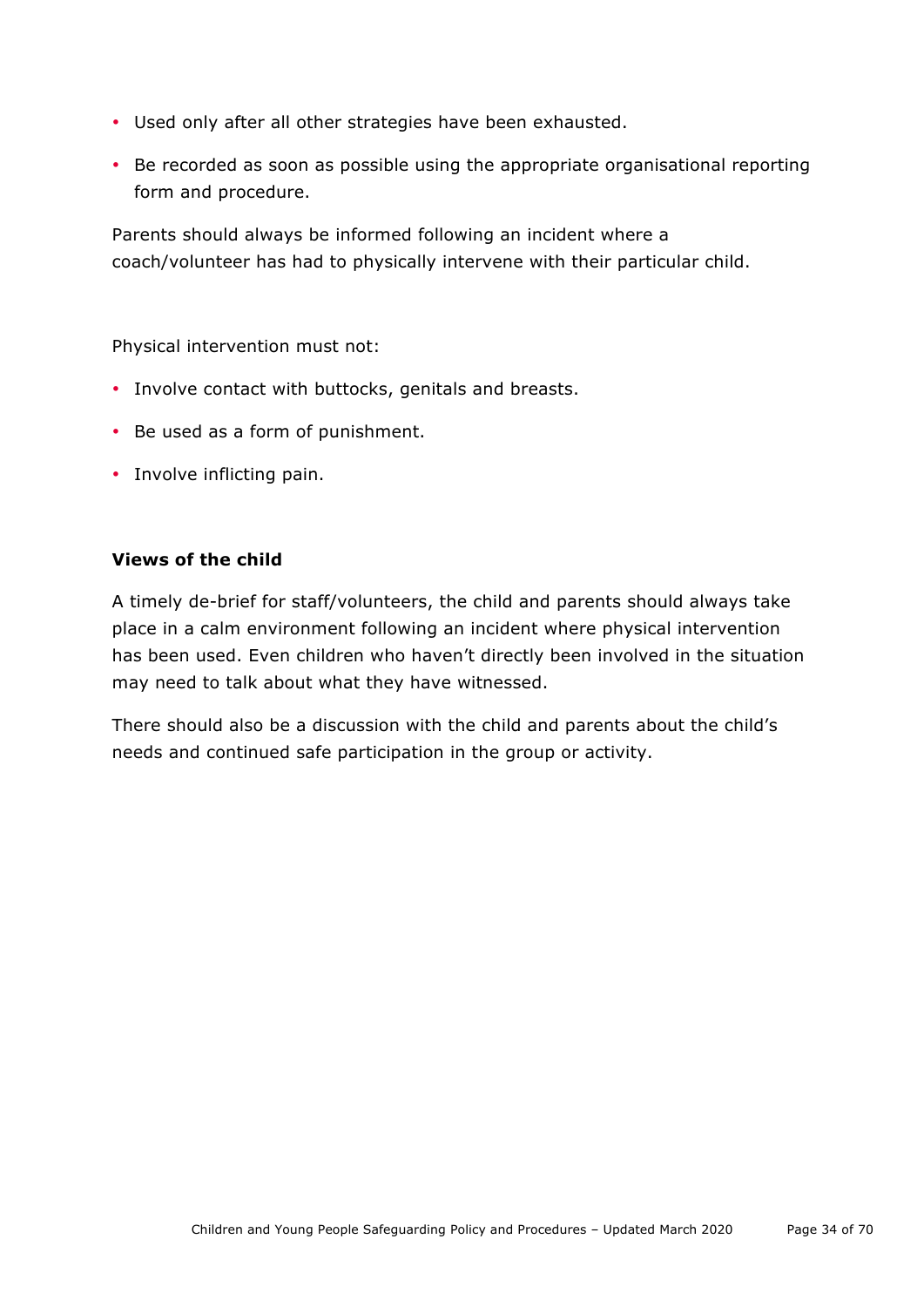## **Incident Report Form - AMPFIELD GC**

| Recorder's Name: |               |
|------------------|---------------|
| Address:         |               |
| Post Code:       | Telephone No: |

| Child's Name: |               |
|---------------|---------------|
| Address:      |               |
|               |               |
| Post Code:    | Telephone No: |

| Complainant's Name: |               |
|---------------------|---------------|
| Address:            |               |
| Post Code:          | Telephone No: |

| Details of the allegations: [include: date; time; location; and nature of the incident] |
|-----------------------------------------------------------------------------------------|
|                                                                                         |
|                                                                                         |
|                                                                                         |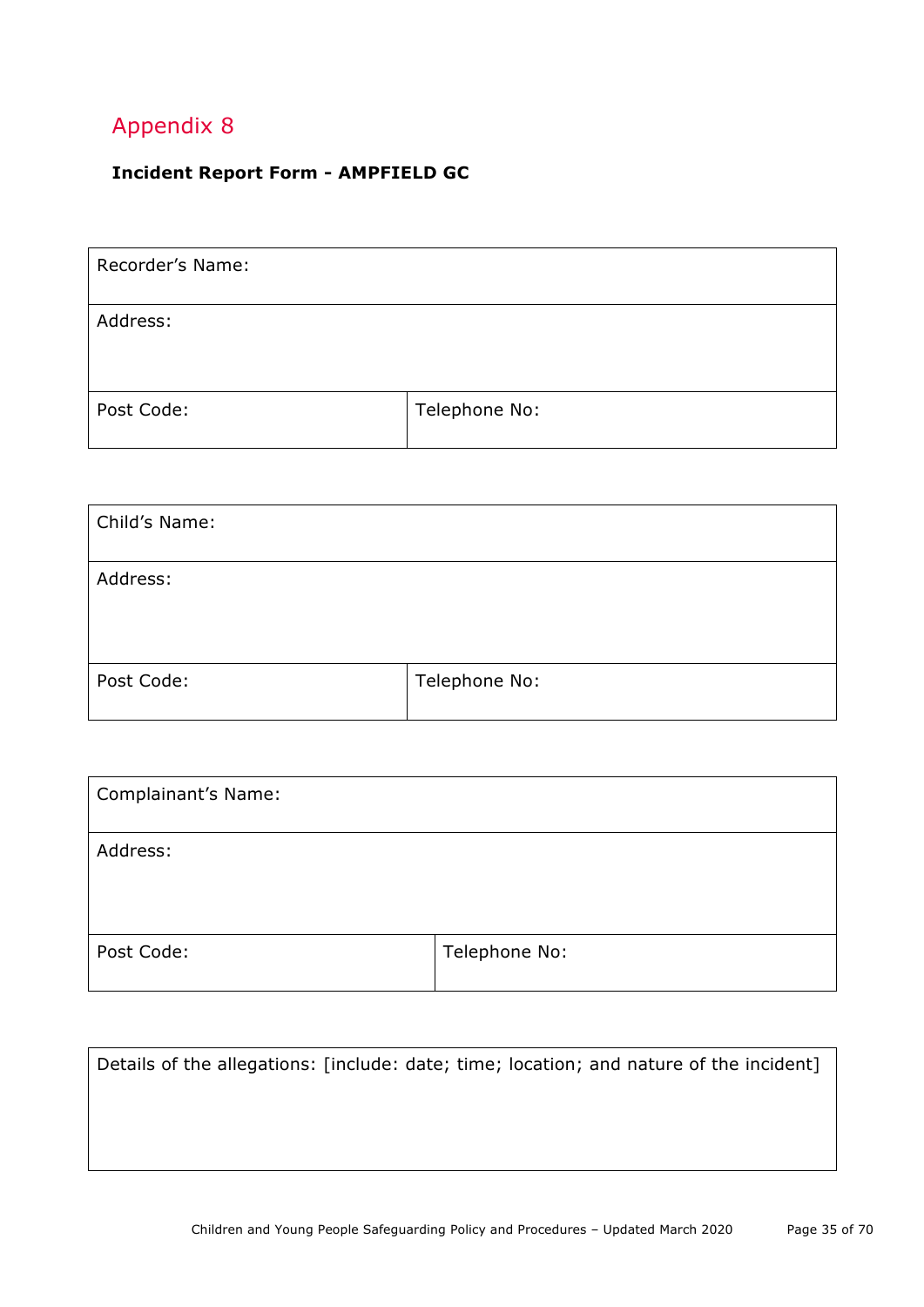| Additional information: [include: witnesses; corroborative statements; etc.] |       |
|------------------------------------------------------------------------------|-------|
|                                                                              |       |
| England Golf Governance department notified (01526 351824)                   |       |
| Case Number (if allocated):                                                  |       |
| Name of person spoken to:                                                    |       |
| Date:                                                                        | Time: |
|                                                                              |       |
| Action taken:                                                                |       |
|                                                                              |       |
| Date:                                                                        | Time: |
| Signature of Recorder:                                                       |       |
|                                                                              |       |
|                                                                              |       |
| Signature of Complainant:                                                    |       |
|                                                                              |       |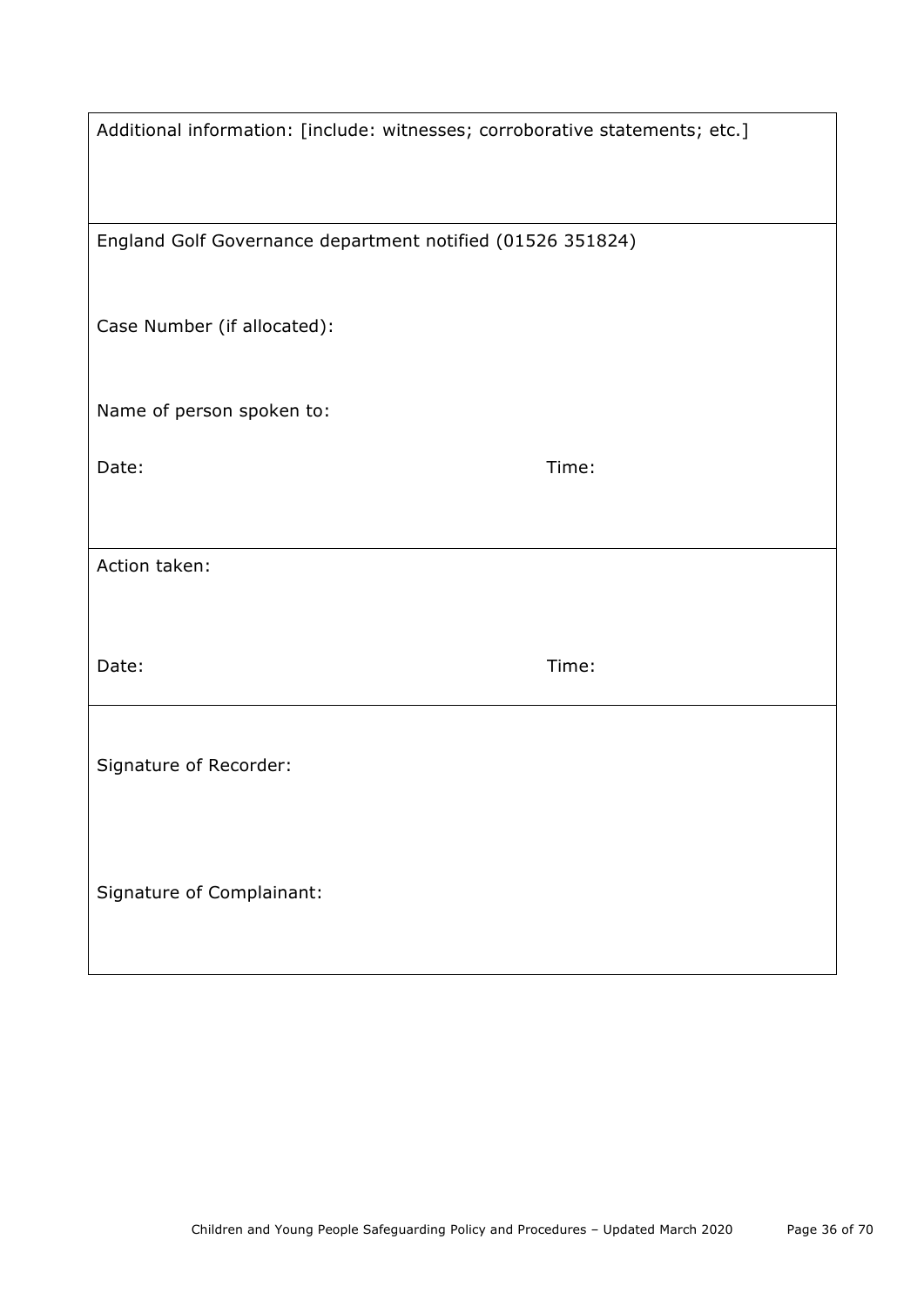#### **Data protection:**

AMPFIELD GC and England Golf Governance Department may use the information in this form (together with other information they obtain as a result of any investigation) to investigate the alleged incident and to take whatever action is deemed appropriate, in accordance with their Children and Young People Safeguarding Policy and Procedures.

Strict confidentiality will be maintained and information will only be shared on a "need to know" basis in the interests of safeguarding and in accordance with the company's data protection policy. This may involve disclosing certain information to a number of organisations and individuals including relevant clubs and County bodies, individuals that are the subject of an investigation and/or Statutory agencies such as the Police and Children's Social Care.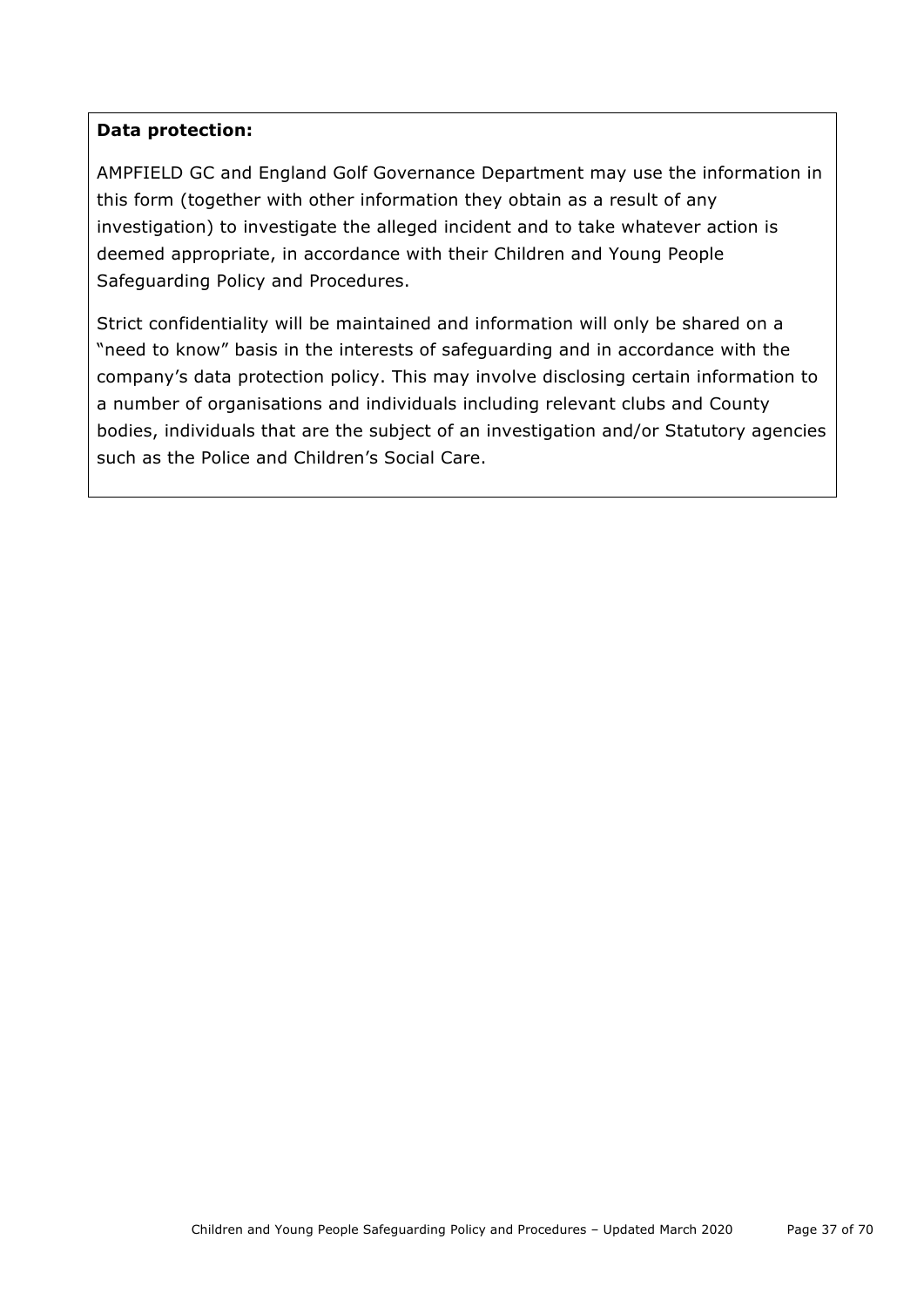## **Accident Report Form – AMPFIELD GC**

| Recorder's Name:                                                                             |               |  |
|----------------------------------------------------------------------------------------------|---------------|--|
| Address:                                                                                     |               |  |
|                                                                                              |               |  |
| Post Code:                                                                                   | Telephone No: |  |
| Name of Injured Person [s]:                                                                  |               |  |
| Address:                                                                                     |               |  |
|                                                                                              |               |  |
| Post Code:                                                                                   | Telephone No: |  |
| Nature of Injury Sustained:                                                                  |               |  |
|                                                                                              |               |  |
| Where did the Accident occur: [include: date; time; location; and nature of the<br>accident] |               |  |
|                                                                                              |               |  |
| How did the Accident occur: [include: names; telephone numbers; etc.]                        |               |  |
|                                                                                              |               |  |
|                                                                                              |               |  |
| Were there any witnesses to the Accident: [include: names; statements, etc.]                 |               |  |
|                                                                                              |               |  |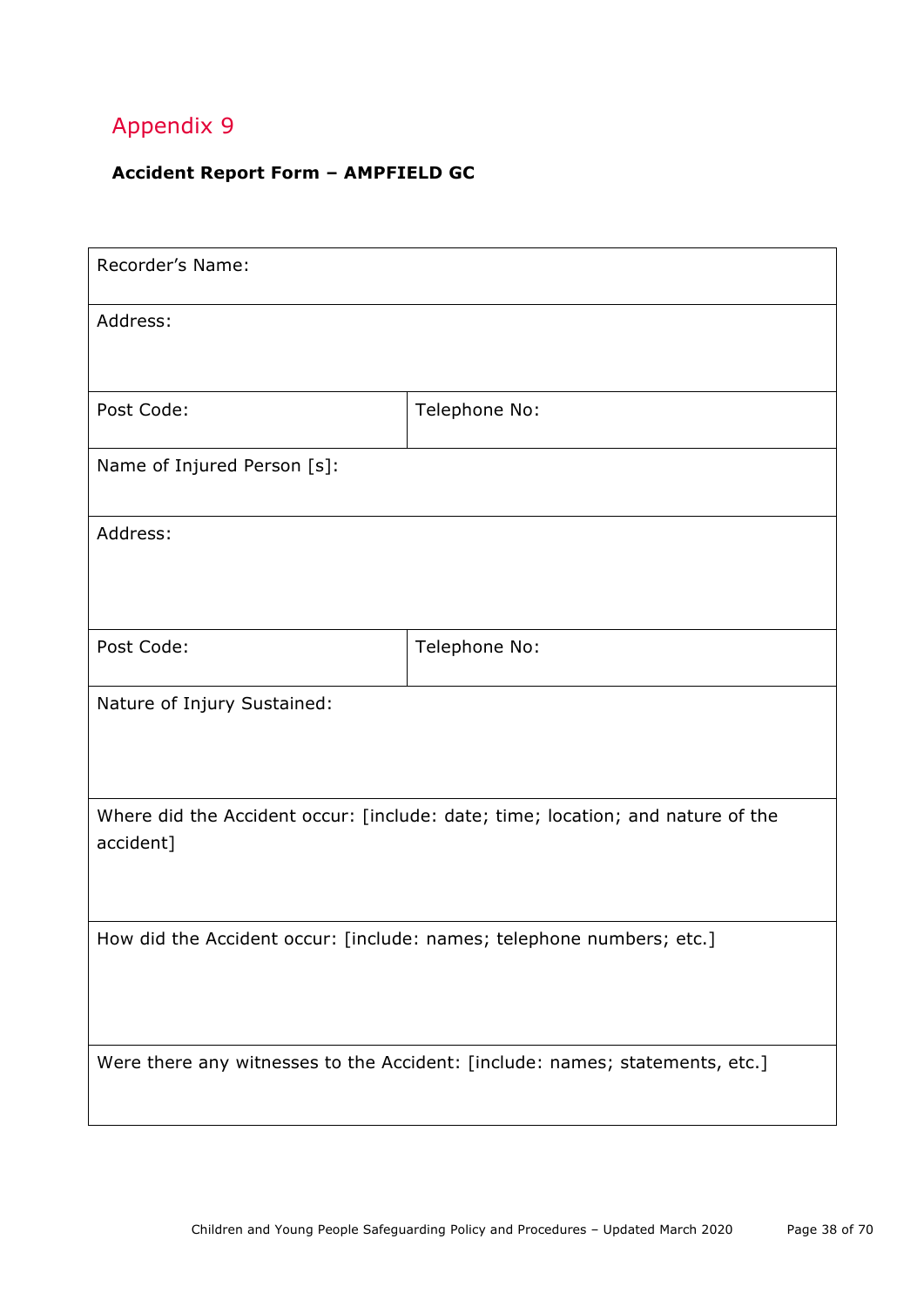What action was taken: [include: treatment administered, by whom, etc.]

Were any other Agencies involved?: [e.g. Ambulance service]

Have the Parents / Carers been contacted? YES NO [Please circle.]

Does the accident need to be referred to England Golf Governance Dept? YES NO

Date: Time:

Signature of Recorder:

#### **Data protection:**

AMPFIELD GC and England Golf Governance Department may use the information in this form (together with other information they obtain as a result of any investigation) to investigate the alleged incident and to take whatever action is deemed appropriate, in accordance with their Children and Young People Safeguarding Policy and Procedures.

Strict confidentiality will be maintained and information will only be shared on a "need to know" basis in the interests of safeguarding and in accordance with the company's data protection policy. This may involve disclosing certain information to a number of organisations and individuals including relevant clubs and County bodies, individuals that are the subject of an investigation and/or Statutory agencies such as the Police and Children's Social Care.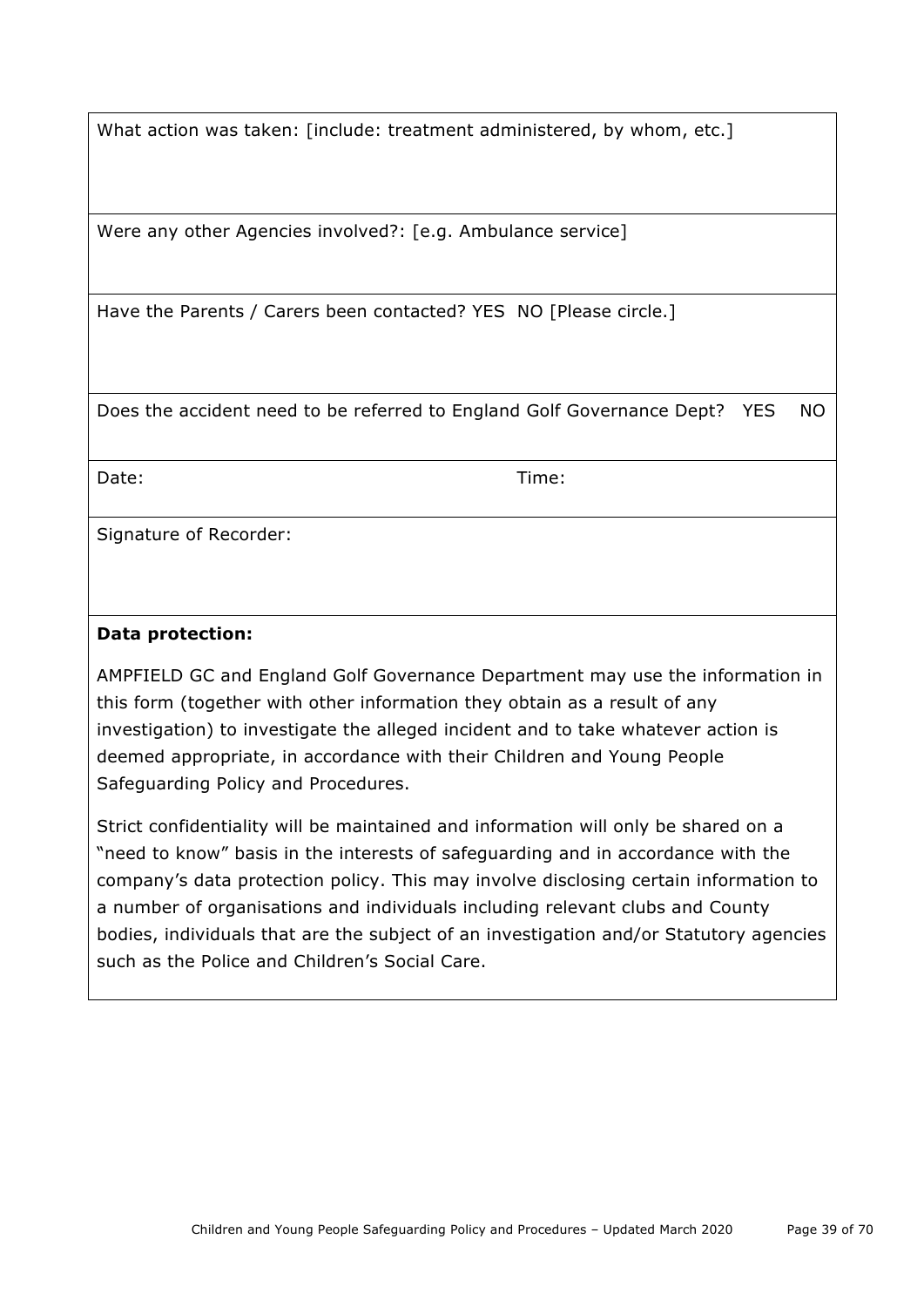## **Junior Profile and Parental Consent Forms - AMPFIELD GC**

Player Profile Form Template AMPFIELD GC

(For Players Under the age of 18)

The safety and welfare of juniors in our care is paramount, and it is therefore important that we are aware of any illness, medical condition and other relevant health details so that their best interests are addressed.

In compliance with the Data Protection Act 2018, GDPR and all relevant data protection legislation, all efforts will be made to ensure that information is accurate, kept up to date and secure and that it is used only in connection with the purpose and activities of the organisation. Information will not be kept once a person is no longer a member of the organisation. The information will be disclosed only to those members of the organisation for whom it is appropriate and relevant officers of England Golf where necessary.

It is the responsibility of the junior and their parent to notify the Club Welfare Officer (CWO) or Secretary if any of the details change at any time.

| Junior Name               |                |
|---------------------------|----------------|
| Date of Birth             |                |
| Address                   |                |
|                           |                |
| Telephone Number          |                |
| <b>Parents' Names</b>     |                |
| Address                   | (If different) |
| Home Telephone No         |                |
| Mobile Telephone No       |                |
| Work Telephone No         |                |
| <b>Emergency Contacts</b> |                |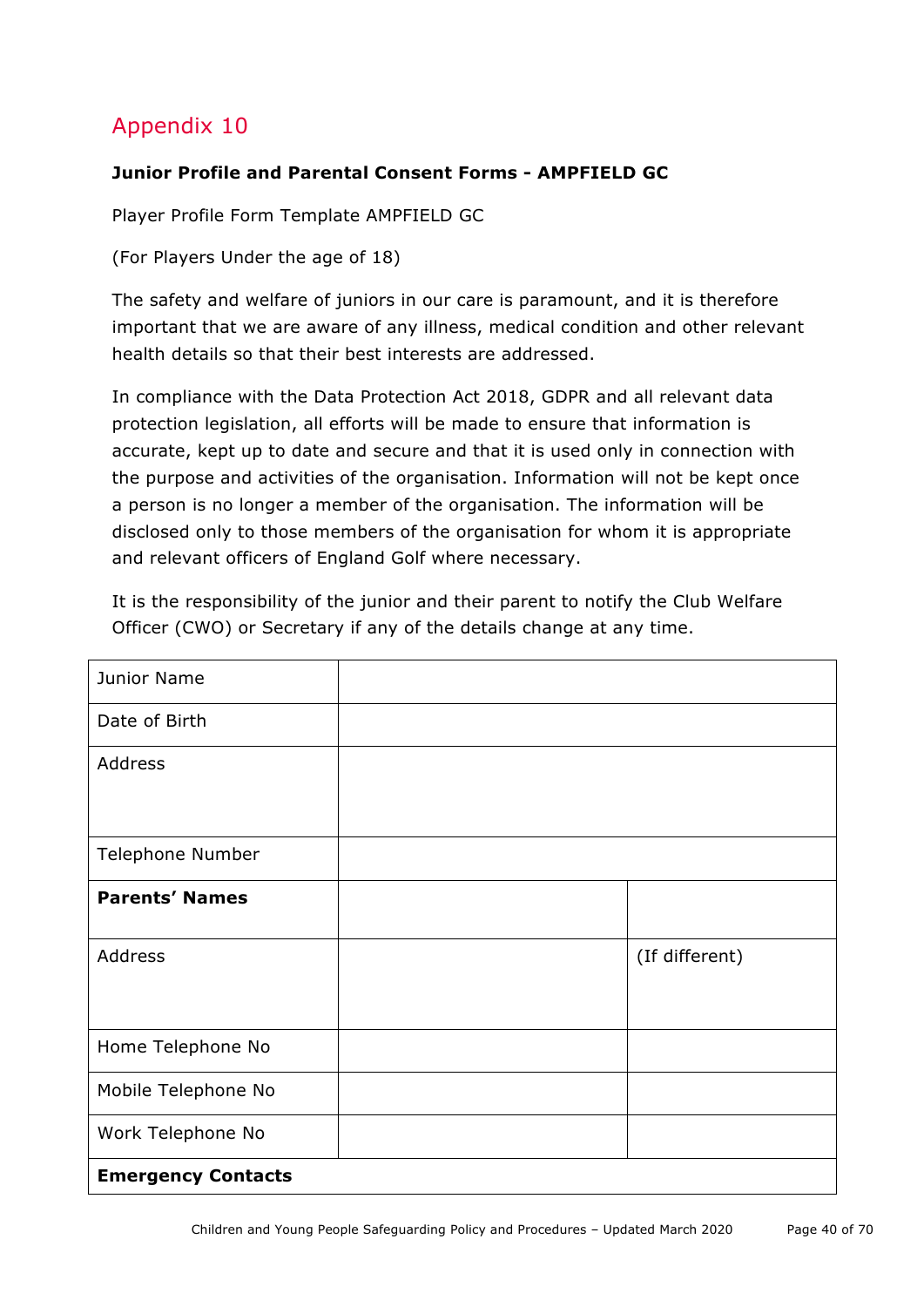| <b>Contact 1 Name</b>   |  |
|-------------------------|--|
| Relationship to child   |  |
| Home Telephone Number   |  |
| Mobile Telephone Number |  |
| Work Telephone Number   |  |
| <b>Contact 2 Name</b>   |  |
| Relationship to child   |  |
| Home Telephone Number   |  |
| Mobile Telephone Number |  |
| Work Telephone Number   |  |

| Please confirm details of all those |  |
|-------------------------------------|--|
| with Parental Responsibility for    |  |
| the Child.                          |  |
|                                     |  |

## **Medical Information**

| Child's Doctor's name    |  |
|--------------------------|--|
| Doctor's Surgery Address |  |
| <b>Telephone Number</b>  |  |

Does your child experience any conditions requiring medical treatment and/or medication? **YES □ NO □**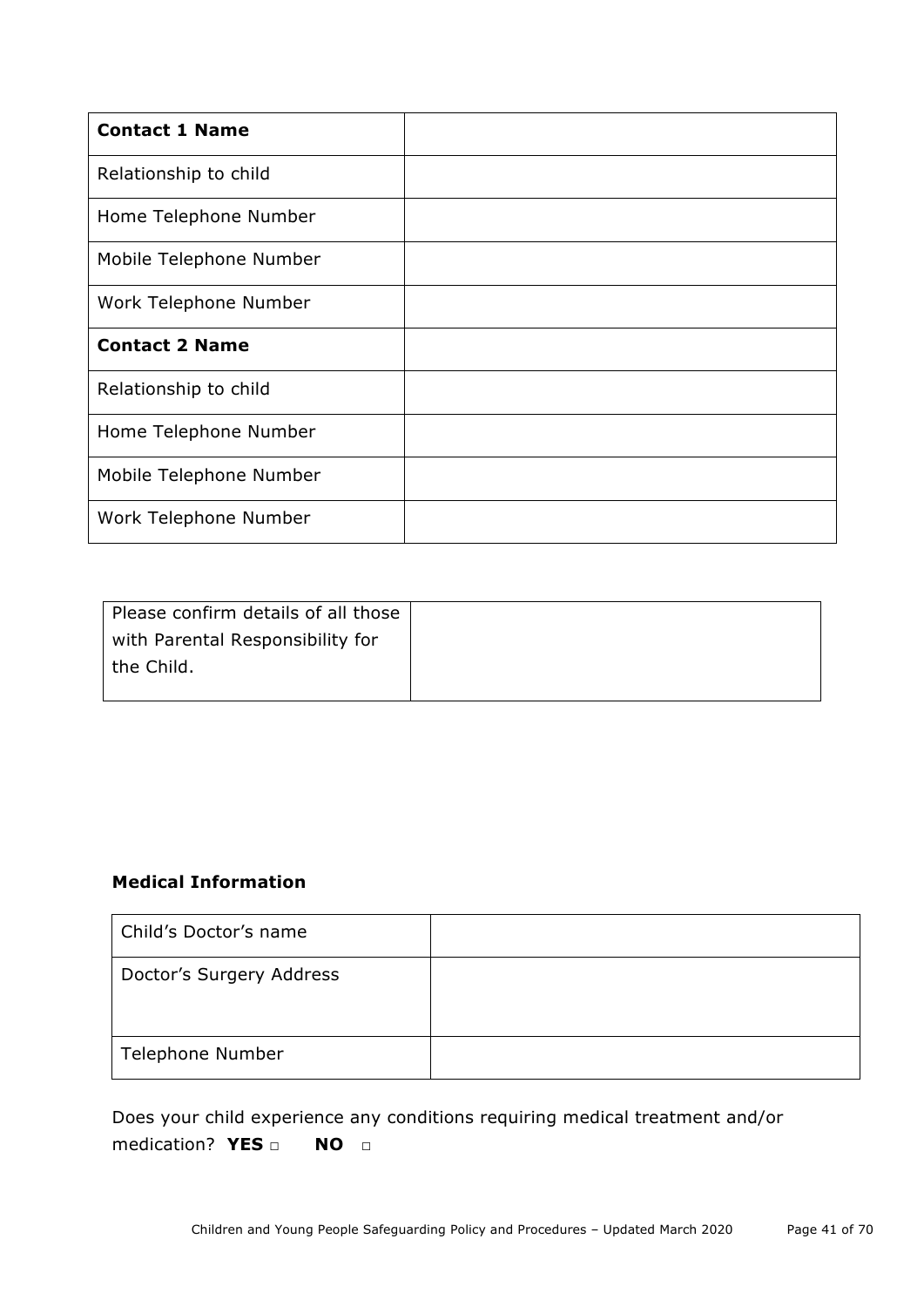\*If yes please give details, including medication, dose and frequency.

Does your child have any allergies? **YES □ NO □**

\*If yes please give details.

Does your child have any specific dietary requirements? **YES □ NO □**

\*If yes please give details.

What additional needs, if any, does your child have e.g. needs help to administer planned medication, assistance with lifting or access, regular snacks?

#### **Disability**

The Equality Act 2010 defines a disabled person as 'anyone with a physical or mental impairment, which has a substantial and long term adverse effect on his or her ability to carry out normal day to day activities'.

Do you consider your child to have a disability? **YES □ NO □**

\*If yes what is the nature of the disability?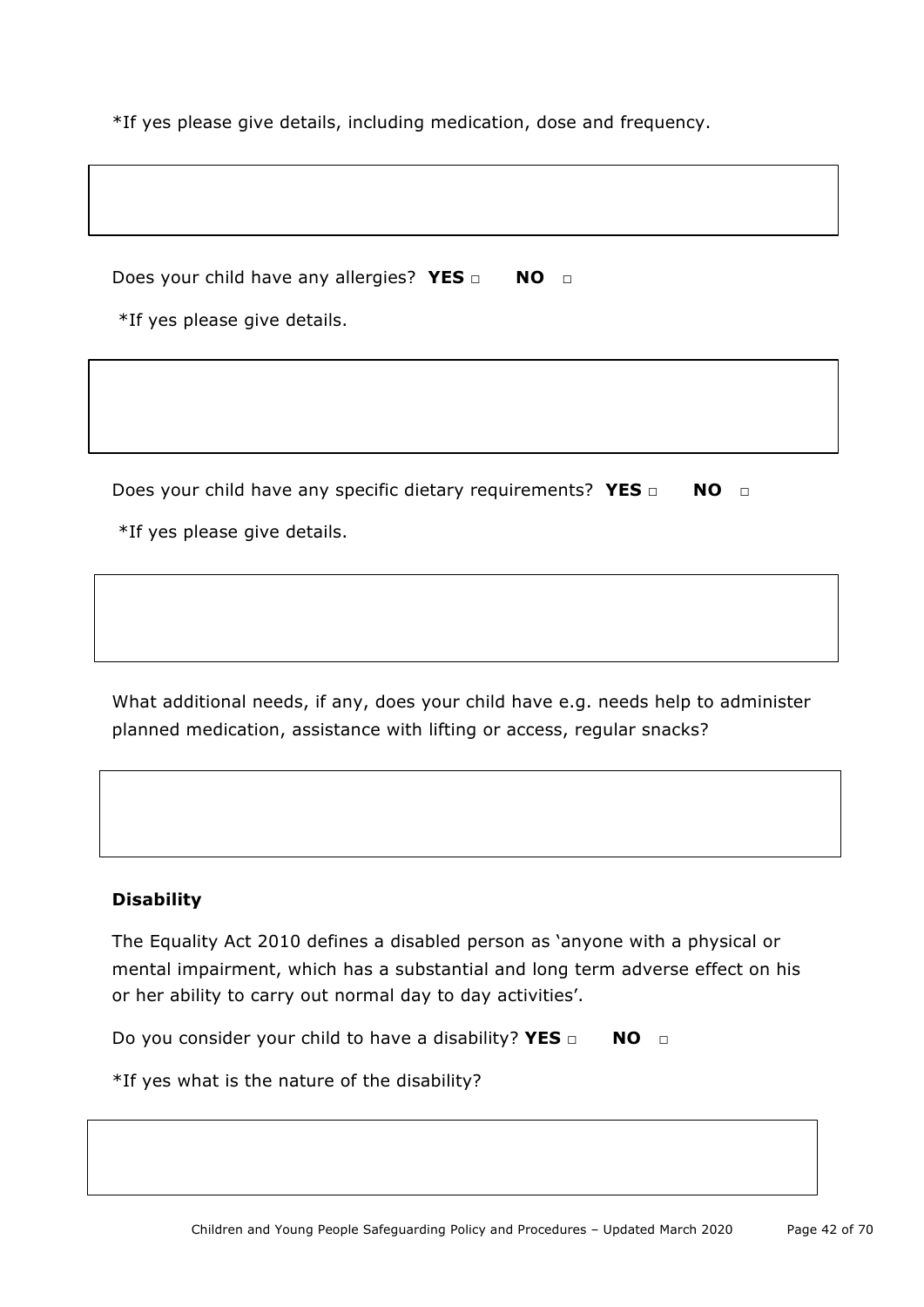Does your child have any communication needs e.g. non-English speaker/ hearing impairment/ sign language user/ dyslexia? If yes, please tell us what we need to do to enable him/her them to communicate with us fully.

#### **Consent from Parent/Legal Carer:**

- I confirm to the best of my knowledge that my child does not suffer from any medical condition other than those detailed above.
- I agree to notify the Club of any changes to this information.
- I give my consent that in an emergency situation, the club may act in my place (loco parentis), if the need arises for the administration of emergency first aid and/or other medical treatment which, in the opinion of a qualified medical practitioner, may be necessary. I also understand that in such an occurrence all reasonable steps will be taken to contact me or the alternative adult named in this form.
- The attached signature will denote that my child has my permission to be on the GC's premises.
- I acknowledge that the club is not responsible for providing adult supervision for my child, except for formal junior golfing coaching, matches or competition.
- I agree to my child being transported by club representatives to and from venues when he/she is representing the club.

(Please tick the boxes if agreed)

By signing this document I confirm that I have legal responsibility for

……………………………………………………… ; I am entitled to give this consent and I am aware of how the information I have provided may be used.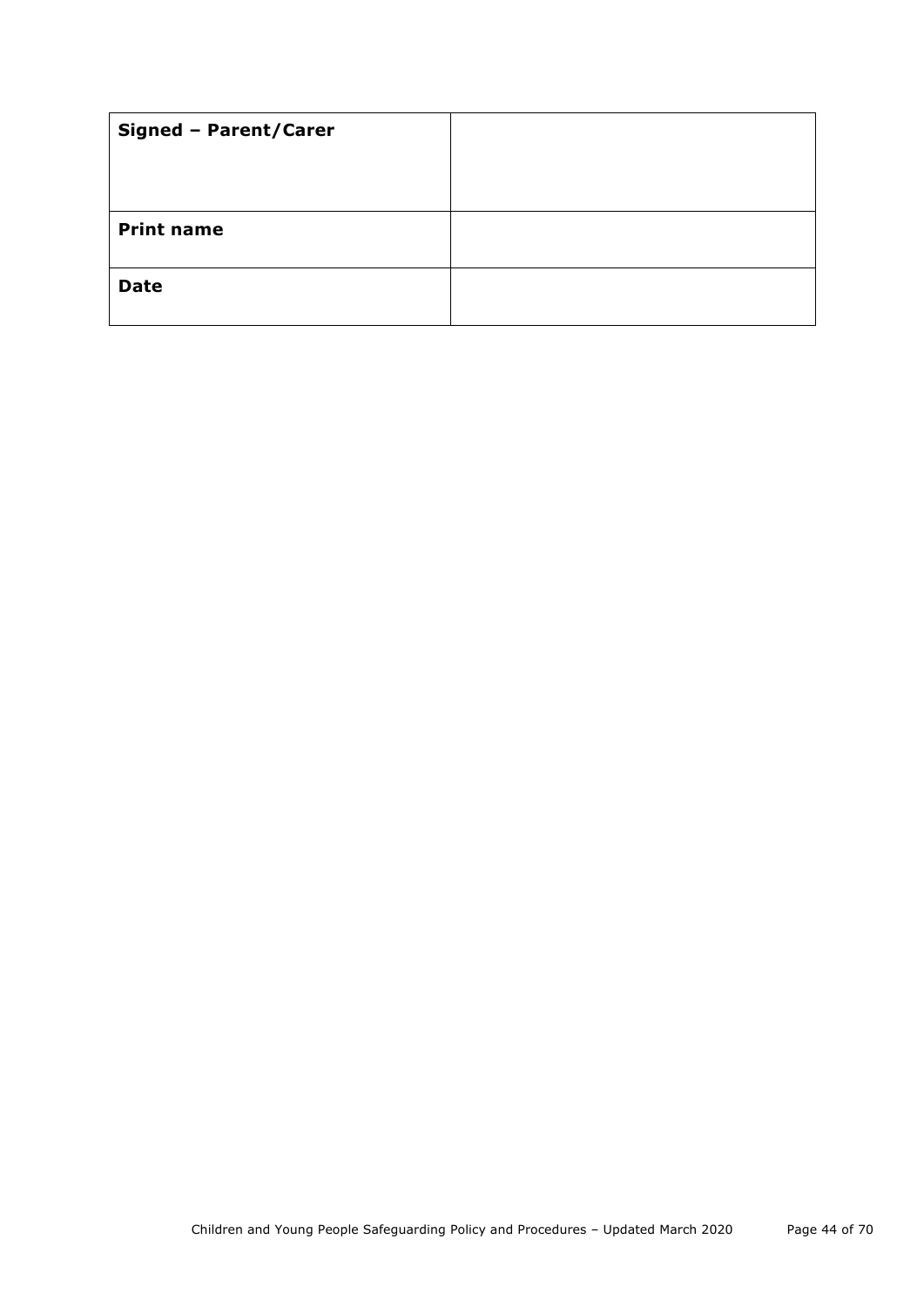## **Photography Consent**

This form is to be signed by the legal carer of a child under the age of 18, together with the child. Please note that if you have more than one child registered you will need to complete separate forms for each.

AMPFIELD GC recognises the need to ensure the welfare and safety of all children in golf. As part of our commitment to ensure their safety we will not permit photographs, video images or other images of your child to be taken (except where some incidental inclusion may not be possible to avoid) or used without your consent.

AMPFIELD GC will ensure that any image of a child where consent has not been obtained will not be published.

AMPFIELD GC will follow the guidance for the use of images of children as detailed within the Club's Safeguarding Children and Young People Policy.

AMPFIELD GC will take steps to ensure these images are used solely for the purposes for which they are intended i.e. the promotion and celebration of the activities of the club.

If you become aware that these images are being used inappropriately you should inform the Club Welfare Officer immediately.

The photographs may be available on the website http:// The photographs may be available on the website http:// golf season 20xx. If at any time either the parent/ carer or the child wishes the data to be removed from the website, 7 days' notice must be given to the Club Welfare Officer after which the data will be removed.

## **To be completed by parent/carer**

I \_\_\_\_\_\_\_\_\_\_\_\_\_\_\_\_\_\_\_\_\_\_ (Parent full name) consent to \_\_\_\_\_\_\_\_\_\_\_\_\_\_\_\_\_ (name of organisation) photographing or videoing \_\_\_\_\_\_\_\_\_\_\_\_\_\_\_\_\_\_ (name of child) under the stated rules and conditions, and I confirm I have legal parental responsibility for this child and am entitled to

give this consent.

| <b>-</b><br><b>1140</b><br>Sior |  |
|---------------------------------|--|
|---------------------------------|--|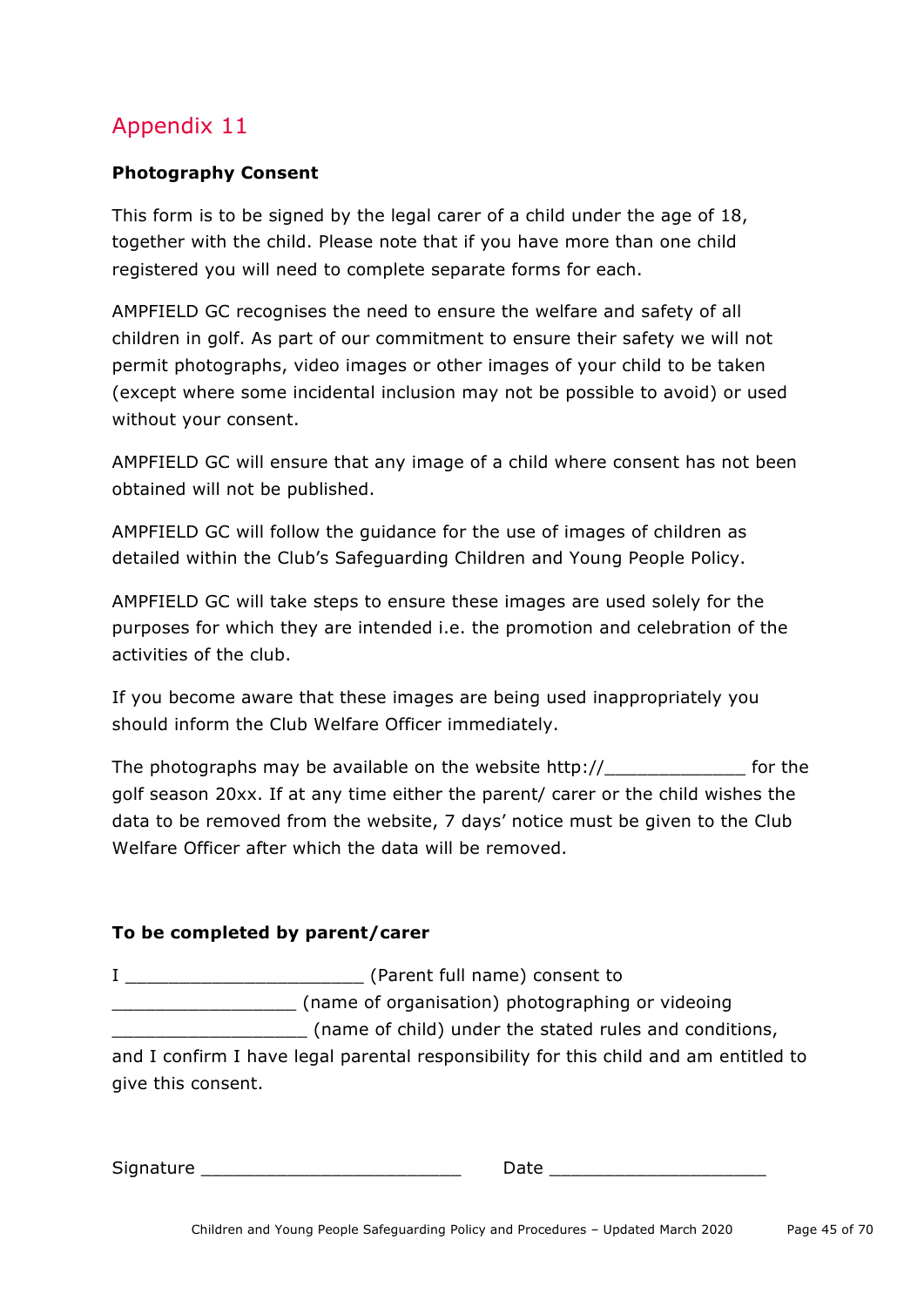## **To be completed by child**

I \_\_\_\_\_\_\_\_\_\_\_\_\_\_\_\_\_\_\_\_\_\_ (Child full name) consent to \_\_\_\_\_\_\_\_\_\_\_\_\_\_\_\_\_ (name of organisation) photographing or videoing child under the stated rules and conditions.

| $\sim$<br>۱۲ |  |
|--------------|--|
|              |  |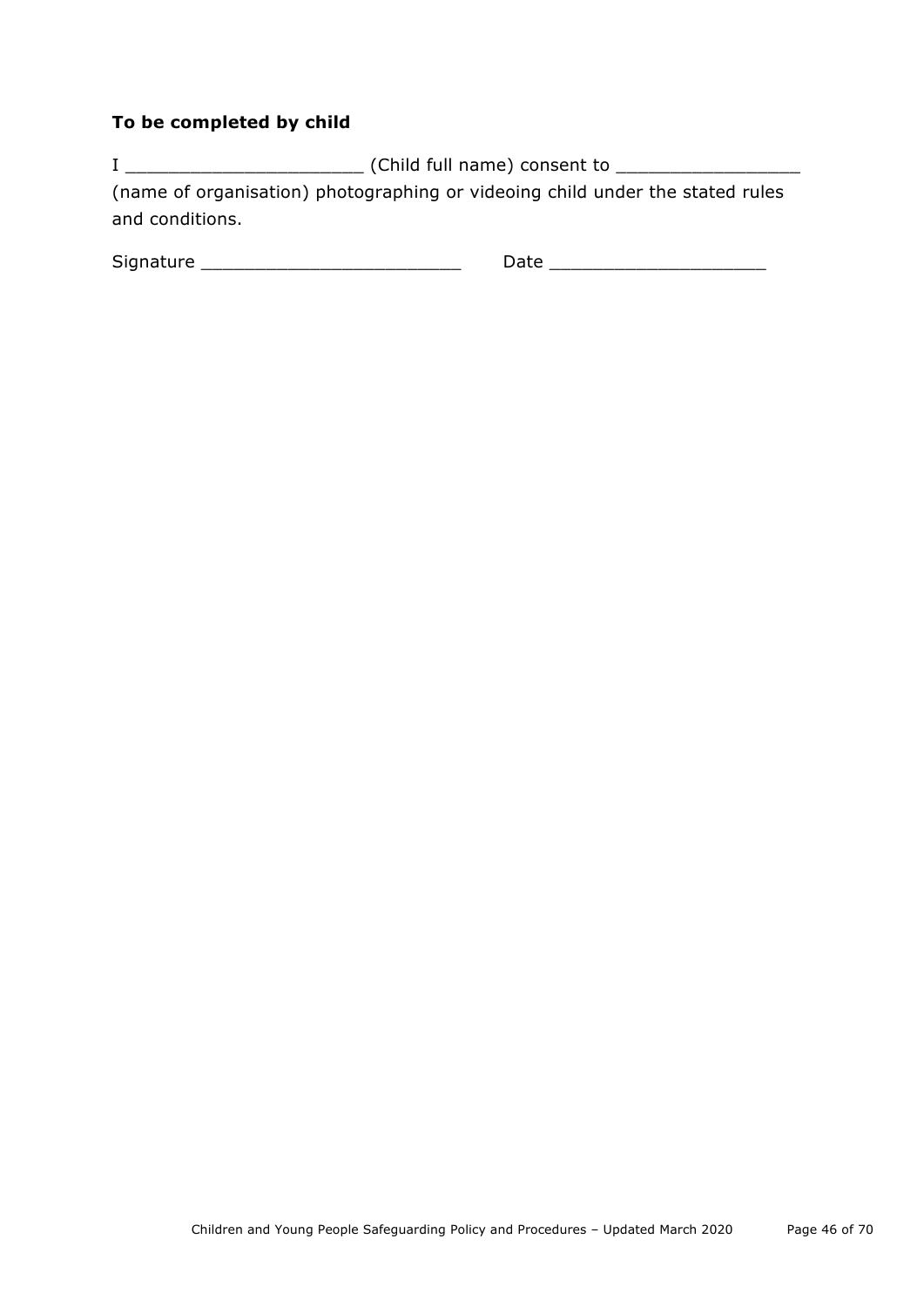## **Guidance for parents**

AMPFIELD GC is delighted to welcome you and your child to what we hope is the first of many events that you will be taking part in.

The positive effect of your support, as a parent, can't be overstated. Your behaviour has a real influence on the way your child experiences golf.

First things first – why is your child showing an interest in the sport? Is it to learn a new game? To hang out with their friends? Because they did it in school and liked it? Or because you play?

Make sure they're playing for their own reasons, not yours.

To enable us to provide the best possible experience for you and your child, we kindly request that you read through the following guidance and complete the attached forms.

- Take an interest in your child's activity and progress and be supportive.
- Familiarise yourself with the AMPFIELD GC Safeguarding Policy (attached).
- Familiarise yourself with
	- A. Codes of Conduct for parents, coaches, children and young people.
	- B. Transport Policy.
	- C. Changing Room Policy.
	- D. Photography, Videoing and the use of Social Media Policies.
- Complete the attached Parental Consent Form which will enable event organisers to cater for any particular needs that your child may have (e.g. medical conditions and medications, allergies, learning difficulties etc.), as well as contact you in the unlikely event of an emergency.
- Go through the attached Code of Conduct **with** your child and return a signed copy to the club/event organiser.
- Be punctual when dropping off and picking up your child from coaching/ events. It is important to communicate with the club if collecting your child after an event/coaching session may cause a problem.
- Introduce yourself to the adults involved in the supervision of your child.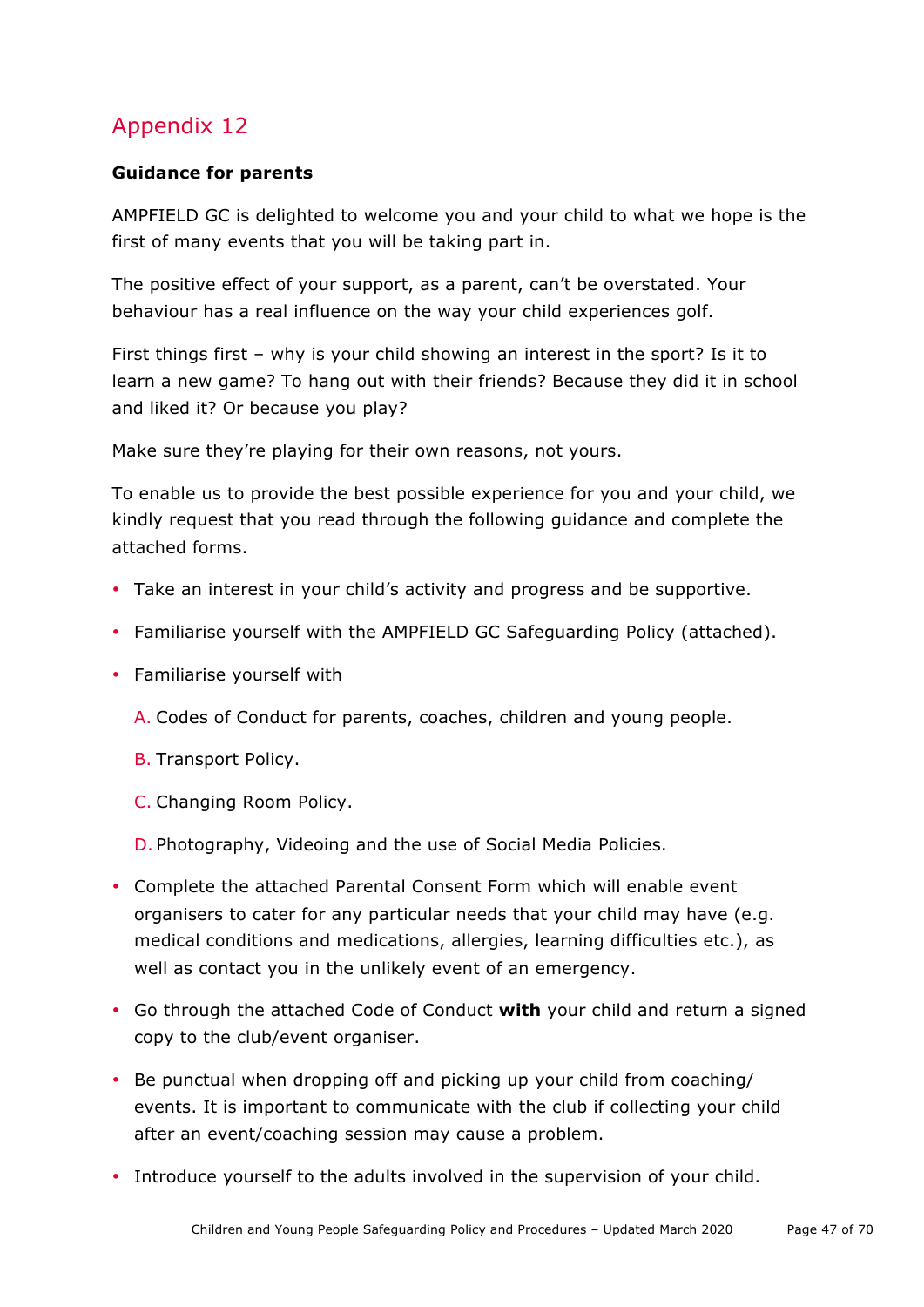- When leaving your child, make sure they have the necessary provisions for the day, including the ability to meet the requirements of changing weather conditions. Please ensure that your mobile is switched on when you are away from the club, so that you can be contacted in an emergency.
- Encourage your child to take part and support club activities such as coaching & competitions.
- Help your child to arrange golf with other juniors away from club organised activities so they have someone to play golf with.

As a parent/carer you are encouraged to:

- Discuss any concerns regarding the organisation of activities or the behaviour of adults towards your child with the Club Welfare Officer, who will treat any concerns you or your child may have in the strictest confidence
- England Golf Lead Safeguarding Officer is also available for advice: 01526 351824

#### **Club Welfare Officer**

Paul Hazell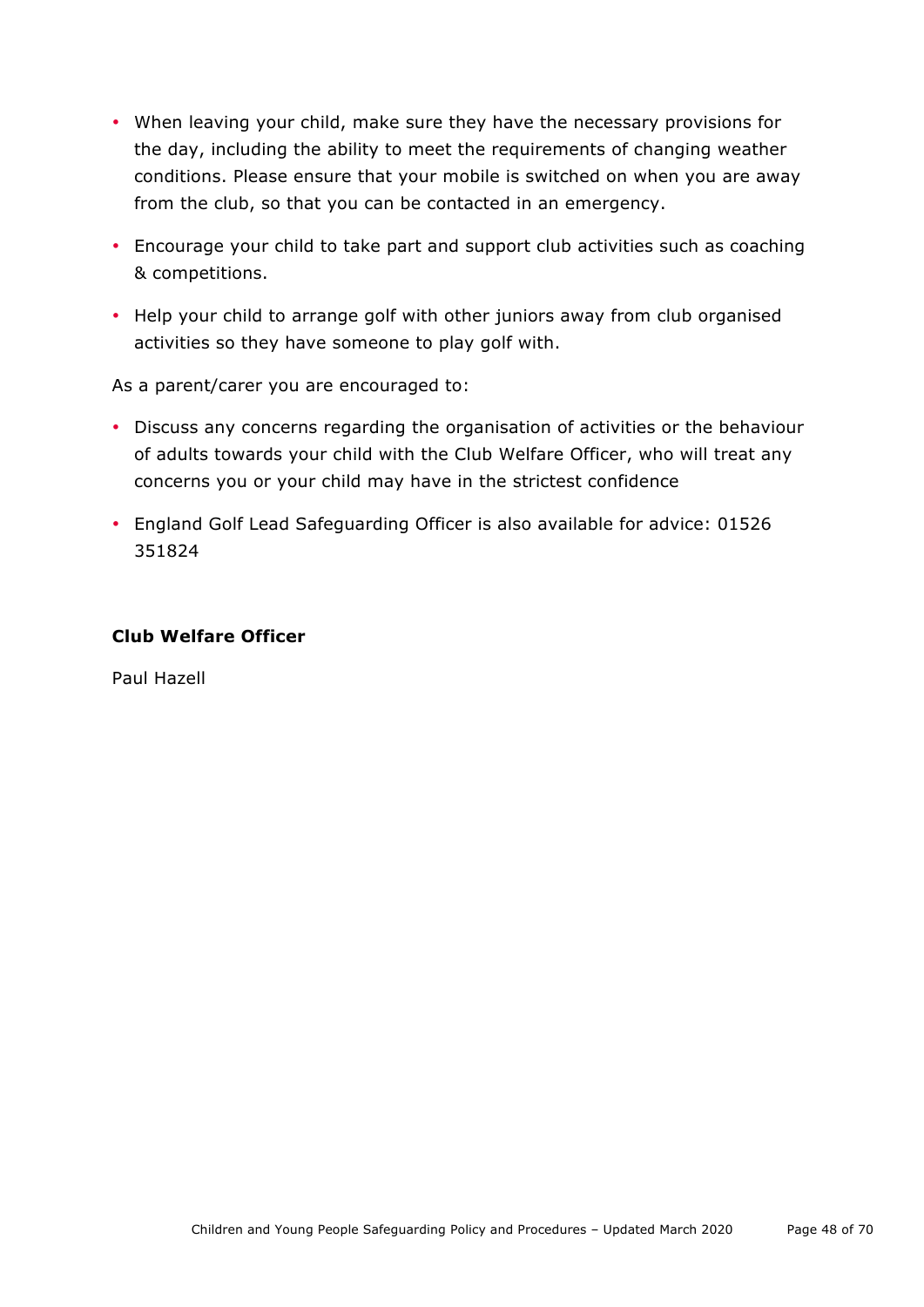## **Managing Young People on Away Trips – AMPFIELD GC**

The following provides good practice guidance for taking teams on an away fixture for a day (not overnight)

- appoint a team manager with clear roles and responsibilities
- appoint a designated safeguarding lead contact (not the team manager) who is appropriately trained and competent for the role and responsibilities
- establish well in advance where the fixture is
- ensure you have sufficient staff to manage and look after the young people
- obtain written permission from the parents/carers or carers for participation, transporting and supervising. An up to date photograph of each child must be attached to the child's consent form (for use in the event of any child going missing)
- ensure that a welfare plan has been written and communicated to staff, participants and carers
- ensure all staff responsible for the young people have been DBS checked to the appropriate level and staff have had appropriate safeguarding training
- ensure that a risk assessment has been conducted
- ensure that there is a contact available e.g a staff member who is not travelling away, who will act as the key contact point if required.

## **Accommodation**

Whatever the accommodation, the team manager should ensure that the children are safe. Discuss your code of conduct and discipline policy with the staff at the accommodation. All children must know which rooms staff are in and how to contact them if required.

If rooms are equipped with satellite TV, inappropriate programmes may be available. It may be possible to have these programmes disconnected.

If rooms have fridges, all alcohol must be removed.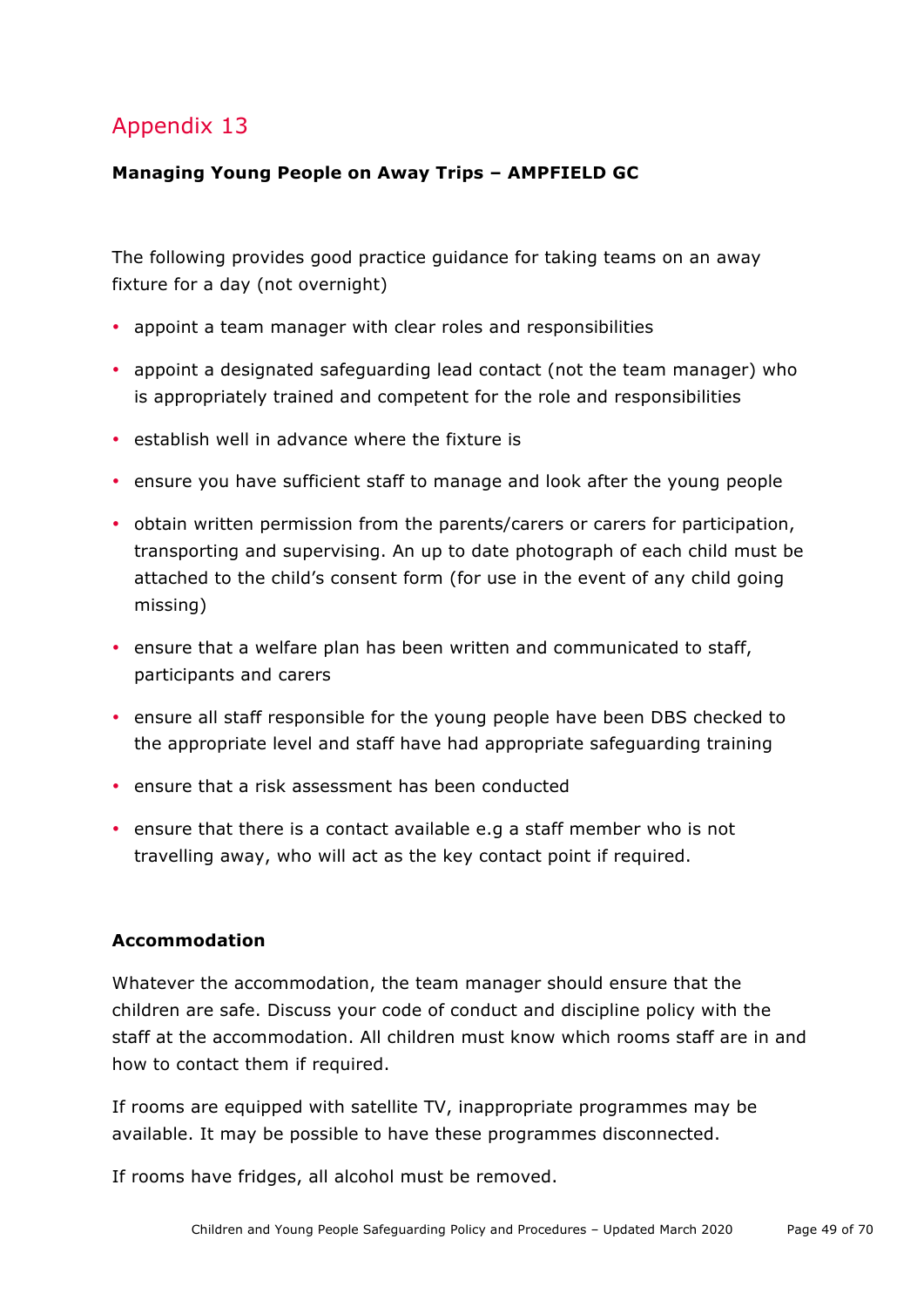Check the accommodation policy for extras on bills, breakages and lost keys. All accommodation must be clean and with access to sufficient toilet and bathing facilities.

It is not acceptable:

- For children to share a bed
- For male and female children to share a room
- For staff to share a room with children

Checks must be made to ensure that the needs of children with disabilities are met. For wheelchair users, it is important to check access to the building, room and bathroom facilities

#### **Overnight Stays**

Those responsible for organising overnight stays should establish the purpose of the trip, confirm the dates, location, and duration. You should also conduct a risk assessment, identify suitable venues and facilities for both fixtures and accommodation and consider the following:

- Purpose of the trip.
- Who will be going, children? Staff?
- How much will it cost? How much spending money is required?
- What insurance cover is required?
- Supervision of children, both playing and non-playing time.
- Catering for all food requirements.
- Communication with parents (see above)
- Ensure a list of the team and staff is left, with contact number and address of the accommodation
- Ensure that there are emergency contact numbers for all the team and staff.
- An itinerary giving as much detail as possible.
- Emergency procedures and telephone contacts.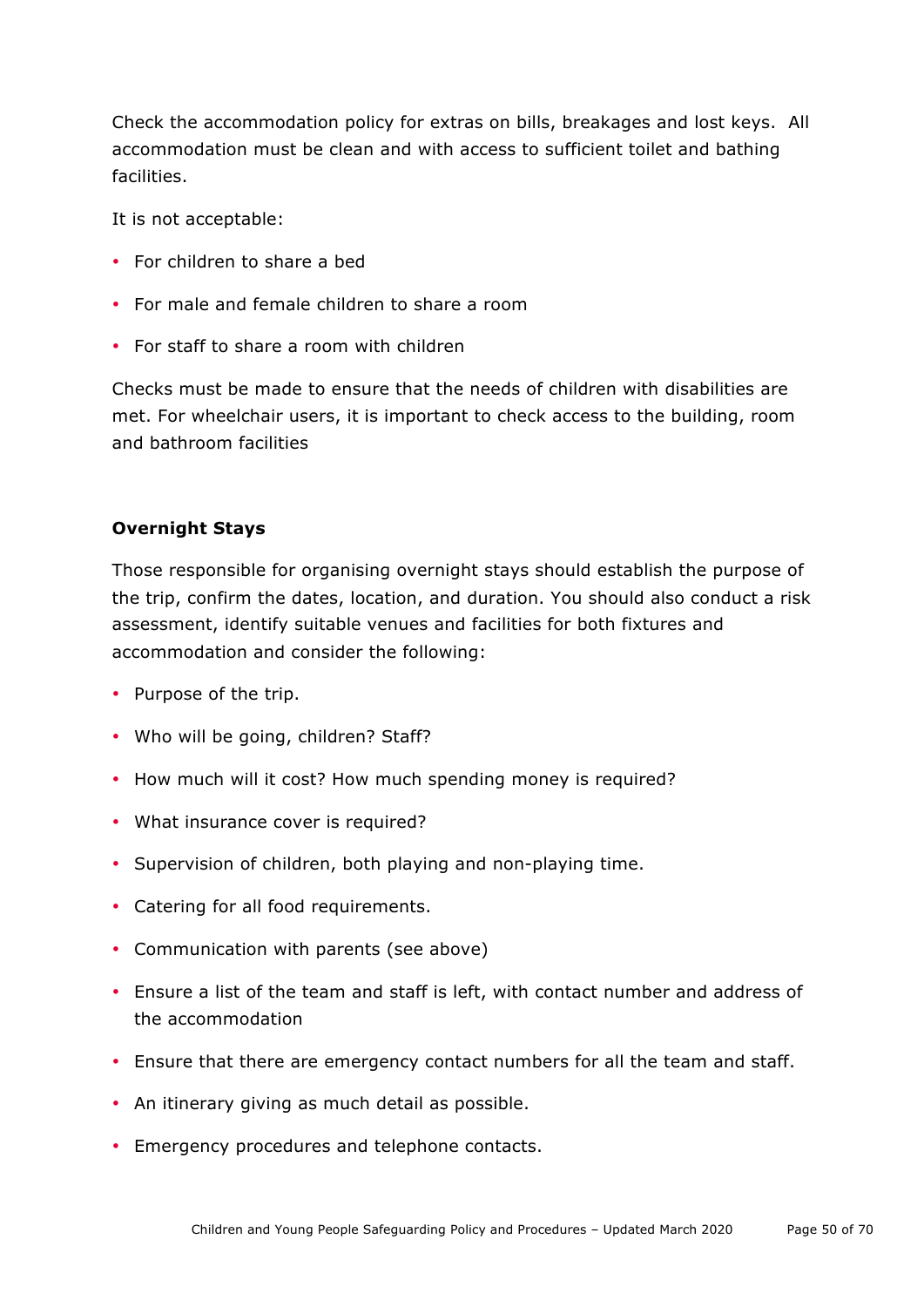- Codes of contact for both staff and children.
- Welfare and child protection procedures.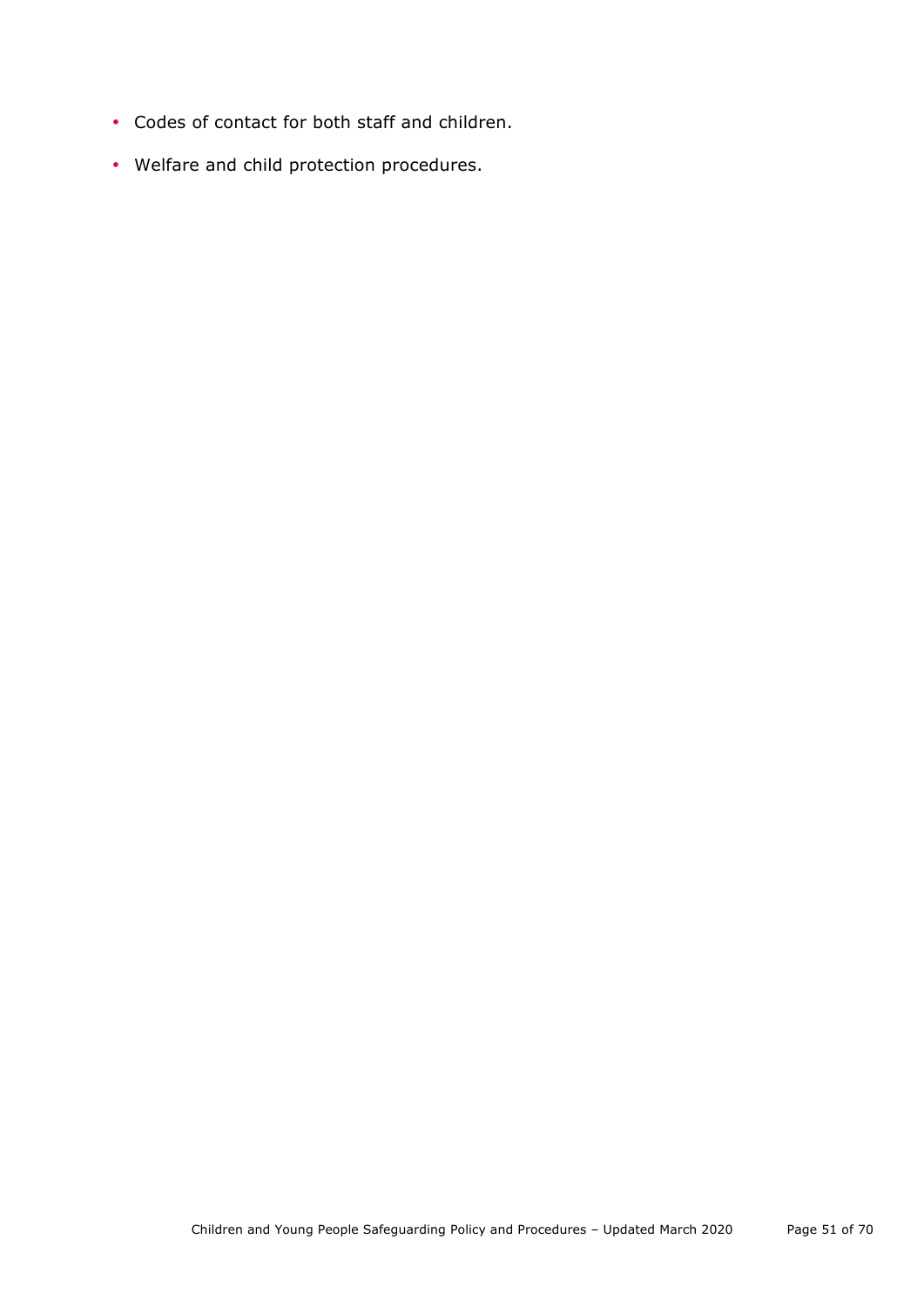#### **Social Media Guidance - AMPFIELD GC**

This guidance gives procedures that will support and underpin the use of social networking and other online services within **AMPFIELD GC**. It is important that all members, staff, volunteers, coaches, officials/referees, board members, or anyone working on behalf of **AMPFIELD GC** are aware of this policy and agree to the following terms.

#### **Advice for Individual**

- Do not accept children as contacts on social networking sites if you hold a position of trust with children/young people.
- Where contact through social networking sites is used for professional reasons, restrict the communication to professional content and obtain written consent from parents prior to establishing contact.
- Include a third party in any communications to children, e.g. copy parents into communications.
- Use the privacy settings on the various sites to ensure that your content will only be viewed by appropriate people.
- Ensure that any content you place on a social networking site is ageappropriate. Do not use the site to criticise or abuse others.
- Know where to direct junior members and their parents for information.
- Know how to report concerns.
- Know how to keep data safe and secure. This should include the personal contact data of individuals, such as mobile numbers, email addresses and social networking profiles.

#### **Advice for Children**

• Consider carefully who you invite to be your friend online and make sure they are who you actually think they are.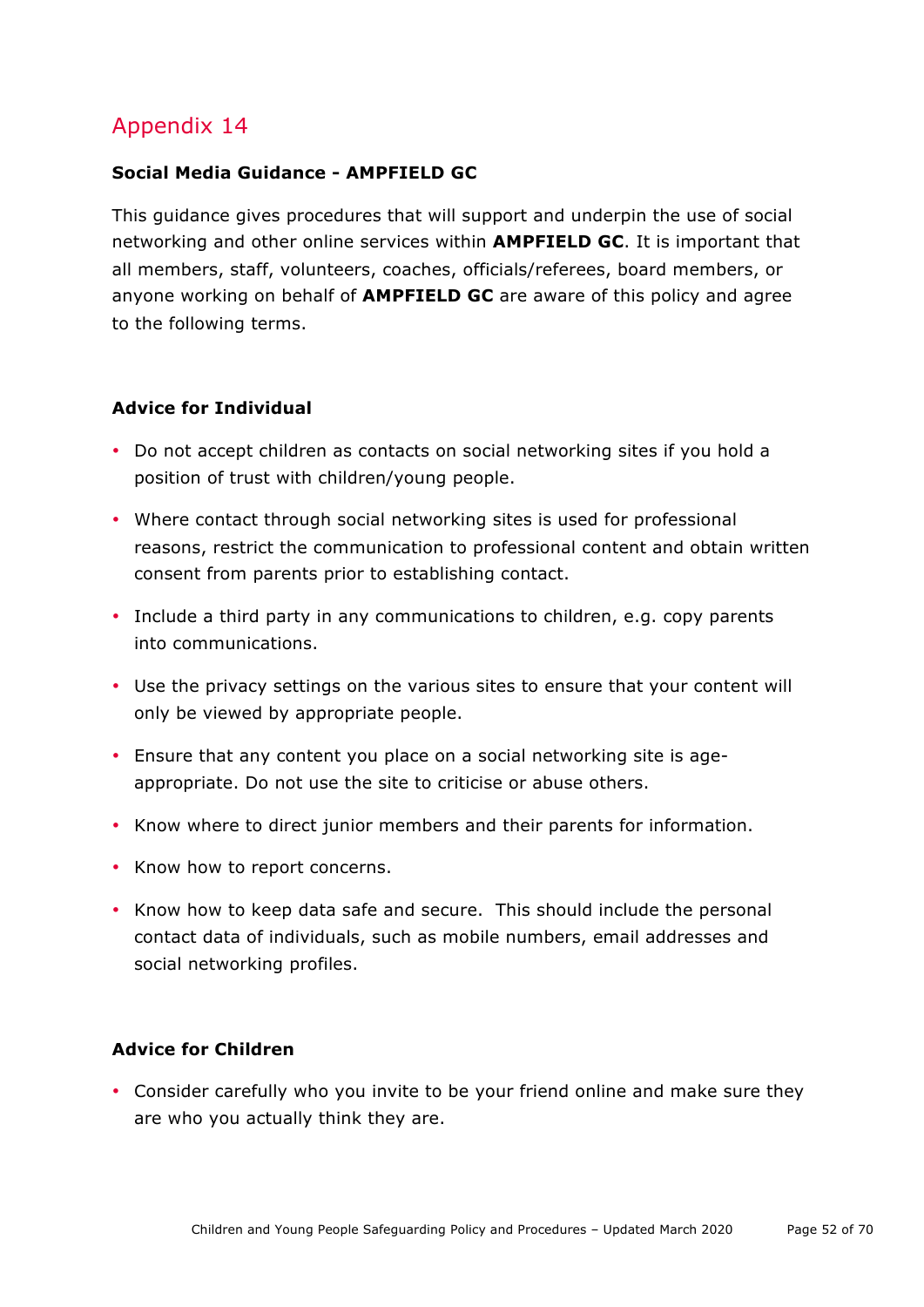- There are websites that offer advice about protecting yourself online, such as www.ceop.gov.uk and www.childnet.com
- Make sure you use privacy settings so that only friends can view your profile.
- Remember that anything you post on websites may be shared with people you don't know.
- Never post comments, photos, videos, etc., that may upset someone, that are untrue or that are hurtful. Think about whether you may regret posting the content at a later date.
- If you are worried or upset about something that's been posted about you, or by texts you receive from other juniors or adults involved with the club, raise this with your Club Welfare Officer. Alternatively contact your National Governing Body Lead Safeguarding Officer (England Golf 01526 351824). Do not suffer alone. You will be listened to and your concerns will be taken seriously.
- If you want to talk to someone anonymously, call Childline on 0800 1111, or contact them on the web at www.childline.org.uk. You can also call the NSPCC on 0808 800 5000.

#### **Advice for Parents**

- Make yourself knowledgeable about social networking platforms and how they work.
- Go on the internet with your child and agree what sites are acceptable to visit. Regularly check that they are staying within the agreed limits.
- Encourage your child to talk to you about what they have been doing on the internet.
- Make sure they feel able to speak to you if they ever feel uncomfortable, upset or threatened by anything they see online.
- Encourage children to look out for each other when they're online. Explain that it's all part of staying safe and having fun together.
- Explain to children that it's not safe to reveal personal information, such as their name, address or phone number on the internet. Encourage them to use a cool nickname rather than their own name.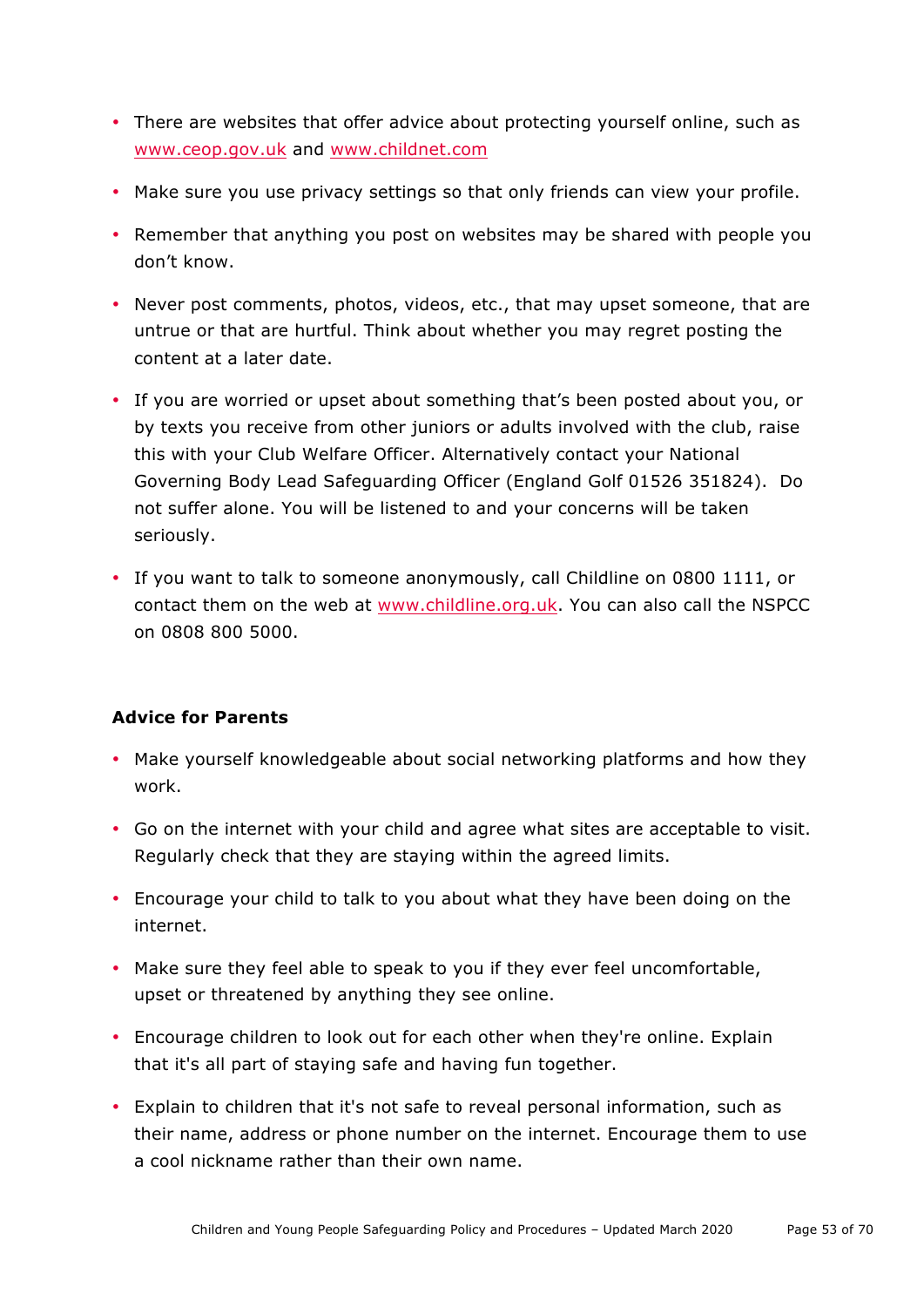• Attachments and links in emails can contain viruses and may expose children and young people to inappropriate material. Teach children to only open attachments or click on links from people they know.

## **Further Advice for Parents of Young Golfers**

- If you are concerned about any texts, social networking posts or any other use of communication technology by members of the GC, volunteers or members of staff, raise this with the Club Welfare Officer. They will look into the matter and take appropriate action. Alternatively contact England Golf Lead Safeguarding Officer Tel 01526 351824.
- In addition to reporting concerns to England Golf (National Governing Body), you should immediately report possible online abuse to the Child Exploitation and Online Protection Centre (CEOP) or the police. Law enforcement agencies and the internet service provider may need to take urgent steps to locate a child and/or remove the content from the internet. Where a young person may be in immediate danger, dial 999.
- Do not post/send negative or critical comments or messages about other children in the club, staff or volunteers. If you have concerns about a person, these should be raised using appropriate channels within the club and not using social media.
- If you wish to speak to an external organisation for advice, you can contact the NSPCC helpline on 0808 800 5000.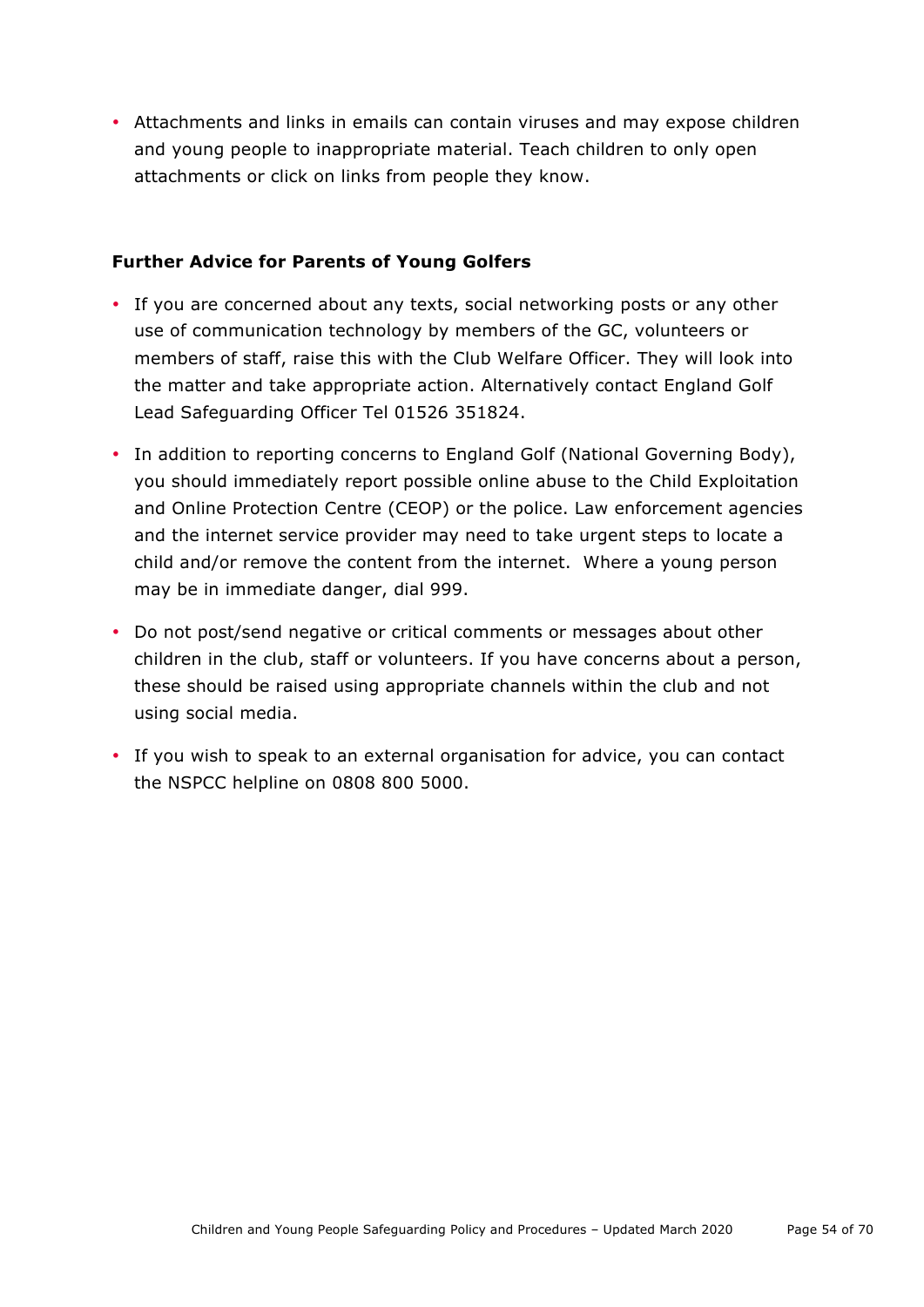#### **Whistleblowing Policy - AMPFIELD GC**

Safeguarding children, young people and adults at risk requires everyone to be committed to the highest possible standards of openness, integrity and accountability.

As a club, we are committed to encouraging and maintaining a culture where people feel able to raise a genuine safeguarding concern and are confident that it will be taken seriously.

You may be the first to recognise that something is wrong but feel that you cannot express your concerns as this may be disloyal to your colleagues or you may that you will be the victim of harassment or victimisation as a result.

Children, Young People and Adults at risk need someone like you to safeguard their welfare.

#### **What is whistle blowing?**

In the context of safeguarding, "whistle blowing" is when someone raises a concern about the well-being of a child or an adult at risk.

A whistle blower may be:

- a player;
- a volunteer;
- a coach;
- other member of staff;
- an official;
- a parent;
- a member of the public.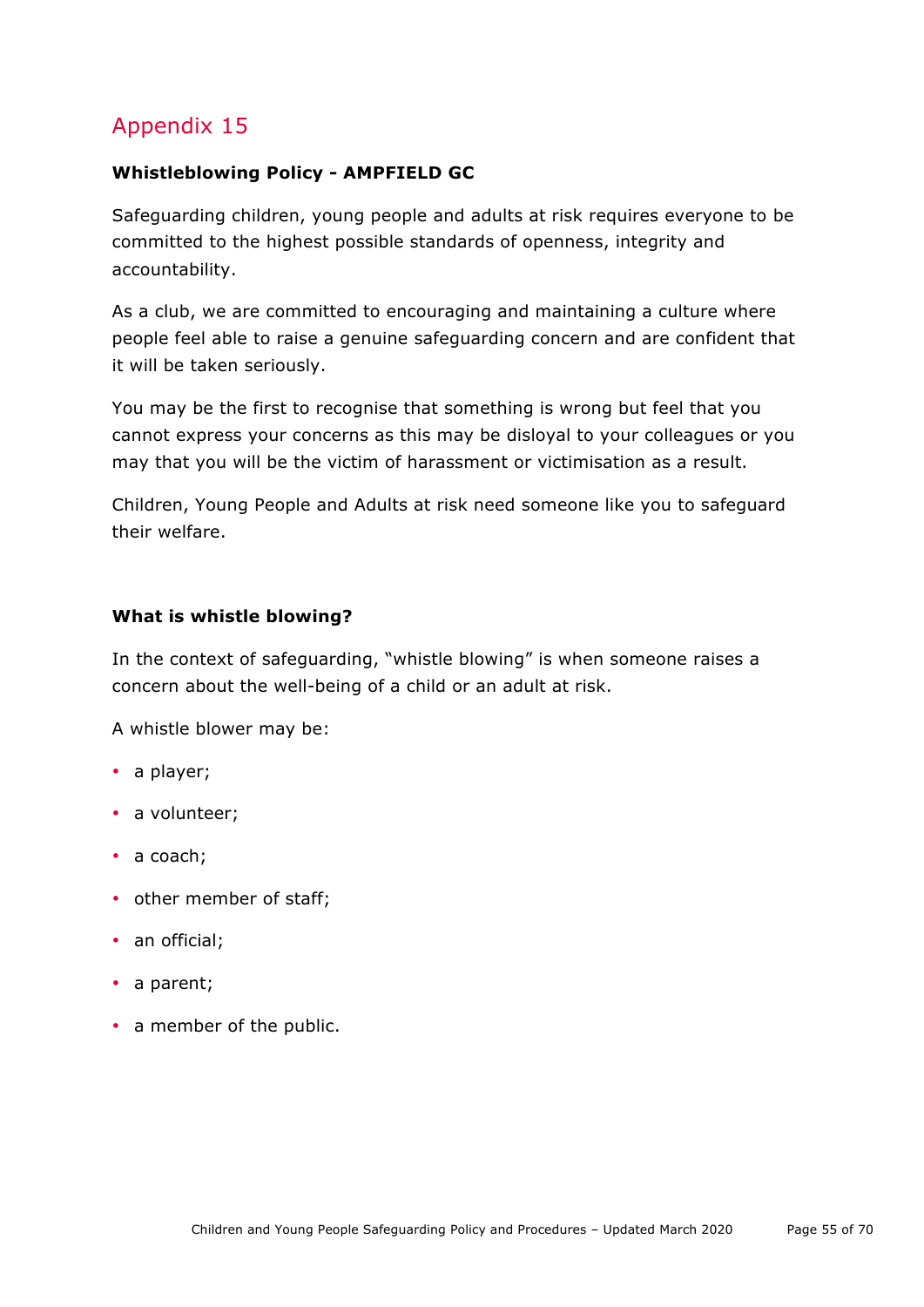## **Reasons for whistle blowing:**

Those involved in sport must acknowledge their individual responsibilities and bring matters of concern to the attention of the relevant people and/or agencies. Although this can be difficult it is particularly important where the welfare of children may be at risk.

Each individual has a responsibility for raising concerns about unacceptable practice or behaviour:

- To protect or reduce risk to others
- To prevent a problem from becoming worse or more widespread
- To prevent becoming implicated yourself

#### **What prevents those individuals from whistle blowing:**

- Starting a chain of events that they have no control of
- Disrupting work or training
- Fear of getting it wrong or making a mistake
- Fear of repercussions
- Fear of damaging careers
- Fear of not being believed.

If a child or an adult at risk is in immediate danger or risk of harm, the police should be contacted by calling 999.

Where a child or an adult at risk is not in immediate danger the first person you should report your suspicion or allegation to is your Club Welfare Officer. If for any reason you cannot, or do not wish to report the matter to your Club Welfare Officer please contact Ash Wilson England Golf Lead Safeguarding Officer on 01526 351824 or email safeguarding@englandgolf.org

Alternatively you can contact the Local Authority Designated Officer (LADO) or the NSPCC on 0808 800 5000.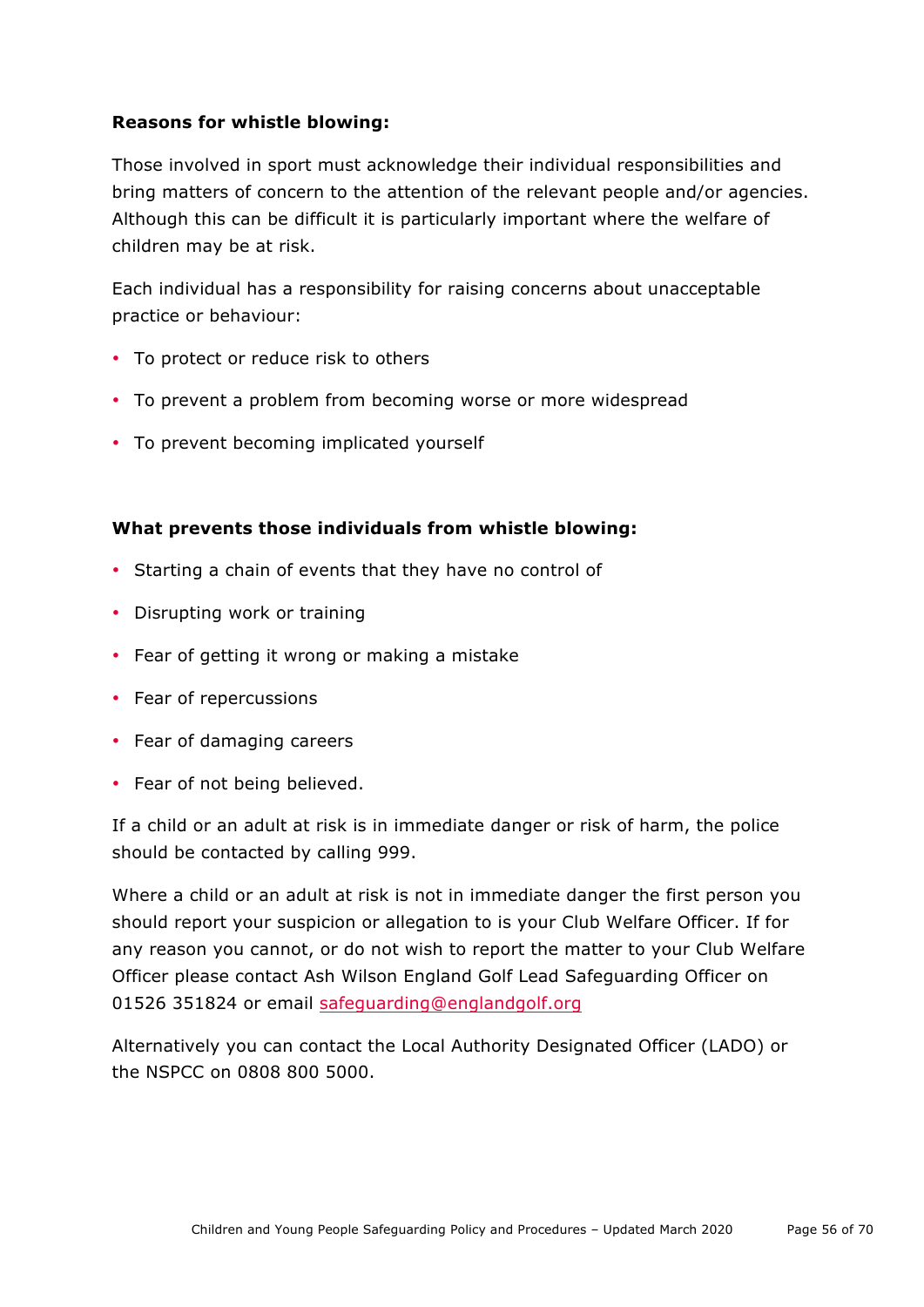## **Information to include when raising a concern**

The whistle blower should provide as much information as possible regarding the incident or circumstance which has given rise to the concern, including:

- their name and contact details (unless they wish to remain anonymous);
- names of individuals involved;
- date, time and location of incident/circumstance; and
- whether any witnesses were present.

AMPFIELD GC assures that all involved will be treated fairly and that all concerns will be properly considered. In cases where suspicions prove to be unfounded, no action will be taken against those who report their concerns, provided they acted in good faith and without malicious intent.

#### **What happens next?**

- You should be given information on the nature and progress of any enquiries – this may vary depending on the nature and result of the investigations.
- All concerns will be treated in confidence. During the process of investigating the matter, every effort will be made to keep the identity of those raising the concern to the minimum number of individuals practicable.
- Your Club has a responsibility to protect you from harassment or victimisation
- No action will be taken against you if the concern proves to be unfounded and was raised in good faith
- Malicious allegations may be considered a disciplinary offence

The Public Interest Disclosure Act 1998 protects whistle blowers from victimisation, discipline or dismissal where they raise genuine concerns of misconduct or malpractice.

If the whistle blower does not believe that the concern has been dealt with appropriately and wishes to speak to someone outside the club or the England Golf Governance Department the NSPCC Whistleblowing advice line should be contacted on 0800 028 0285 or by emailing help@nspcc.org.uk.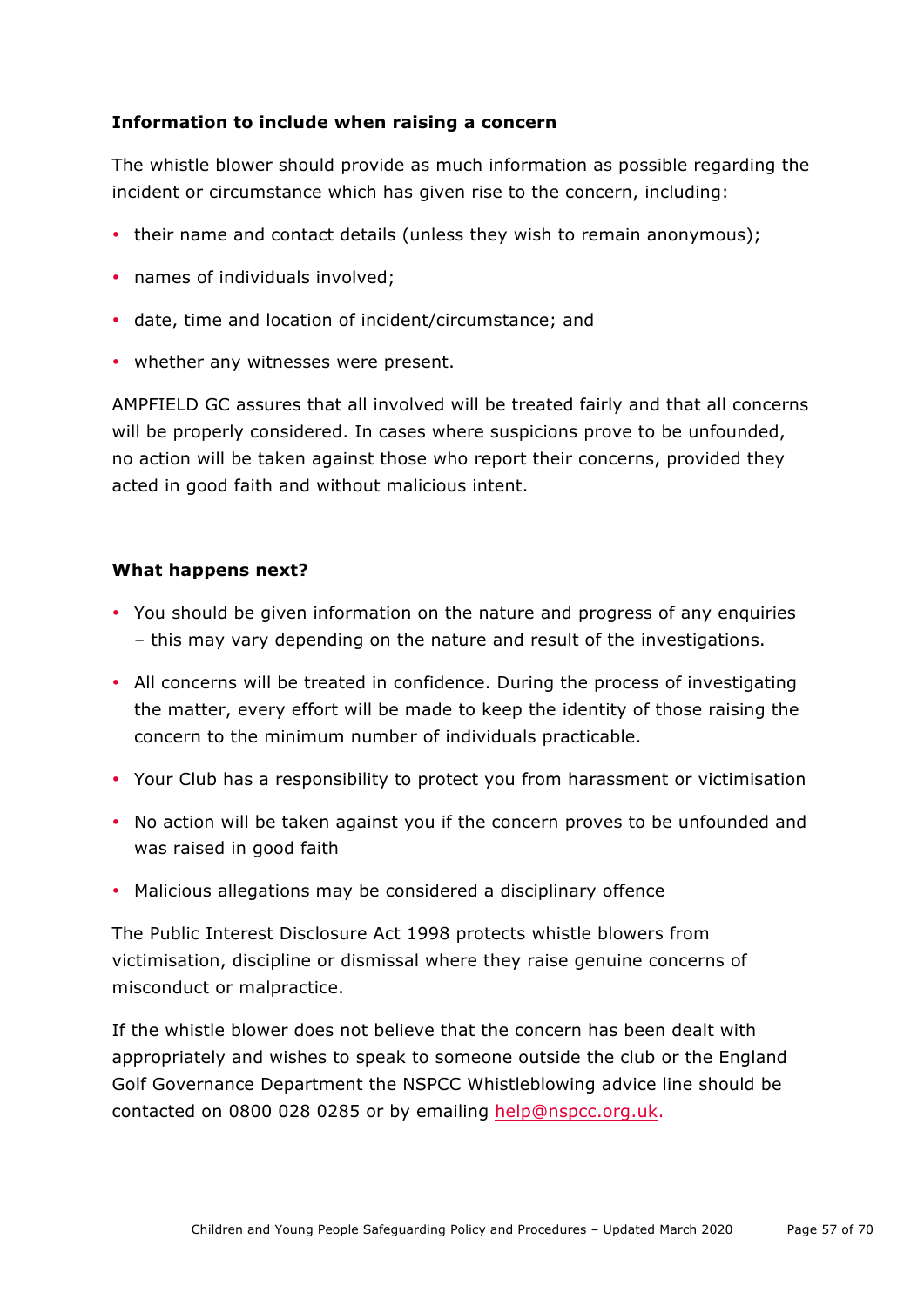## England Golf DBS Flowchart



\* Regular is open to definition - it is suggested that annually would be insufficient but an argument for eligibility could be made if the individual does an activity once a month or a number of times over the summer period, for example.

\*\*Supervision must be 'reasonable in all the circumstances to ensure the protection of children'. It must be 'regular and day to day' (supervision must not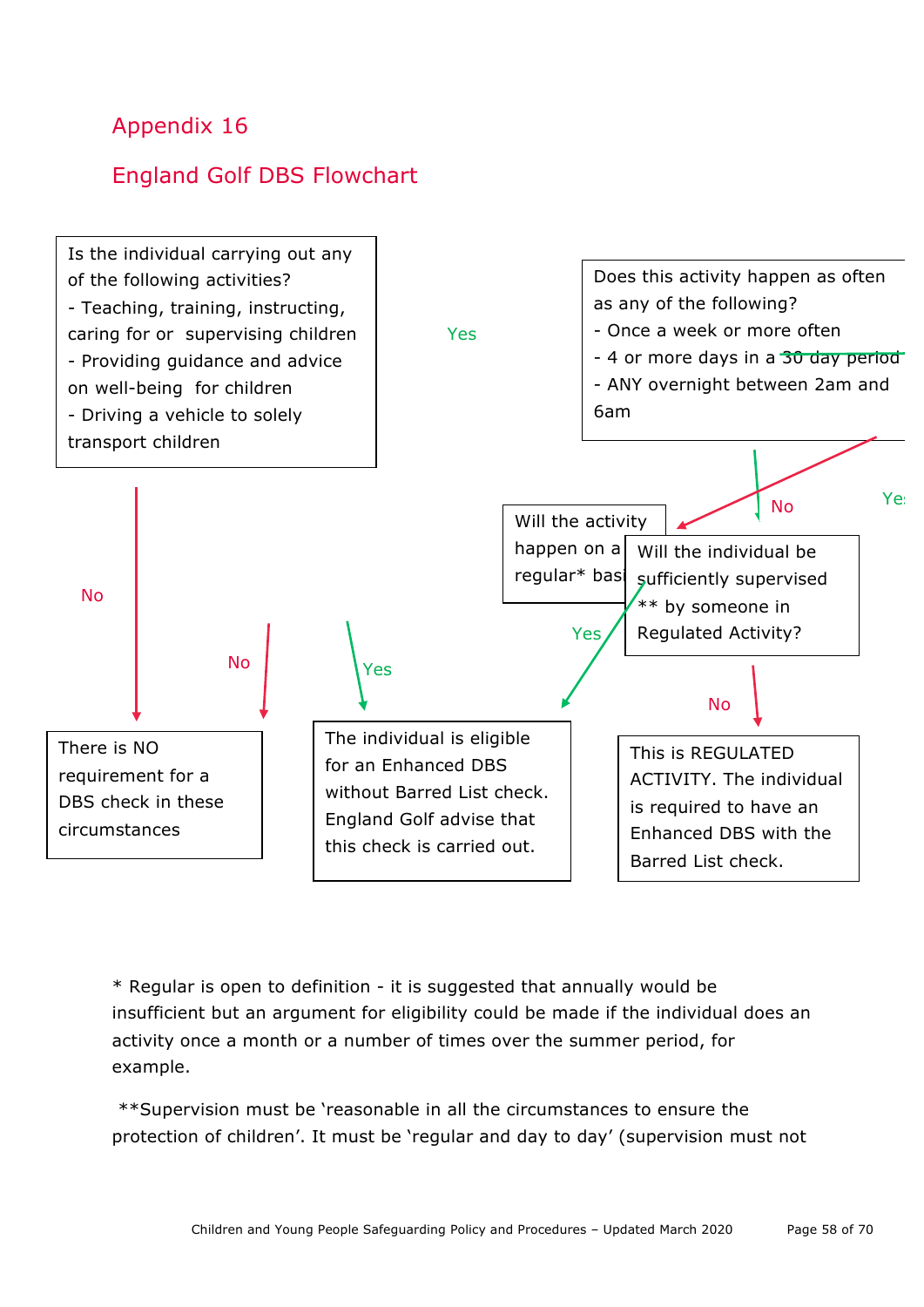be concentrated in first few weeks and then tail off). Supervision must be undertaken by someone who is in Regulated Activity themselves.

## Appendix 17

## **Categories of child abuse**

## **Abuse can happen on any occasion or in any place where children and young people are present.**

Child abuse is any form of physical, emotional or sexual mistreatment or lack of care that leads to injury or harm. Children may be abused in a family or in an institutional or community setting by those known to them or, more rarely, by a stranger. Children can be abused by adults, either male or female, or by other children.

Safeguarding is defined as:

- Protecting children from maltreatment;
- Preventing impairment of children's health or development;
- Ensuring that children are growing up in circumstances consistent with the provision of safe and effective care; and
- Taking action to enable all children to have the best life chances.

Child Protection is the activity that is undertaken to protect specific children who are suffering or are likely to suffer significant harm.

There are 4 main types of abuse: neglect, physical abuse, sexual abuse and emotional abuse. Children and young people can also be harmed through poor practice and bullying within a sport setting.

**Neglect** is when adults consistently or repeatedly fail to meet a child's basic physical and/or psychological needs which could result in the serious impairment of the child's health or development e.g. failure to provide adequate food, shelter and clothing; failing to protect a child from physical harm or danger; or the failure to ensure access to appropriate medical care or treatment. It may also include refusal to give love, affection and attention.

Examples in sport could include a coach or supervisor repeatedly failing to ensure children are safe, exposing them to undue cold, heat or extreme weather conditions without ensuring adequate clothing or hydration; exposing them to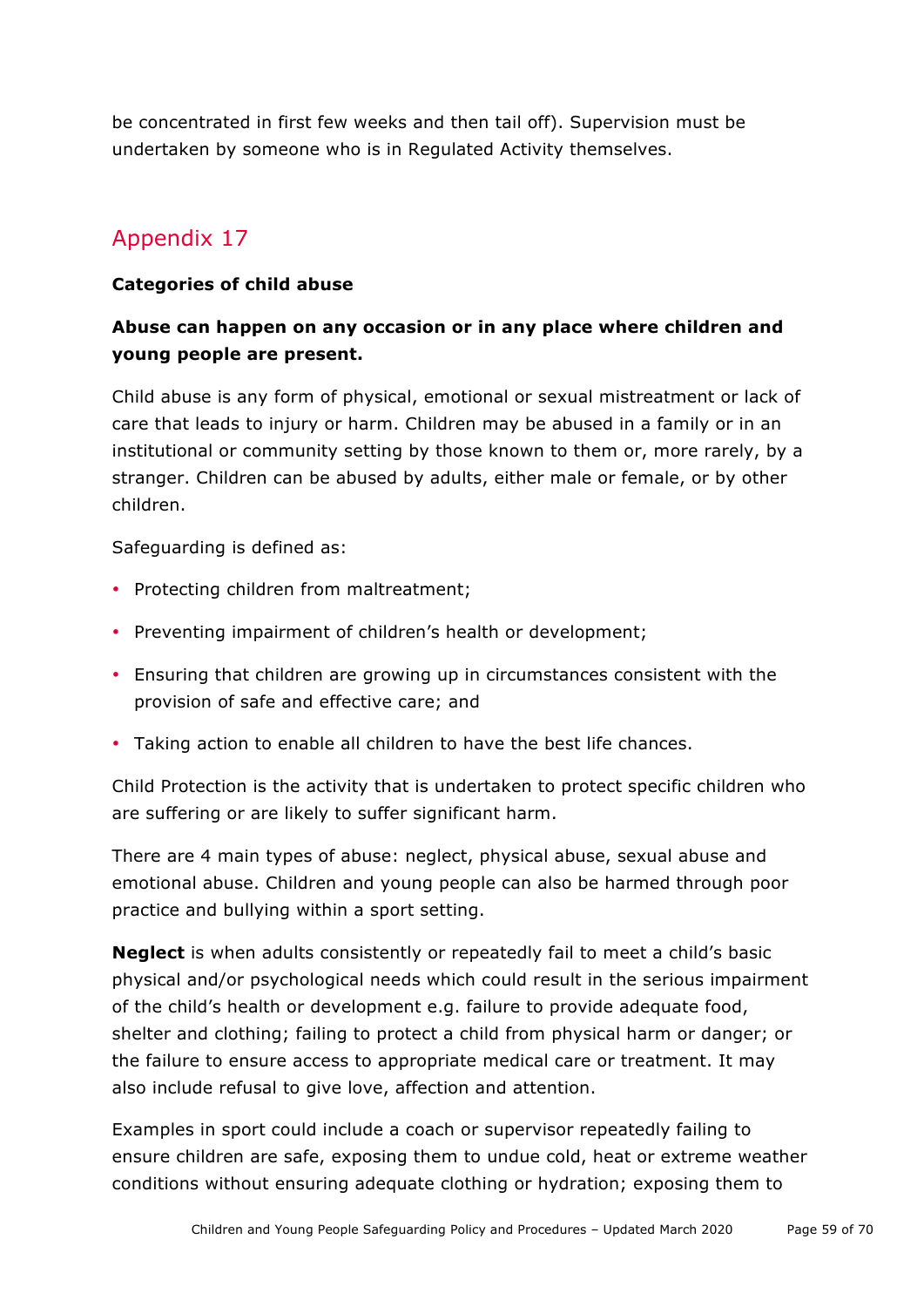unnecessary risk of injury e.g. by ignoring safe practice guidelines, failing to ensure the use of safety equipment, or by requiring young people to participate when injured or unwell.

**Physical abuse** is when someone physically hurts or injures children by hitting, shaking, throwing, poisoning, burning, biting, scalding, suffocating, drowning or otherwise causing harm. Physical harm may also be caused when a parent or carer feigns the symptoms of, or deliberately causes, ill health to a child whom they are looking after.

Examples in sport may be when the nature and intensity of training or competition exceeds the capacity of the child's immature and growing body; where coaches encourage the use of drugs or harmful substances to enhance performance or delay puberty; if athletes are required to participate when injured; or when sanctions used by coaches imposed involve inflicting pain.

**Sexual abuse** is where children and young people are abused by adults (both male and female) or other children who use them to meet their own sexual needs. This could include full sexual intercourse, masturbation, oral sex, anal intercourse, kissing and sexual fondling. Showing children pornographic material (books, videos, pictures) or taking pornographic images of them are also forms of sexual abuse.

Sexual abusers groom children, protective adults and clubs/organisations in order to create opportunities to abuse and reduce the likelihood of being reported.

Examples in sport may include coaching techniques involving physical contact with children creating situations where sexual abuse can be disguised and may therefore go unnoticed. The power and authority of, or dependence on, the coach if misused, may also lead to abusive situations developing. Contacts made within sport and pursued e.g. through texts, Facebook or Twitter have been used to groom children for abuse.

**Child Sexual Exploitation** is a form of child sexual abuse. It occurs where an individual or group takes advantage of an imbalance of power to coerce, manipulate or deceive a child or young person under the age of 18 into sexual activity

(a) in exchange for something the victim needs or wants, and/or

(b) for the financial advantage or increased status of the perpetrator or facilitator.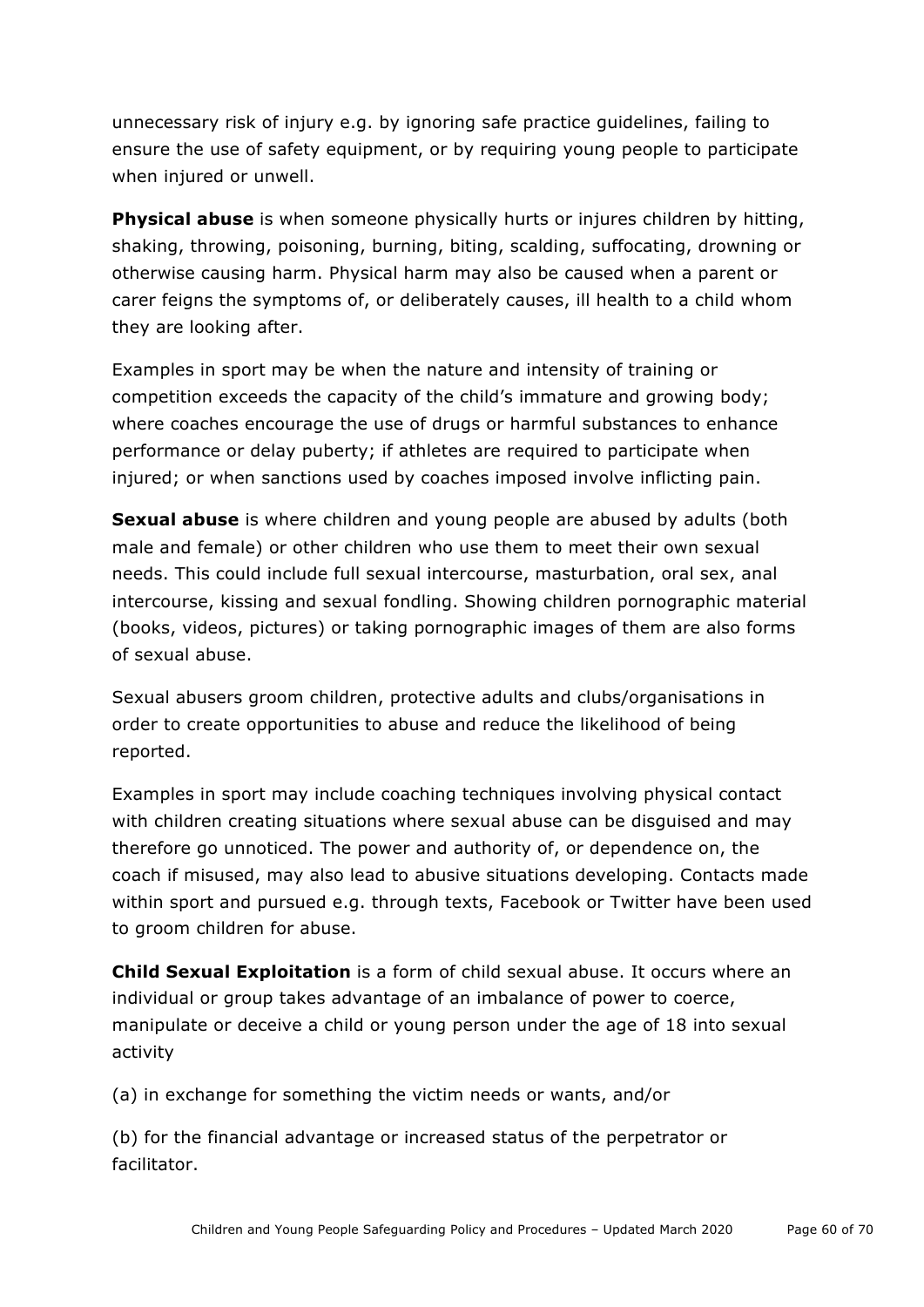The victim may have been sexually exploited even if the sexual activity appears consensual. Child sexual exploitation does not always involve physical contact; it can also occur through the use of technology.

**Emotional abuse** is the persistent emotional ill-treatment of a child so as to cause severe and persistent adverse effects on the child's emotional development. It may involve conveying to children that they are worthless or unloved, inadequate, or valued only insofar as they meet the needs of another person.

It may feature age or developmentally inappropriate expectations being imposed on children or even the over protection of a child. It may involve causing children to feel frightened or in danger by being constantly shouted at, threatened or taunted which may make the child very nervous and withdrawn. Some level of emotional abuse is involved in all types of ill-treatment of a child.

Examples in sport may include children who are subjected to constant criticism, name-calling, sarcasm, bullying, racism or pressure to perform to unrealistically high expectations; or when their value or worth is dependent on sporting success or achievement.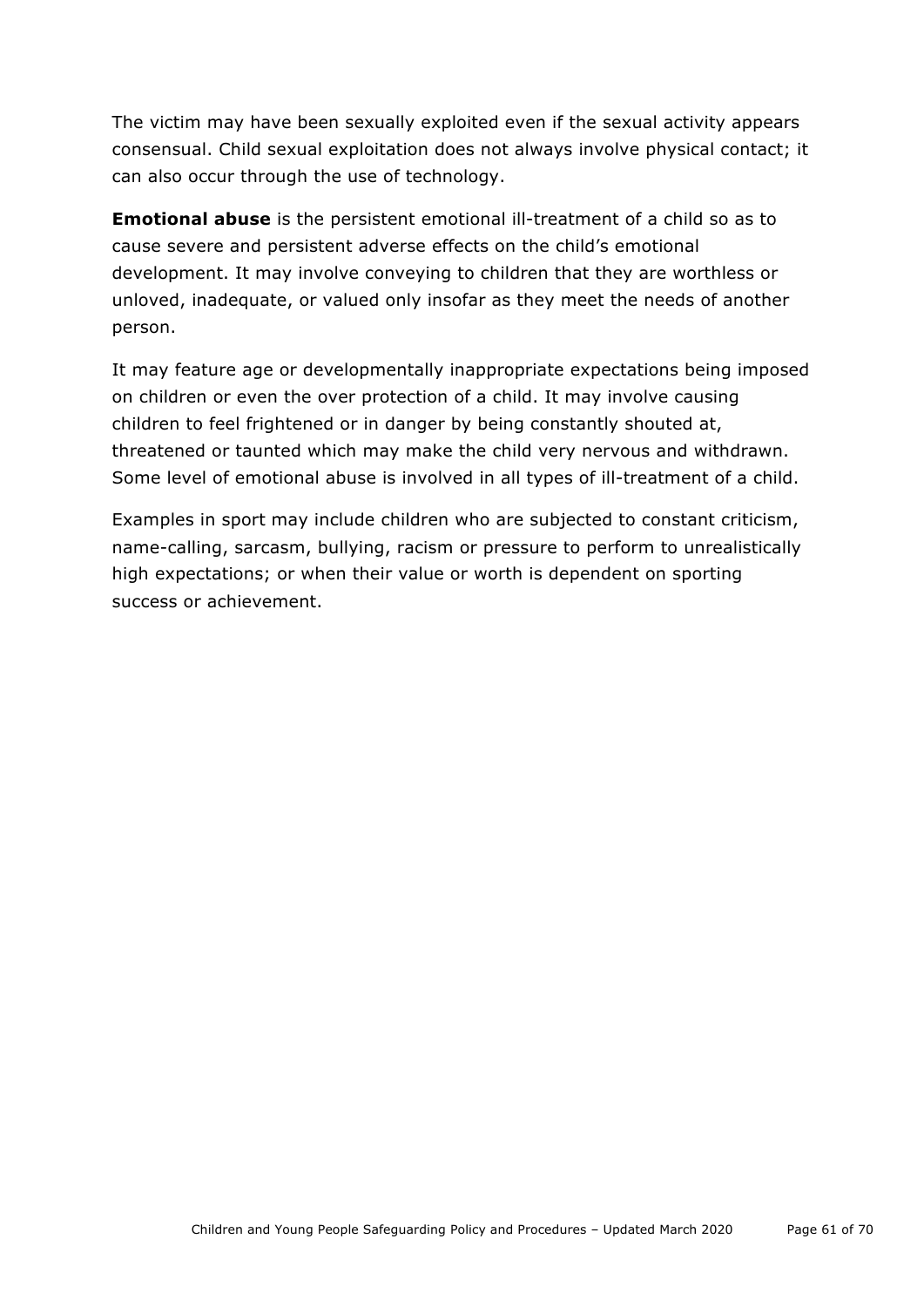# **Golf should be fun!**

# **You should feel safe and enjoy your sport**

Is something worrying you? Do you need someone to talk to?

# **Speak to your club welfare officer**



**Club Welfare Officers Name: Paul Hazell**

 **Email address: ampfieldpar3@gmail.com**

**Telephone Number: 01704 368480**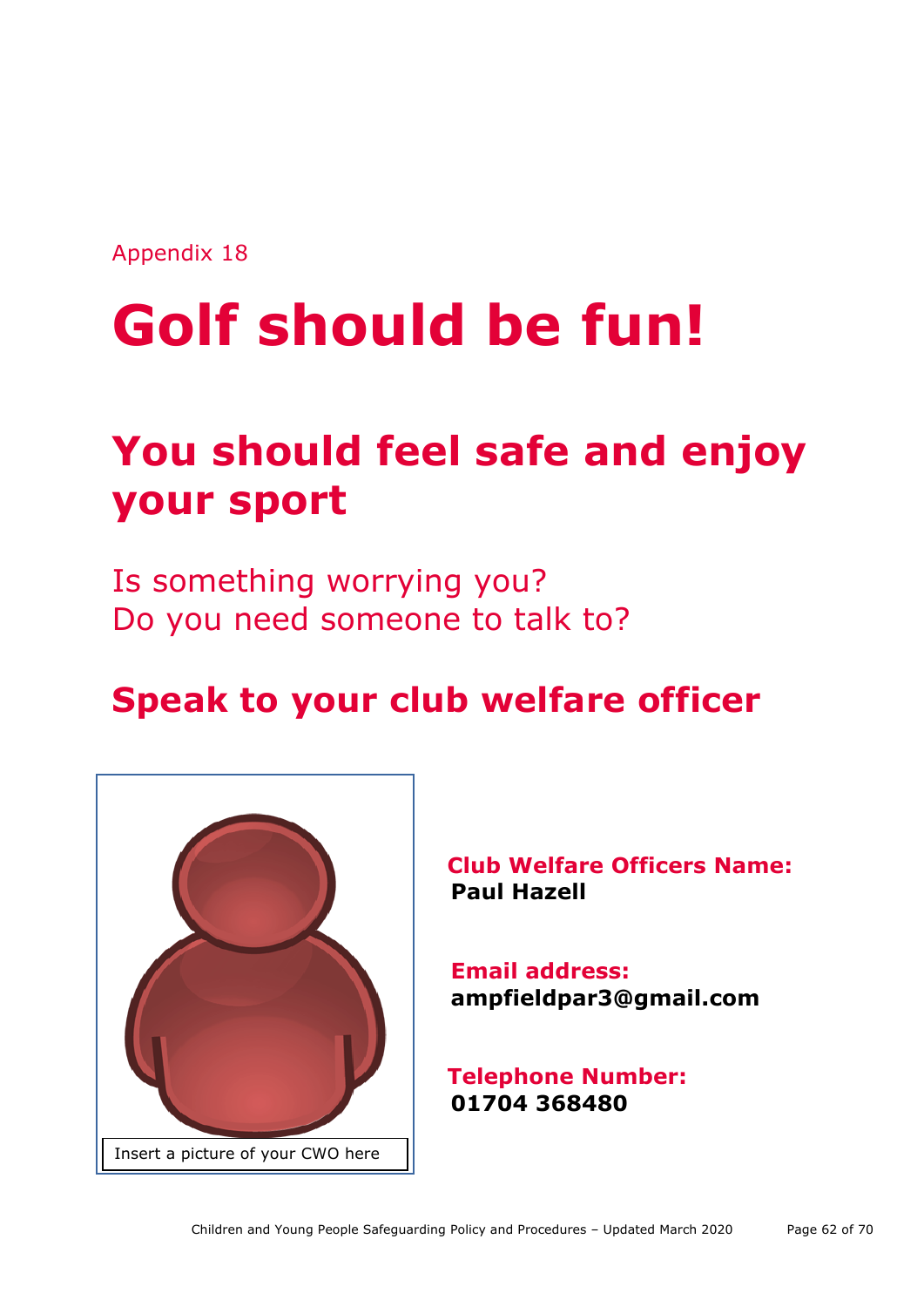## **For a hardcopy of the Safeguarding policies please contact Paul, or see our website - https://www.ampfieldgolf.com/**

Alternatively, you can speak to someone at ChildLine 0800 1111 | NSPCC 0808 800 5000 | England Golf 01526 351851

## Appendix 19

## **AMPFIELD GC**

## **Safeguarding Children and Young People – A Short Guide for Club Members**

AMPFIELD GC is committed to ensure that the sport of golf is one within which children and young people involved can thrive and flourish in a safe environment and that all children, young people and adults at risk have a fun, safe and positive experience when playing golf.

AMPFIELD GC is an affiliated member of England Golf and follows the England Golf Safeguarding Children and Young People Policy and procedures.

You might be thinking "**What has safeguarding got to do with me?"**

Government guidance makes it clear that 'Safeguarding is everyone's responsibility'.

Anyone who has a negative experience of sport at a young age is less likely to become a regular long-term participant. It's important for the future of your club and the sport as a whole that children and young people have an enjoyable experience.

## **All club members have a part to play in making that happen.**

All adults should contribute to the club meeting its overall duty of care, be aware of our club's safeguarding policy, and know what to do if they are concerned about a young person.

AMPFIELD GC asks our members to

## • **Familiarise yourself with the AMPFIELD GC Safeguarding Policy.**

*The full copy of the AMPFIELD GC Safeguarding Children and Young People Policy is available on our website*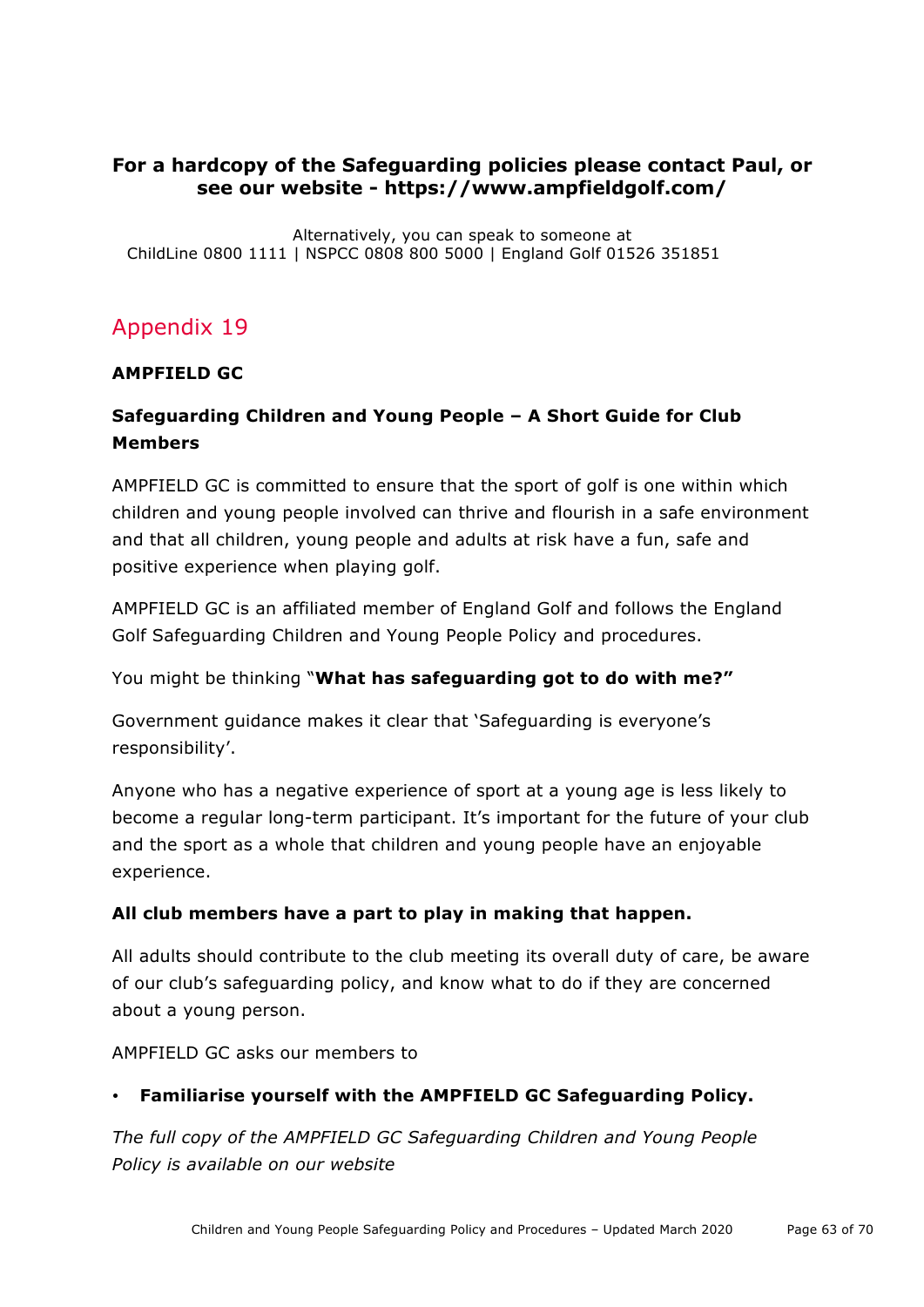## **What should I do if I'm concerned about a child or young person?**

A concern may involve the behaviour of an adult towards a child at the club, or something that has happened to the child outside the club.

Children and young people may confide in adults they trust, in a place where they feel comfortable.

An allegation may range from verbal bullying, to inappropriate contact online, to neglect or emotional abuse, to physical or sexual abuse.

If you are concerned about a child, it is not your responsibility to investigate further, but it is your responsibility to act on your concerns and share them.

Pass the information to the AMPFIELD GC Welfare Officer who will follow the club's Safeguarding procedures.

**Name:** Paul Hazell

**Email Address:** ampfieldpar3@gmail.com

**Telephone Number:** 01704 368480

If you believe the child is at immediate risk of harm, call the Police.

Other useful contacts:

NSPCC 24-hour helpline Tel: 0808 800 5000 | England Golf Lead Safeguarding Officer 01526 351824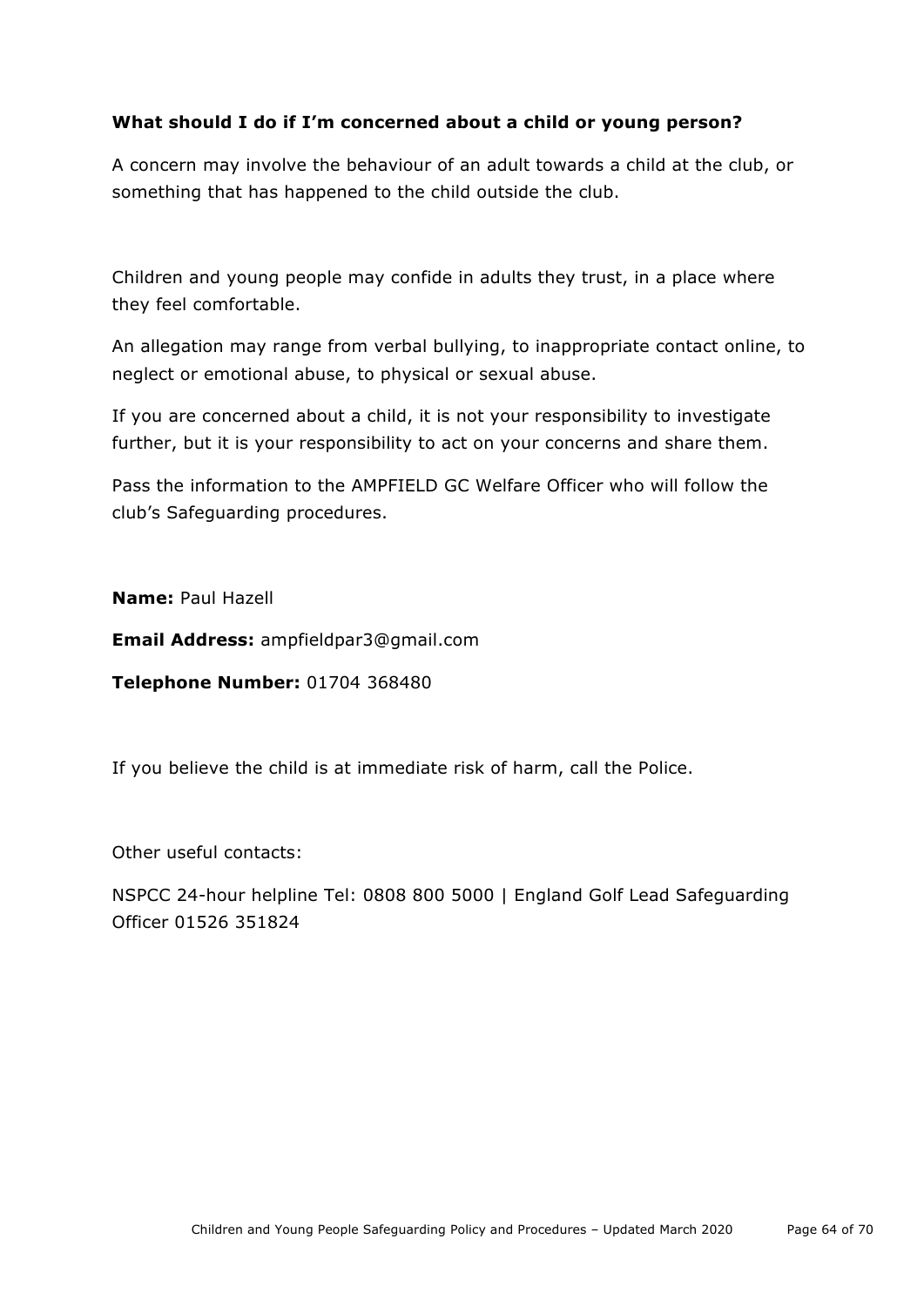## **Photography Policy – AMPFIELD GC**

Whilst AMPFIELD GC does not seek to prohibit those with a legitimate interest in filming or photographing children participating in sporting activities it recognises that such activity should take place within an appropriate policy framework.

This policy applies at any AMPFIELD GC event at which children under the age of 18 are participating.

## **Policy**

The AMPFIELD GC policy is as follows;

The welfare of children taking part in golf is paramount.

Children and their parents/carers and/or AMPFIELD GC should have control over the images taken of children at AMPFIELD GC events.

The golfing activity should not be misused purely for the purpose of obtaining images of children.

Images should not be sexual or exploitative in nature or open to misinterpretation and misuse.

The identity of children in a published image should be protected so as not to make the children vulnerable. (If the name of an individual golfer is published with their photograph to celebrate an achievement other personal contact details should never accompany the picture).

## **Procedure**

## **Official/professional photographers and those using 'professional' equipment**

AMPFIELD GC requires that anyone wishing to take photographic or video images, at any AMPFIELD GC event at which children under the age of 18 are participating, in an official or professional capacity or using 'professional' camera or video equipment registers their details with the AMPFIELD GC Championship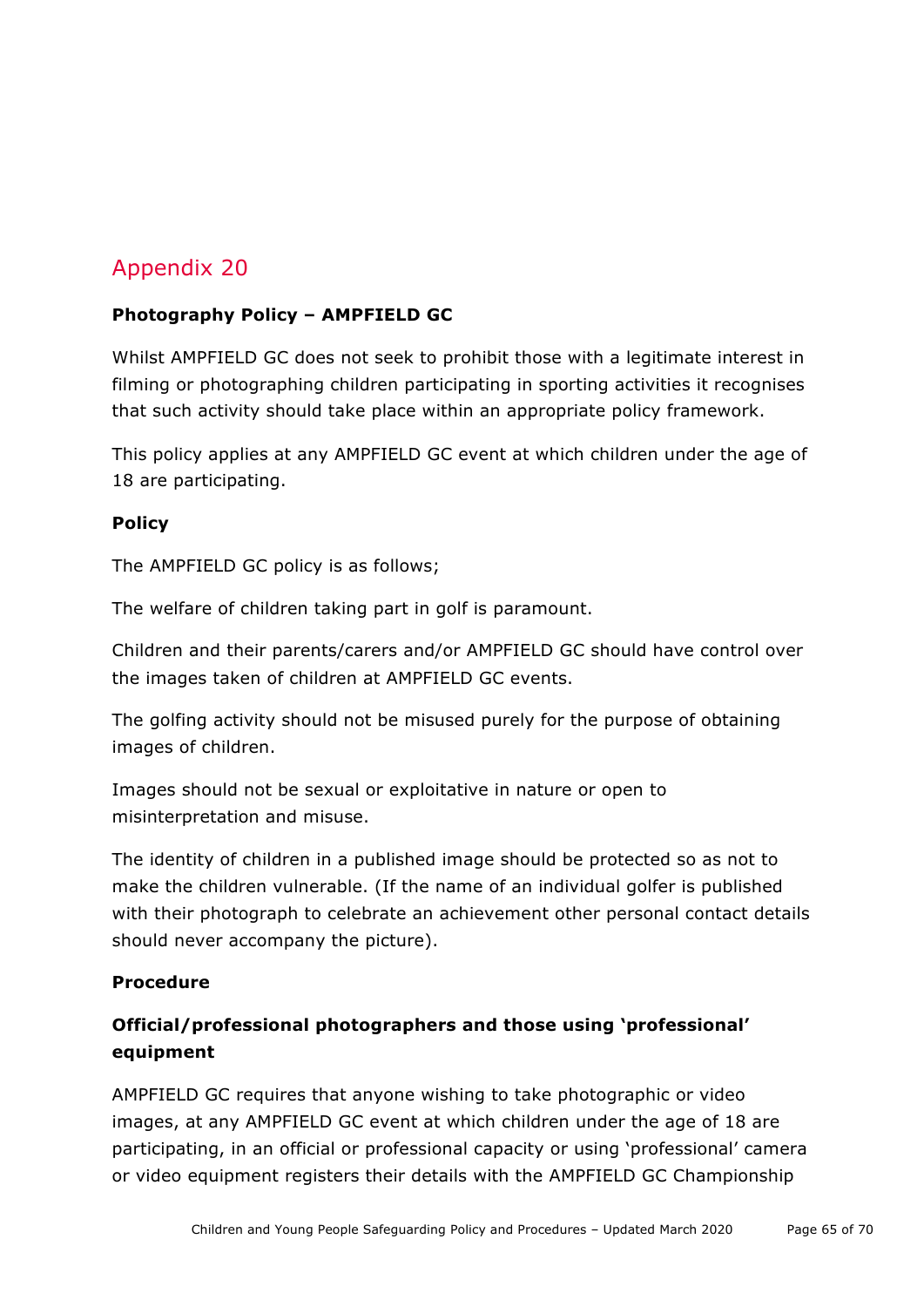Office. This must be done before carrying out any such activity on the golf course (including the practice ground) or surrounding area or in the clubhouse.

Once registered an identification label will be issued as confirmation of registration. Anyone found using photographic or video equipment without an appropriate identification label will be questioned.

AMPFIELD GC reserves the right to refuse to grant permission to take photographic or video images if it sees fit.

Photographers must obtain consent from parents to take and use their child's image.

## **Parents/carers/family members of competitors**

Parents, carers and family members taking occasional informal photographs with mobile devices of their own child, ward or family member at a AMPFIELD GC event do not need to register their details with AMPFIELD GC.

If such photographs include other children (eg at a prize presentation) they should not be publicly displayed or published on social media unless the prior permission of the parents/carers of all the children in the photographs has been obtained.

## **Concerns**

If competitors or parents have any concerns they should raise them by contacting the AMPFIELD GC Office immediately.

AMPFIELD GC will notify the relevant authorities should it have any doubts as to the authenticity of any individual taking photographs.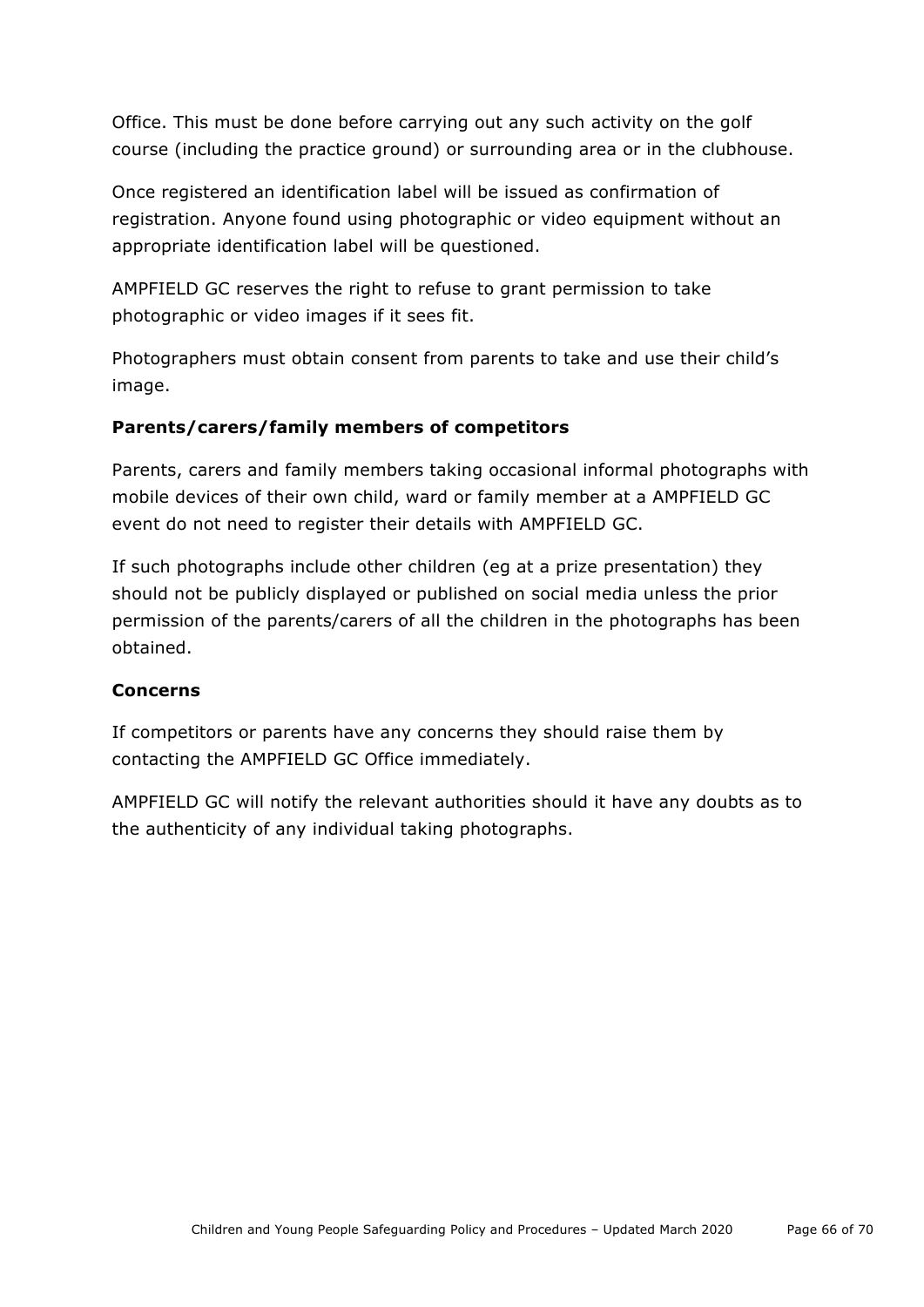## **Anti-bullying policy – AMPFIELD GC**

## **AMPFIELD GC will:**

- recognise its duty of care and responsibility to safeguard all participants from harm
- promote and implement this anti-bullying policy in addition to our safeguarding policy and procedures
- seek to ensure that bullying behaviour is not accepted or condoned
- require all members of AMPFIELD GC to be given information about, and sign up to, this policy
- take action to investigate and respond to any alleged incidents of bullying
- encourage and facilitate children and young people to play an active part in developing and adopting a code of conduct to address bullying
- ensure that staff, volunteers and coaches are given access to information, guidance and/or training on bullying.

## **Each participant, coach, volunteer or official will:**

- respect every child's need for, and rights to, a play environment where safety, security, praise, recognition and opportunity for taking responsibility are available
- respect the feelings and views of others
- recognise that everyone is important and that our differences make each of us special and should be valued
- show appreciation of others by acknowledging individual qualities, contributions and progress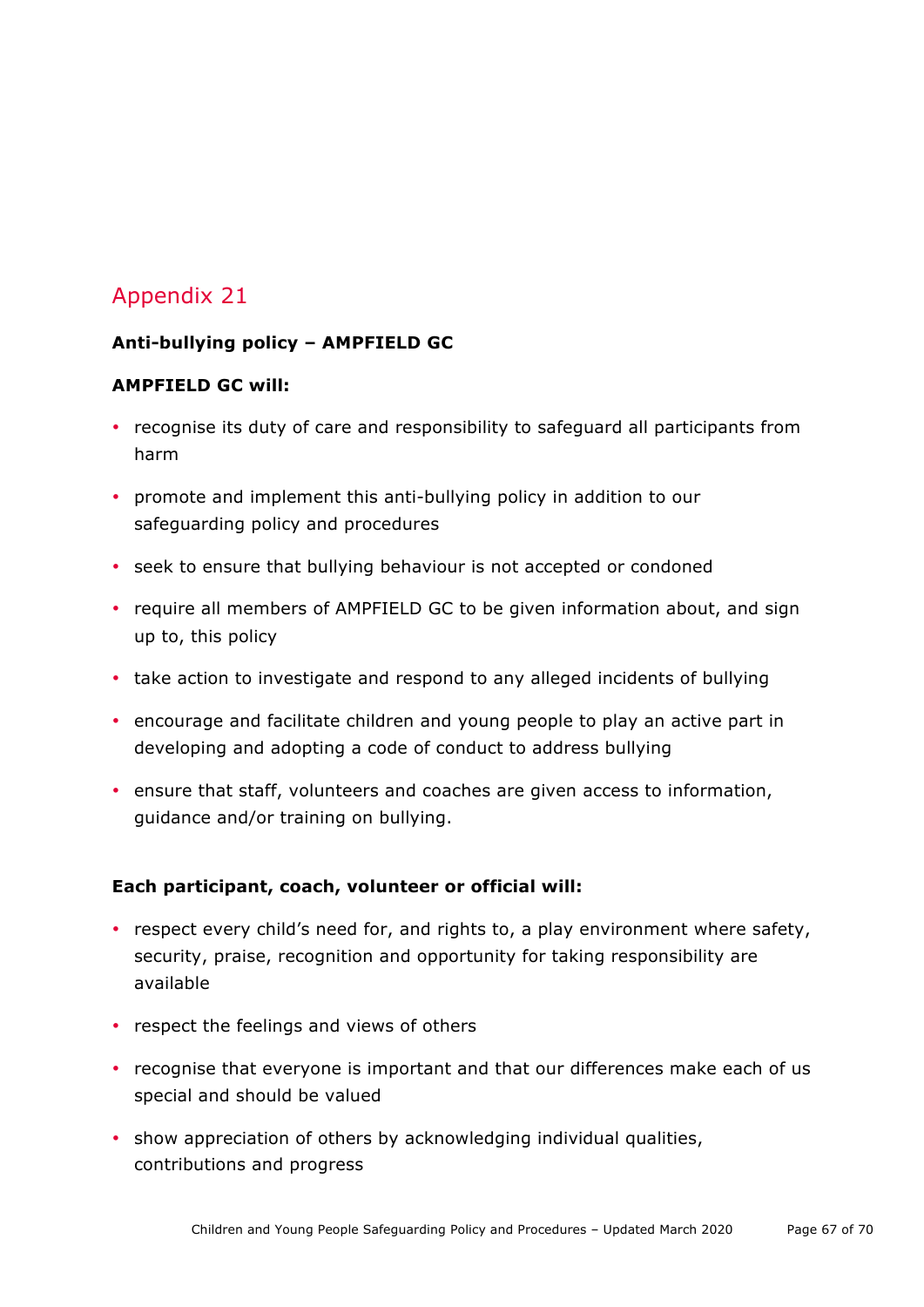- be committed to the early identification of bullying, and prompt and collective action to deal with it
- ensure safety by having rules and practices carefully explained and displayed for all to see
- report incidents of bullying they see by doing nothing you are condoning bullying.

## **Bullying**

- all forms of bullying will be addressed
- everybody at AMPFIELD GC has a responsibility to work together to stop bullying
- bullying can include online as well as offline behaviour
- bullying can include:
	- physical pushing, kicking, hitting, pinching etc.
	- name calling, sarcasm, spreading rumours, persistent teasing and emotional torment through ridicule, humiliation or the continual ignoring of individuals
	- posting of derogatory or abusive comments, videos or images on social network sites
	- racial taunts, graffiti, gestures, sectarianism sexual comments, suggestions or behaviour
	- unwanted physical contact
- children with a disability, from ethnic minorities, young people who are gay or lesbian, or those with learning difficulties are more vulnerable to this form of abuse and are more likely to be targeted.

#### **Support to the child**

- children should know who will listen to and support them
- systems should be established to open the door to children wishing to talk about bullying or any other issue that affects them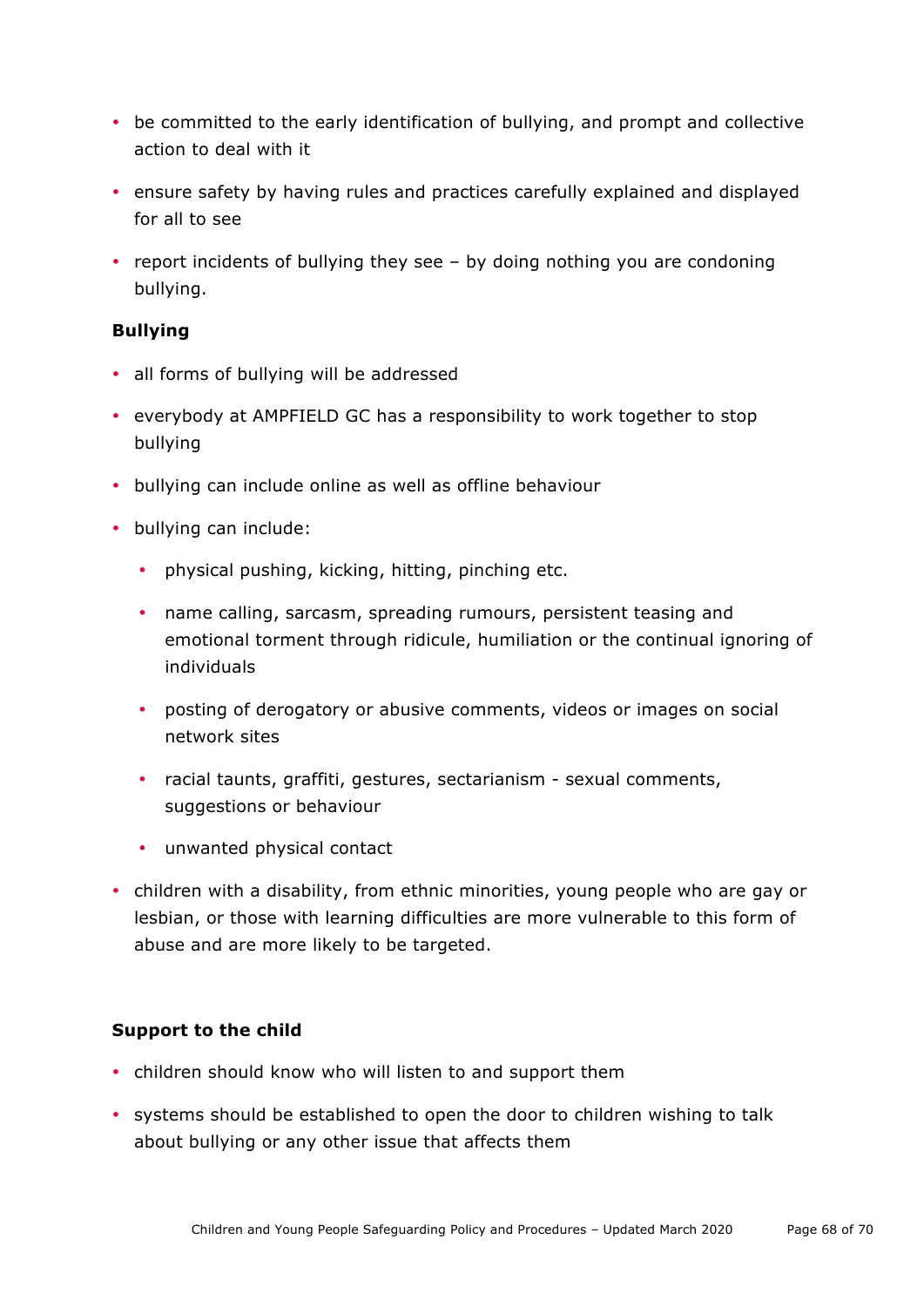- potential barriers to talking (including those associated with a child's disability or impairment) need to be identified and addressed at the outset to enable children to approach adults for help
- children should have access to helpline numbers
- anyone who reports an incident of bullying will be listened to carefully and be supported
- any reported incident of bullying will be investigated objectively and will involve listening carefully to all those involved
- children being bullied will be supported and assistance given to uphold their right to play and live in a safe environment which allows their healthy development
- those who bully will be supported and encouraged to stop bullying
- sanctions for those bullying others that involve long periods of isolation, or which diminish and make individuals look or feel foolish in front of others, will be avoided.

#### **Support to the parents/carers**

- parents/carers to be advised on AMPFIELD GC bullying policy and practice
- any incident of bullying will be discussed with the child's parents/carers
- parents/carers will be consulted on action to be taken (for both victim and bully) and agreements made as to what action should be taken
- information and advice on coping with bullying will be made available
- support should be offered to the parents/carers including information on other agencies or support lines.

#### **Useful contacts**

**AMPFIELD GC Welfare Officer:** Paul Hazell

**Email Address:** ampfieldpar3@gmail.com

**Telephone Number:** 01704 368480